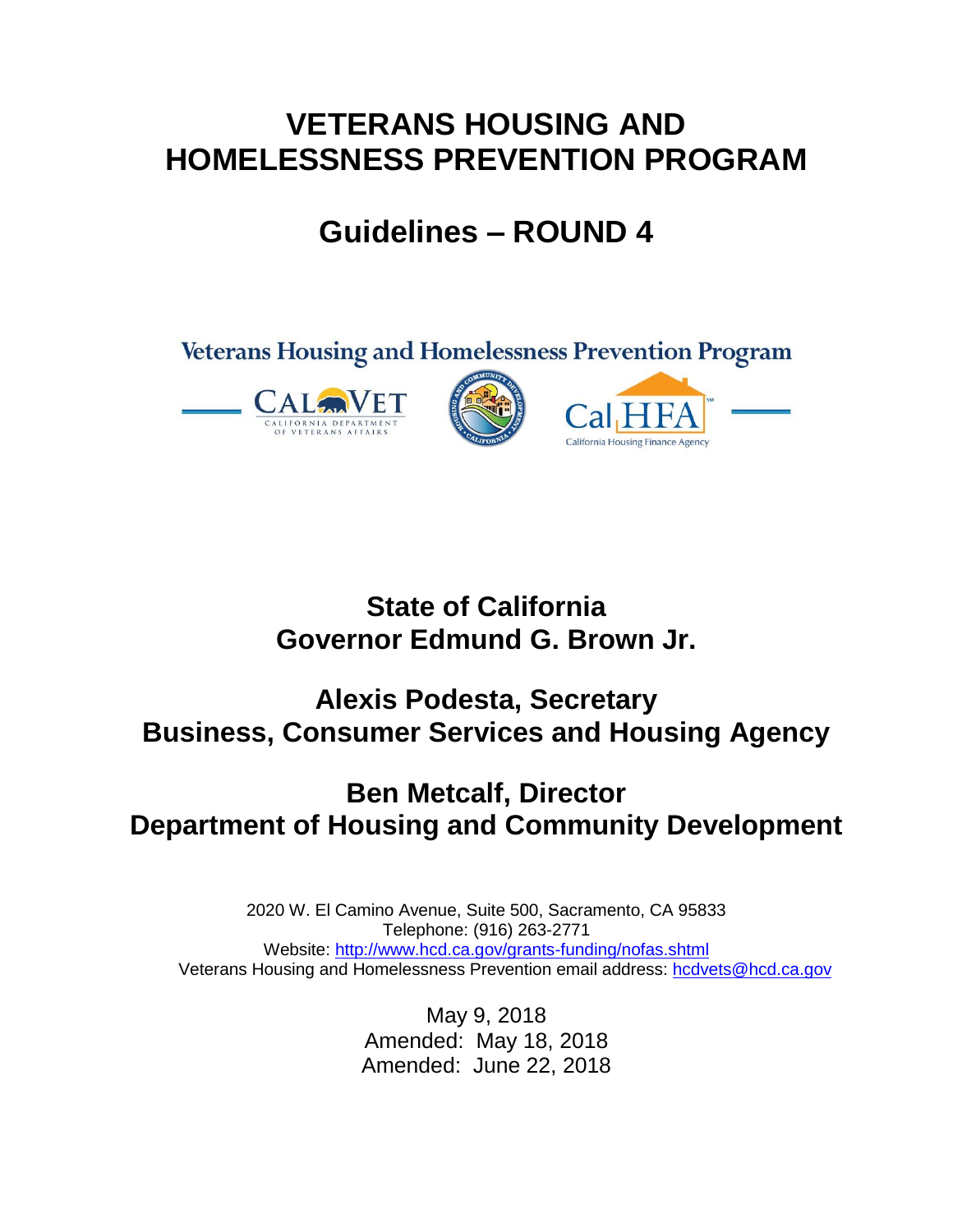## **Veterans Housing and Homelessness Prevention (VHHP) Program Guidelines Round 4 Guidelines (5/9/2018) Amended: (5/18/2018) Amended: (6/22/2018)**

## **Table of Contents**

| Section 100. |  |
|--------------|--|
| Section 101. |  |
| Section 102. |  |
| Section 103. |  |
| Section 104. |  |
| Section 105. |  |
| Section 106. |  |
| Section 107. |  |
| Section 108. |  |
| Section 109. |  |
| Section 110. |  |
| Section 111. |  |
| Section 112. |  |
| Section 113. |  |
| Section 114. |  |
| Section 115. |  |
| Section 116. |  |
| Section 117. |  |
| Section 118. |  |
| Section 119. |  |
| Section 120. |  |
| Section 121. |  |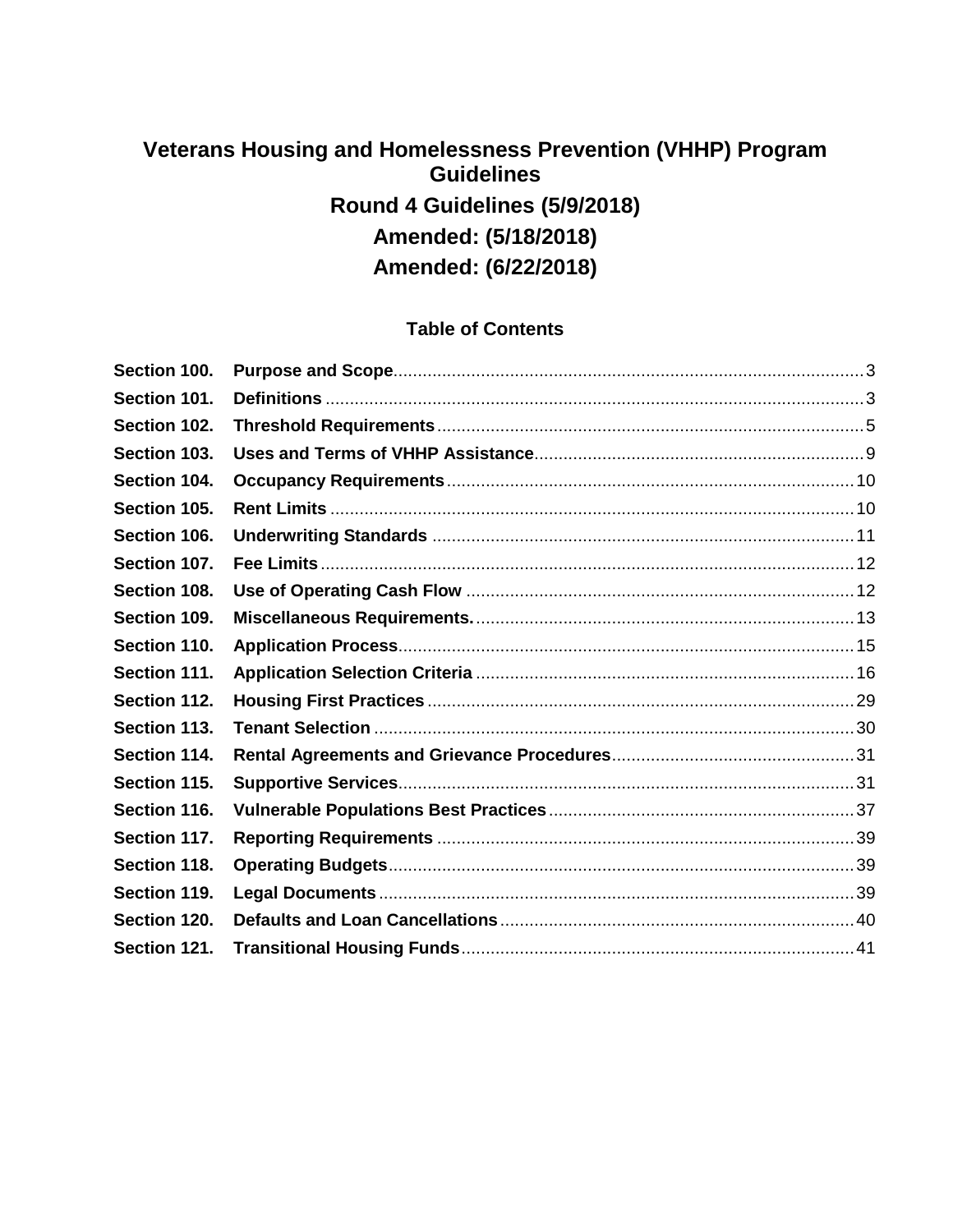### <span id="page-2-0"></span>**Section 100. Purpose and Scope**

- (a) These guidelines (Guidelines or guidelines) establish standards, rules, and procedures for the Veterans Housing and Homelessness Prevention Program (VHHP) authorized pursuant to the Veterans Housing and Homeless Prevention Act of 2014 (the Act), as set forth in Article 3.2 (commencing with Section 987.001) of Chapter 6 of Division 4 of the Military and Veterans Code. The Guidelines interpret and make specific the following provisions of the Military and Veterans Code: Sections 987.005, 987.007, 987.008. The Act relies on and references provisions of the Veterans Housing and Homeless Prevention Bond Act of 2014 (the VHHP Bond Act), as set forth in Article 5y (commencing with Section 998.540) of Chapter 6 of Division 4 of the Military and Veterans Code. The Act and the VHHP Bond Act were enacted pursuant to Statutes 2013, chapter 727, sections 1 and 3 (AB 639). The Act relies on and references provisions of Sections 4, 5, 6, 7, and 8 of AB 639, which amend the following sections of the Health and Safety Code: 50408, 50501, 50505, 50510, and 50512. The Guidelines should be interpreted in accordance with all the foregoing references to provisions of AB 639 (even those that are not part of the Act itself) to the extent that the Act relies on those provisions.
- (b) These guidelines are adopted to govern the fourth round of the VHHP Program under the Notice of Funding Availability (NOFA) issued in May 2018.

### <span id="page-2-1"></span>**Section 101. Definitions**

All terms not defined below shall, unless their context suggests otherwise, be interpreted in accordance with the meanings of terms ascribed in Subchapter 19 of Chapter 7 of Division 1 of Title 25 of the California Code of Regulations (commencing with Section 8300).

- (a) "Affordable Rental Housing Development" means a structure or set of structures with rental housing units restricted by the Department in accordance with these guidelines, operated under landlord-tenant law, and with common financing, ownership, and management. This term includes Supportive Housing. No more than one of the dwelling units may be occupied as a primary residence by a person or household who is the owner of the structure or structures.
- (b) "Assisted Unit" means a housing unit that is subject to VHHP rent and/or occupancy restrictions as a result of financial assistance provided under the VHHP Program.
- (c) "Case Manager" means a social worker or other qualified individual (see Section 115(b)(3) of these Guidelines) who assists in individualized service planning and the assessment, coordination, monitoring, referral and advocacy of services to meet tenants' supportive services needs, including, but not limited to, access to medical and mental health services, substance abuse services, vocational training, employment, and crisis management and interventions. Resident service coordinators are not Case Managers. For tenants with Housing and Urban Development - Veterans Affairs Supportive Housing (HUD-VASH) vouchers, the Case Manager for services in accordance with the HUD-VASH program will be the applicable VA Case Manager (or third-party provider selected by the VA).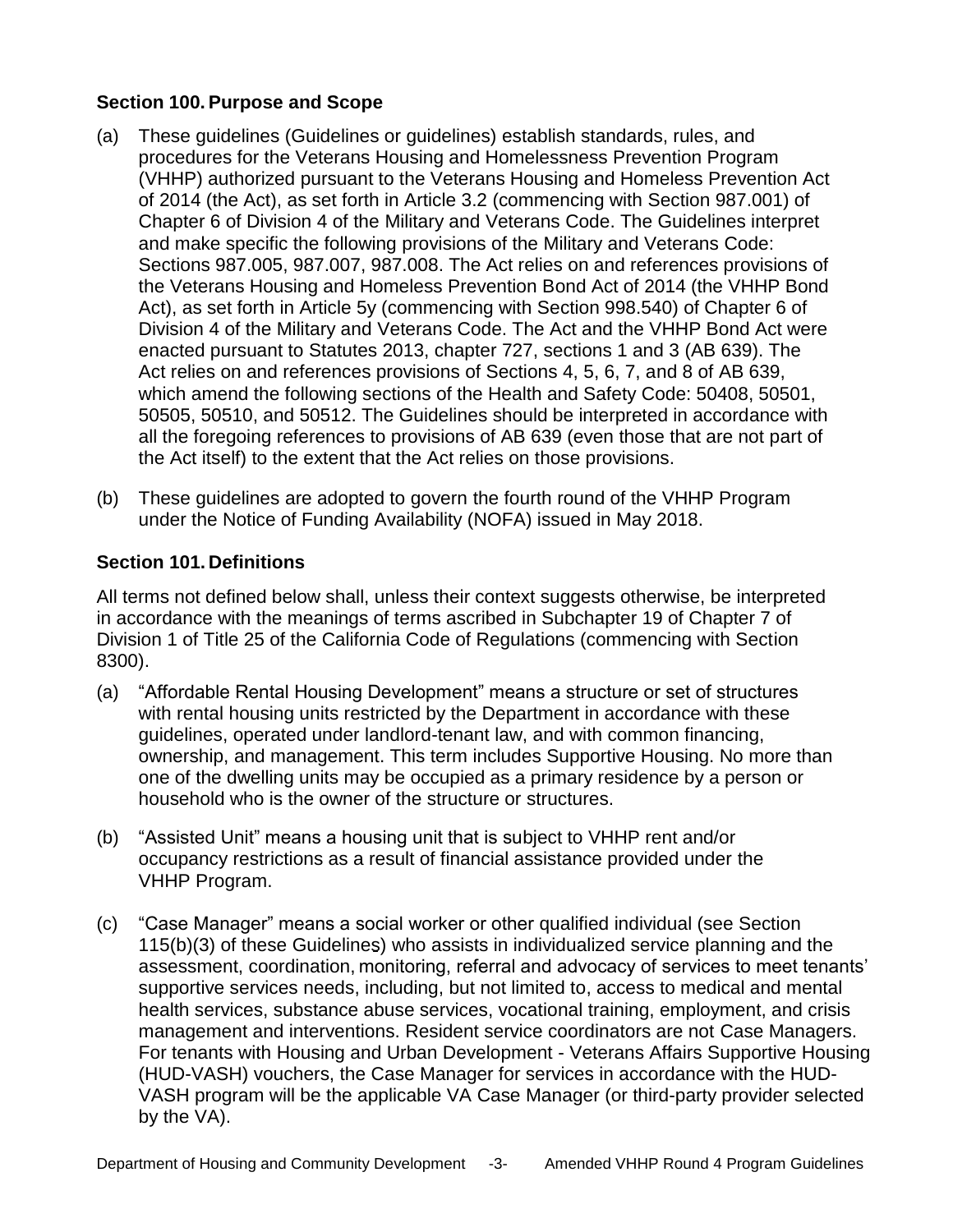- (d) "Chronically Homeless" means the same as defined under the federal Continuum of Care Program, at 24 CFR 578.3.
- (e) "Coordinated Entry System" or "CES" means a centralized or coordinated process developed pursuant to 24 CFR Section 578.7(a)(8), designed to coordinate program participant intake, assessment, and provision of referrals. A CES covers the geographic area, is easily accessed by individuals and families seeking housing or services, is well advertised, and includes a comprehensive and standardized assessment tool.
- (f) "CPI" means the Consumer Price Index for All Urban Consumers, West Region, All Items, as published by the Bureau of Labor Statistics, United States Department of Labor.
- (g) "Department" means the California Department of Housing and Community Development.
- (h) "Distributions" means the same as defined in 25 CCR Section 8301(h) of the Uniform Multifamily Regulations.
- (i) "Extremely Low Income" means households with incomes not exceeding 30 percent of area median income, calculated in accordance with Health and Safety Code Section 50106 and published on HCD's website at [http://www.hcd.ca.gov](http://www.hcd.ca.gov/hpd/hrc/rep/state/incNote.html) as part of the Official State Income Limits.
- (j) "Homeless" means the same as defined under the federal Continuum of Care Program, at 24 CFR 578.3, as may be amended and renumbered from time to time. "Homeless" includes "Chronically Homeless" and "Homeless with a Disability".
- (k) "Homeless with a Disability" means the same as "Chronically Homeless", excluding the requirement of having been homeless for a defined period of time.
- (l) "Housing First" means the evidence-based model that uses housing as a tool, rather than a reward, for recovery and that centers on providing or connecting homeless people to permanent housing as quickly as possible. Under the Housing First model, services offered are as needed and requested on a voluntary basis and that do not make housing contingent on participation in services.
- (m) "Lead Service Provider" means the organization that has overall responsibility for the provisions of supportive services and implementation of the supportive services plan in the project. The Lead Service Provider may directly provide comprehensive case management services or contract with other agencies that provide services. For HUD-VASH tenants, the Lead Service Provider will enable the applicable VA Case Manager to administer services in accordance with the HUD-VASH program.
- (n) "Net Developer Fee" means developer fee paid less contributions to the project by the Sponsor or their affiliate of cash or real property.
- (o) "Operating Expenses" means the same as defined in 8301(k) of the Uniform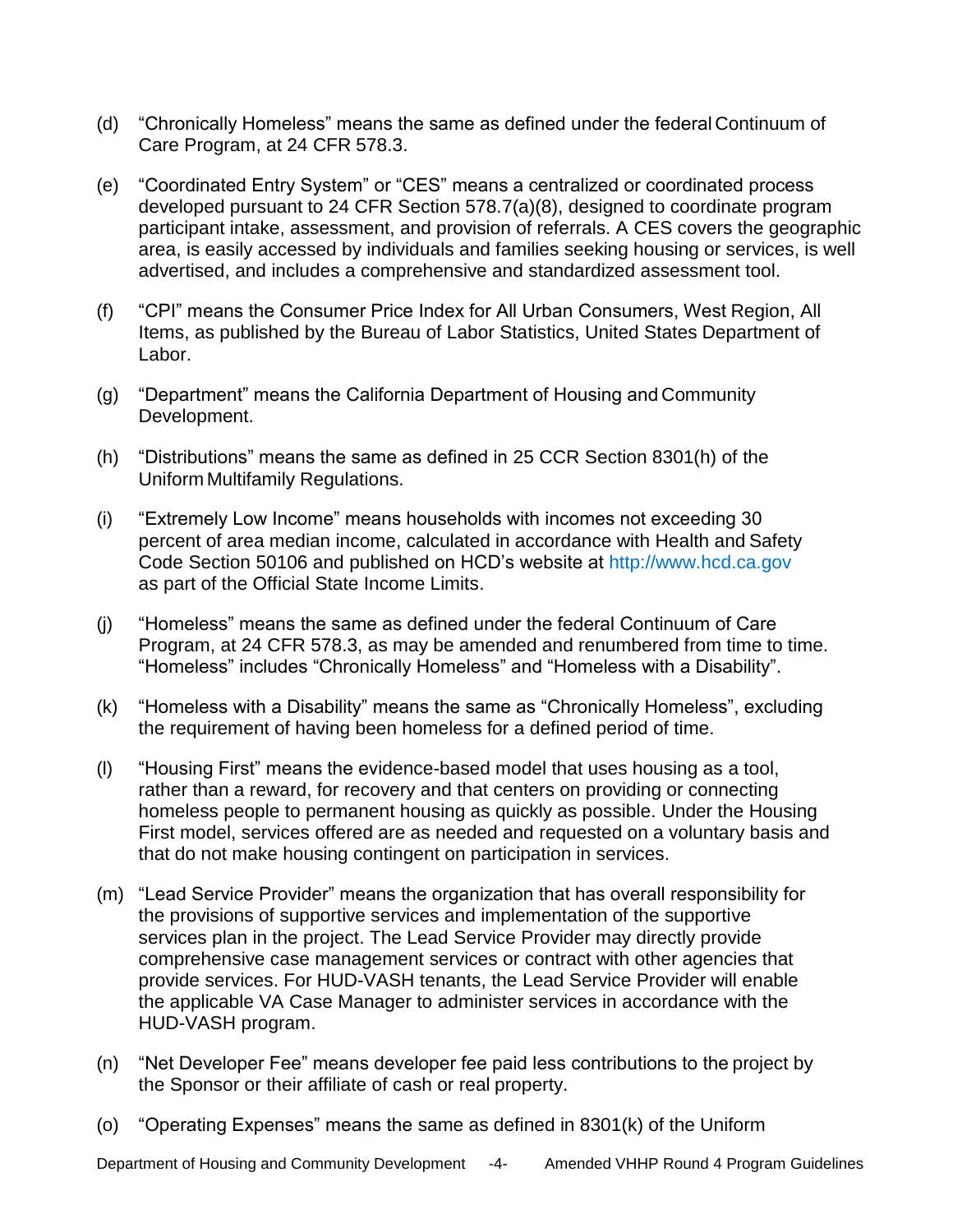Multifamily Regulations.

- (p) "Program" means the Veterans Housing and Homelessness Prevention Program, authorized by Proposition 41, the Veterans Housing and Homeless Prevention Bond Act of 2014.
- (q) "Rent" means the same as "gross rent," as defined in accordance with the Internal Revenue Code (26 USC 42(g)(2)(B)). It includes all mandatory charges, other than deposits paid by the tenant, for use and occupancy of an Assisted Unit, plus a utility allowance established in accordance with Tax Credit Allocation Committee (TCAC) regulations, if applicable. For units assisted under the Housing Choice Voucher (HCV) or similar rental or operating subsidy program, Rent includes only the tenant contribution portion of the contract rent.
- (r) "Sponsor" means the same as defined in Section 8301(s) of the Uniform Multifamily Regulations.
- (s) "SSVF" means the Supportive Services for Veteran Families Program established pursuant to 38 CFR Part 62 and operated by the VA.
- (t) "Supportive Housing" means the same as defined under Health and Safety Code Section 50675.14(b)(2), and refers to Assisted Units.
- (u) "TCAC" means the California Tax Credit Allocation Committee.
- (v) "Transitional Housing" means the same as defined in Section 8301(w) of the Uniform Multifamily Regulations.
- (w) "VA" means the United States Department of Veterans Affairs.
- (x) "Veteran" means any person who served in the active military, naval, or air service of the United States, or as a member of the National Guard who was called to and released from active duty or active service, for a period of not less than 90 consecutive days or was discharged from the service due to a service-connected disability within that 90-day period. This includes all Veterans regardless of discharge status.

#### <span id="page-4-0"></span>**Section 102. Threshold Requirements**

To be eligible to receive funding, projects must:

- (a) Involve the acquisition and/or construction or rehabilitation of an Affordable Rental Housing Development or Transitional Housing, or the conversion of an existing structure into one of these housing types.
- (b) Restrict occupancy for at least 45 percent of Assisted Units to Extremely Low Income Veterans, with rents not exceeding 30 percent of 30 percent of Area Median Income (AMI), calculated in accordance with TCAC regulations and procedures.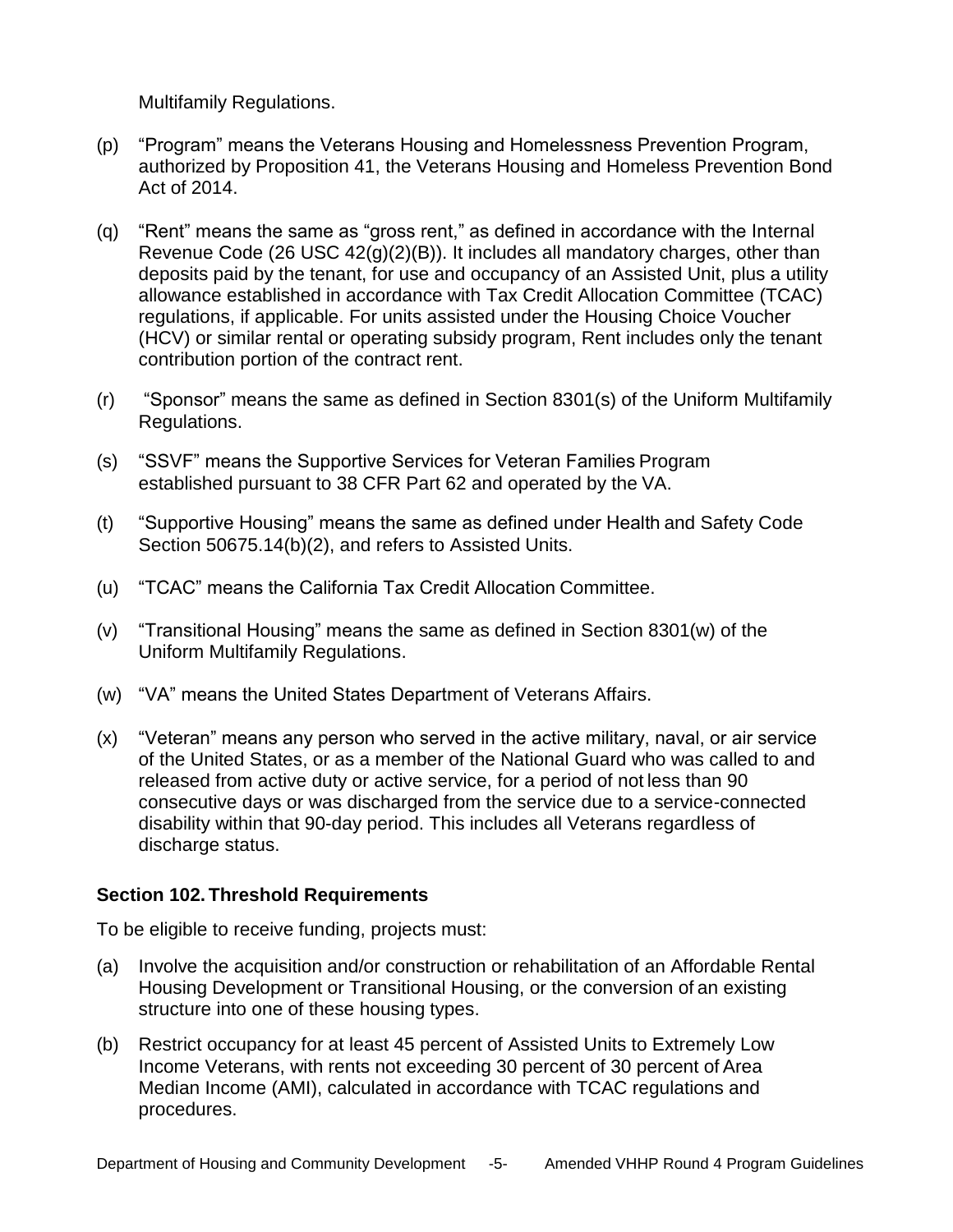- (c) Restrict occupancy to the greater of 25 percent of total units in the project or 10 units to Veterans, under either VHHP or another public agency program. However, if a project is determined to be rural as defined in Health and Safety Code Section 50199.21, then a minimum of five units must be restricted.
- (d) For projects qualifying as Supportive Housing or Transitional Housing:
	- (1) Utilize a Lead Service Provider with at least four years of experience providing services to homeless people that includes comprehensive case management (individualized services planning and the provision of connections to mental health, substance abuse, employment, health, housing retention, and similar services).
		- (A) This experience must include two years of experience providing services that include comprehensive case management in affordable rental or transitional housing, which can include scattered site housing with multiple owners.
		- (B) Experience must be documented through contracts with public agencies, housing owners or foundations for services provided to at least 10 households at any one time, either in housing projects subject to agreements with public agencies restricting rent and occupancy, or through tenant-based housing assistance programs.
		- (C) If the Lead Service Provider is not part of the ownership entity, the Sponsor must have a written agreement with the Lead Service Provider to implement the Supportive Services Plan, and submit this agreement along with the application for funding. Only the Lead Service Provider may enter into written agreements for services under provisions of the Supportive Services Plan. All service providers must have a written agreement with the Lead Service Provider prior to commencement of services.
			- (1) Except HUD-VASH case management services provided by the VA that are consistent with the HUD-VASH Program requirements are not required to enter into a direct contract with the Lead Service Provider.
		- (D) Any change of the Lead Service Provider or change to the Supportive Services Plan throughout the life of the loan requires prior written approval by the California Department of Veterans Affairs (CalVet).
	- (2) Certify adherence to Housing First property management and tenant selection practices, as described in Sections 112, 113 and 114 of these Guidelines.
	- (3) Satisfy the requirements of Section 115 of these Guidelines regarding supportive services.
	- (4) For projects with more than 20 units, restrict under the VHHP regulatory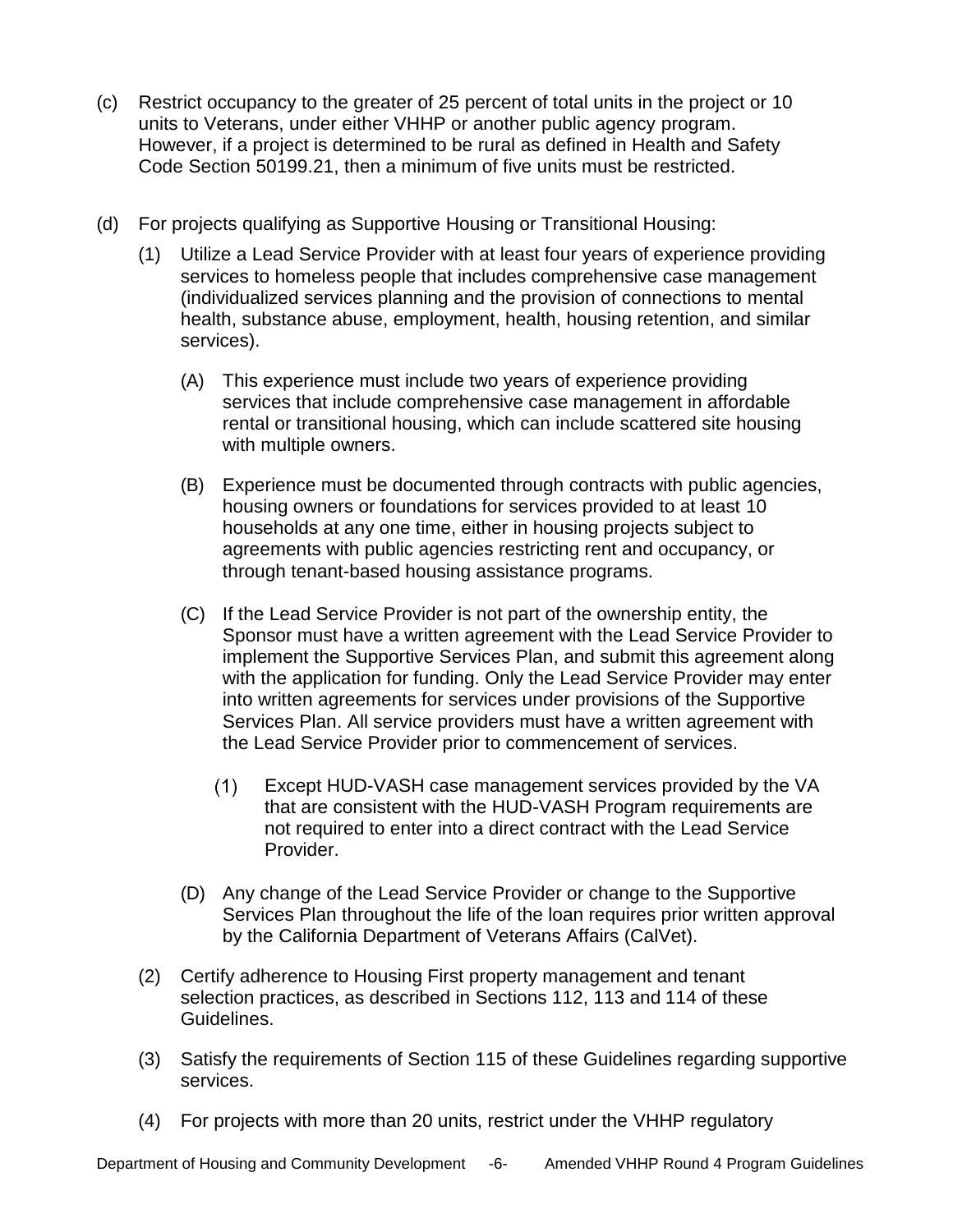agreement no more than half of total project units to households that qualify as either Chronically Homeless or Homeless with a Disability (This limitation shall not be interpreted to preclude occupancy of any project units by persons with disabilities, or restrictions by other funding sources that result in more than half of the total project units being restricted to persons with disabilities.)

- (e) For projects with Assisted Units other than Supportive Housing and Transitional Housing, utilize an organization to provide resident services coordination that has at least 24 months experience in providing this service in publically assisted affordable housing.
- (f) For new construction of Transitional Housing, projects shall have a physical configuration that allows for ready conversion of the Transitional Housing to permanent housing, at minimal costs. Follow the requirements of the federal Uniform Relocation Act, if tenant relocation is necessary.
- (g) Follow the requirements of the federal Uniform Relocation Act, if tenant relocation is necessary.
- (h) Not have commenced construction prior to the VHHP funding award date, excluding emergency repairs to existing structures, with the exception of developments where construction has halted due to a major change in the development plan. Examples of major changes include the conversion of a marketrate development to affordable housing, or the cancellation of redevelopment agency funding commitments, or where limited work has been completed to meet the requirements of a project-based HUD commitment.
- (i) Involve a Sponsor with a long-term, controlling interest in the project that has successful prior experience developing and owning at least two affordable rental or transitional housing developments that are subject to agreements with public agencies restricting rent and occupancy. If at least 35 percent of the Assisted Units in the proposed project will be Supportive Housing and/or Transitional Housing, this requirement may be satisfied if the Sponsor has a developer partner with the required development experience, and if the Sponsor has owned or operated at least two affordable rental or transitional housing developments that are subject to agreements with public agencies restricting rent and occupancy.
- (j) Involve a development site that has reasonable accessibility to public transit, public schools, public parks or other public recreational facilities, and is of reasonable proximity to services and amenities for the proposed tenant population. The development site must also be within reasonable proximity to employment opportunities available to the tenant population. The development must give consideration to the hours that the services and amenities are available and the frequency, travel time, and cost of transportation to the tenants. The criteria used to establish reasonable accessibility and reasonable proximity are specified in Section 111(h) Location Efficiency and Access to Destinations of these Guidelines. To be eligible pursuant to this subsection, the Sponsor must provide documentation verifying the foregoing requirements. Such documentation must be satisfactory to the Department.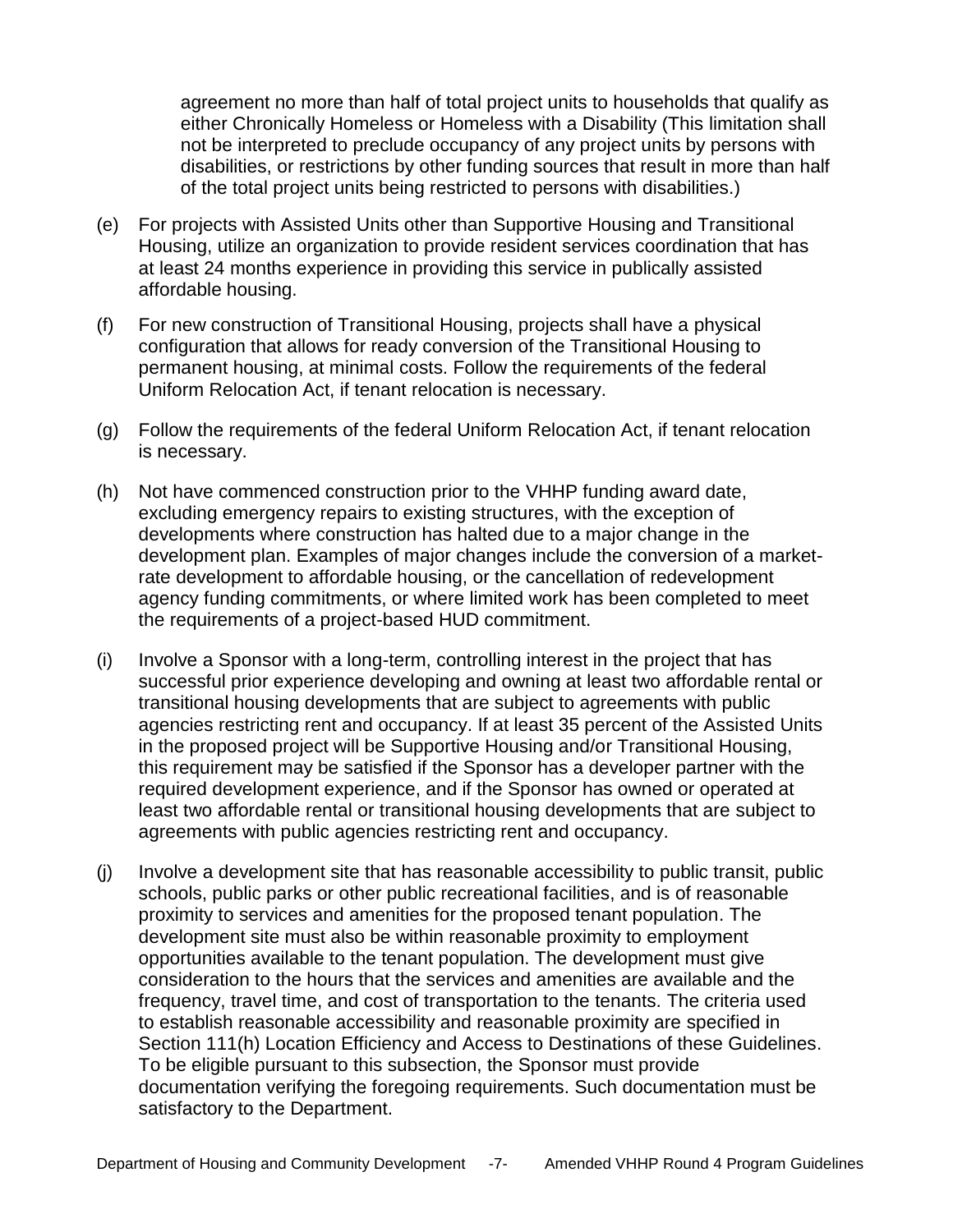- (k) Involve a development site controlled by the Sponsor at the time of application as detailed in 25 CCR 8303, with the exception that the Sponsor shall maintain site control through the time of proposed construction loan closing. The length of time pursuant to Section 102(k) of these Guidelines replaces the minimum length of time as detailed in 25 CCR 8303(a)(3).
	- Site control is an element of readiness to proceed. The Sponsor must also  $(1)$ demonstrate a readiness to proceed with a minimum of 13 points pursuant to Section 110(d)(3) and Section 111(f) of these Guidelines.
- (l) Demonstrate clear market demand for the proposed project and target population, through waiting lists and low vacancy rates for comparable projects serving similar tenants, statistical information from the Veteran's Administration, the local Continuum of Care, or other similar information.
- (m) Have reasonable development costs (not counting capitalized reserves) as compared to other similar projects in the area of the project site, and adequate development sources to cover these costs.
- (n) Ensure compliance with the Disabled Veteran Business Enterprise (DVBE) and veteran hiring requirements set forth in Section 109 of these Guidelines.
- (o) Meet the occupancy requirements set forth in Section 104, the underwriting standards set forth in Section 106, the fee limitations in Section 107, and otherwise comply with these guidelines. Achieve the minimum point score specified in Section 110(d)(3). All sections referenced in this subsection are sections of these Guidelines.
- (p) Stacking Unit-Based Subsidies
	- Stacking of multiple HCD funding sources on a VHHP Assisted Unit is prohibited. The prohibition of subsidy stacking in VHHP refers to the use of multiple funding sources on a single VHHP-assisted unit. Projects may have funding from other HCD programs including programs designed to fund infrastructure such as Infill Infrastructure Grants (IIG) and Affordable Housing Sustainable Communities (AHSC), provided that the funding assistance is to support units other than VHHP-assisted units.
	- (2) As an exception to this Subsection  $(p)(1)$ , a previously Department-assisted unit is eligible for funding assistance from other HCD programs upon re-syndication, or 14 years from the Placed in Service date noted on the TCAC form 8609 (Placed in Service Package).
- (q) The Sponsor must demonstrate to the satisfaction of the Department that all sources of public assistance to the Project comply with the requirements of Article XXXIV of the California Constitution. Although public assistance to the Project provided pursuant to the VHHP Program is exempt from Article XXXIV pursuant to Health and Safety Code §37001.5(h) (the "VHHP Exception"), Sponsors must demonstrate that other public funding separately satisfies Article XXXIV. The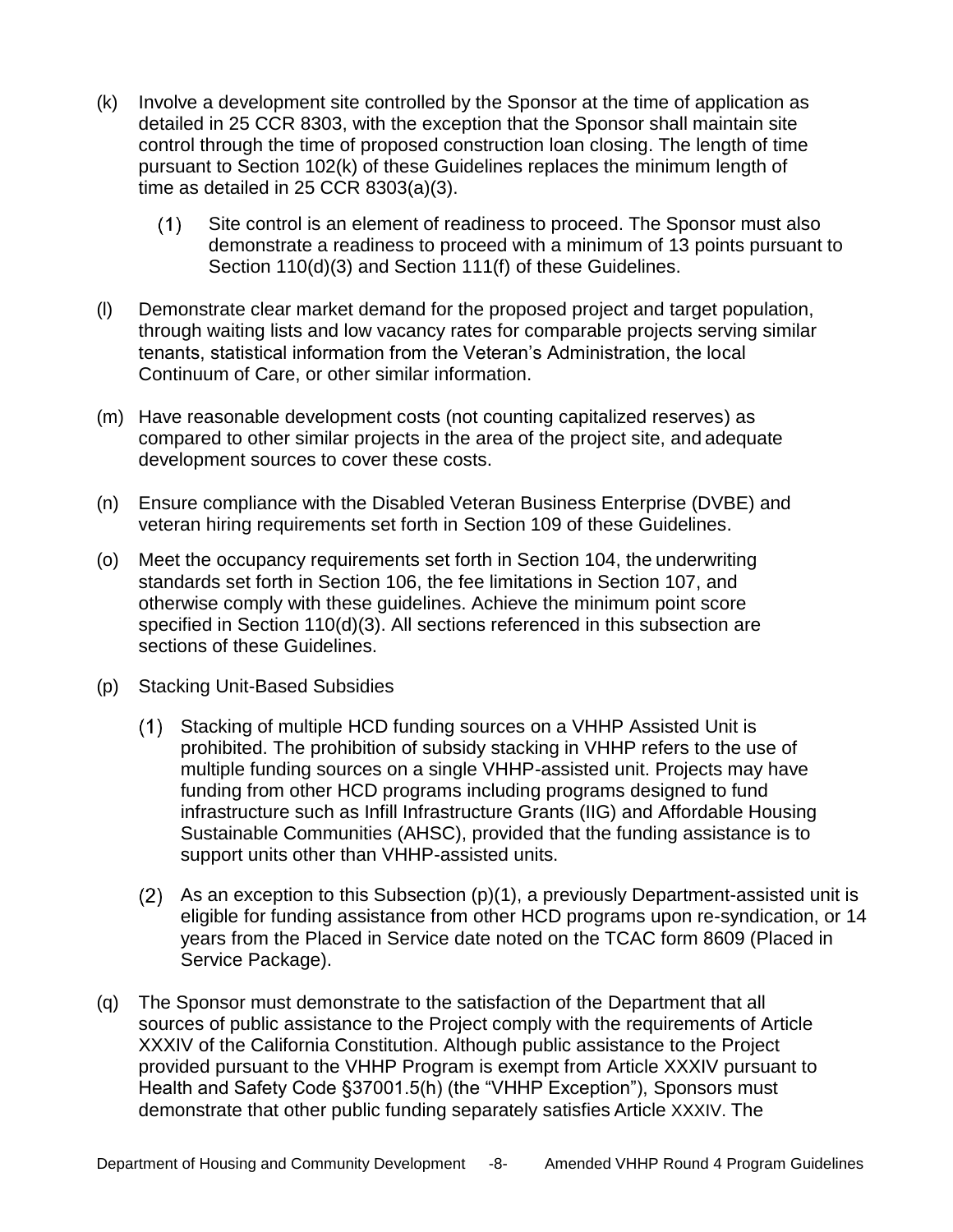Department will not regard the VHHP Exception as the basis for Article XXXIV compliance for other public funding sources provided to a VHHP project, even where those sources are used along with VHHP funds toward the same project related support, activities, or development components.

### <span id="page-8-0"></span>**Section 103. Uses and Terms of VHHP Assistance**

- (a) VHHP funds shall be used for the development cost categories listed in 25 CCR Section 7304 (a) and (b), and to refinance loans used to cover such costs, except that the limitation on the developer fee specified in Section 107 shall apply, instead of the limitation in Section 7304(b)(9). Notwithstanding the foregoing, VHHP funds shall only be used for capital asset related expenses as required by section 16727 of the Government Code.
- (b) The total amount of VHHP assistance shall not exceed development costs associated with Assisted Units. In determining these costs, the cost allocation rules described in 25 CCR Section 7304(c) shall apply (substituting Assisted Units for Restricted Units).
- (c) VHHP assistance shall be provided as post-construction, permanent loans. VHHP loans shall have an initial term of 55 years or longer to match the period of affordability restrictions under the tax credit program, commencing on the date of recordation of the VHHP loan documents.
- (d) VHHP loans shall be secured by the project's real property and improvements, and subject only to liens, encumbrances and other matters of record approved by the Department, consistent with 25 CCR Section 8315. Projects with ground leases shall be subject to 25 CCR Section 8316.
- (e) VHHP loans shall have the following terms:
	- (1) They shall bear simple interest at the rate of three percent per annum on the unpaid principal balance, unless the Department reduces this rate pursuant to Health and Safety Code section 50406.7. Interest shall accrue from the date funds are disbursed to or on behalf of the borrower.
	- (2) For the first 30 years of the loan term, annual payments in the amount of 0.42 percent of the outstanding principal loan balance shall be payable to the Department. After 30 years, the Department may reset the required payment amount to cover its monitoring costs.
	- (3) Except for the required 0.42 percent loan payment, and if the borrower is not in default, the Department shall permit the deferral of accrued interest for the term of the loan, except for the payments described in Section 108.
	- (4) Maximum per-unit loan amounts shall be in accordance with 25 CCR 7307 substituting Assisted Units for Restricted Units, and with initial base amounts set at:
		- (A) \$45,000 for nine-percent tax credit projects.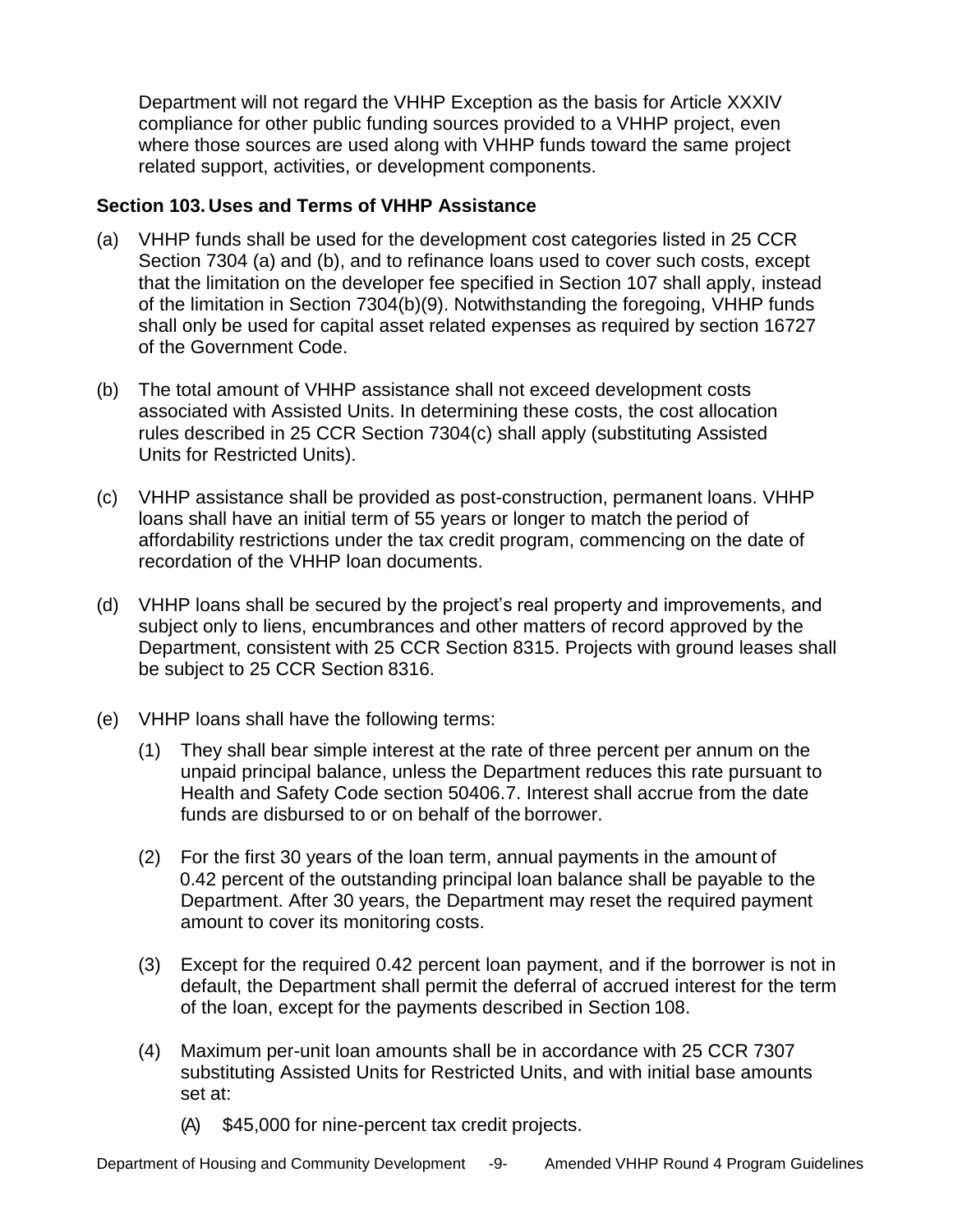(B) \$125,000 for projects that do not use nine-percent tax credits.

### <span id="page-9-0"></span>**Section 104. Occupancy Requirements**

- (a) Occupancy of all Assisted Units shall be restricted to households including one or more veterans with incomes at time of move-in not exceeding the limits approved by the Department and specified in the VHHP regulatory agreement. The maximum income limit at move-in shall be 60 percent of Area Median Income.
- (b) If the Veteran who qualified for a household for occupancy moves out, and household members remain, the unit shall still be considered an Assisted Unit, unless the qualifying Veteran's occupancy was for less than three months, or there is evidence that the Veteran's occupancy was intended to be for a short duration.
- (c) Occupancy of units designated as Supportive Housing or Transitional Housing shall be further restricted to households that include Veterans who are Homeless, Homeless with a Disability, or Chronically Homeless, as approved by the Department and specified in the VHHP regulatory agreement. Sponsor shall maintain documentation of eligibility consistent with federal regulations implementing the Homeless Emergency Assistance and Rapid Transition to Housing (HEARTH) Act of 2009.
- (d) Any occupancy restrictions based on conditions of separation from military service are subject to Department approval.
	- (1) Projects may only restrict occupancy to Veterans who separated from military service under certain conditions (e.g. under other than dishonorable conditions), or who qualify for VA health care, when required by a public agency funding source.
	- (2) In any case, a minimum of 10 percent of Assisted Units shall be prioritized for occupancy by Veterans who are ineligible for VA health care and/or HUD-VASH.
- (e) Occupancy requirements shall apply for the full term of the VHHP loan. In the event the Department determines, and CalVet concurs, that there no longer sufficient Veterans eligible for one or more categories of households eligible for Supportive Housing or Transitional Housing, based on evidence from the local Continuum of Care, the VA, the local Point-in-Time count of persons experiencing homelessness, and similar sources, the Department may adjust the occupancy requirements for these units, but only to the minimum extent required for project feasibility, and not sooner than five years from the date of the VHHP loan closing. The Department shall periodically evaluate the need for continuing any adjustments made to the original occupancy requirements, and may modify these adjustments over time or reinstate the original requirements.

#### <span id="page-9-1"></span>**Section 105. Rent Limits**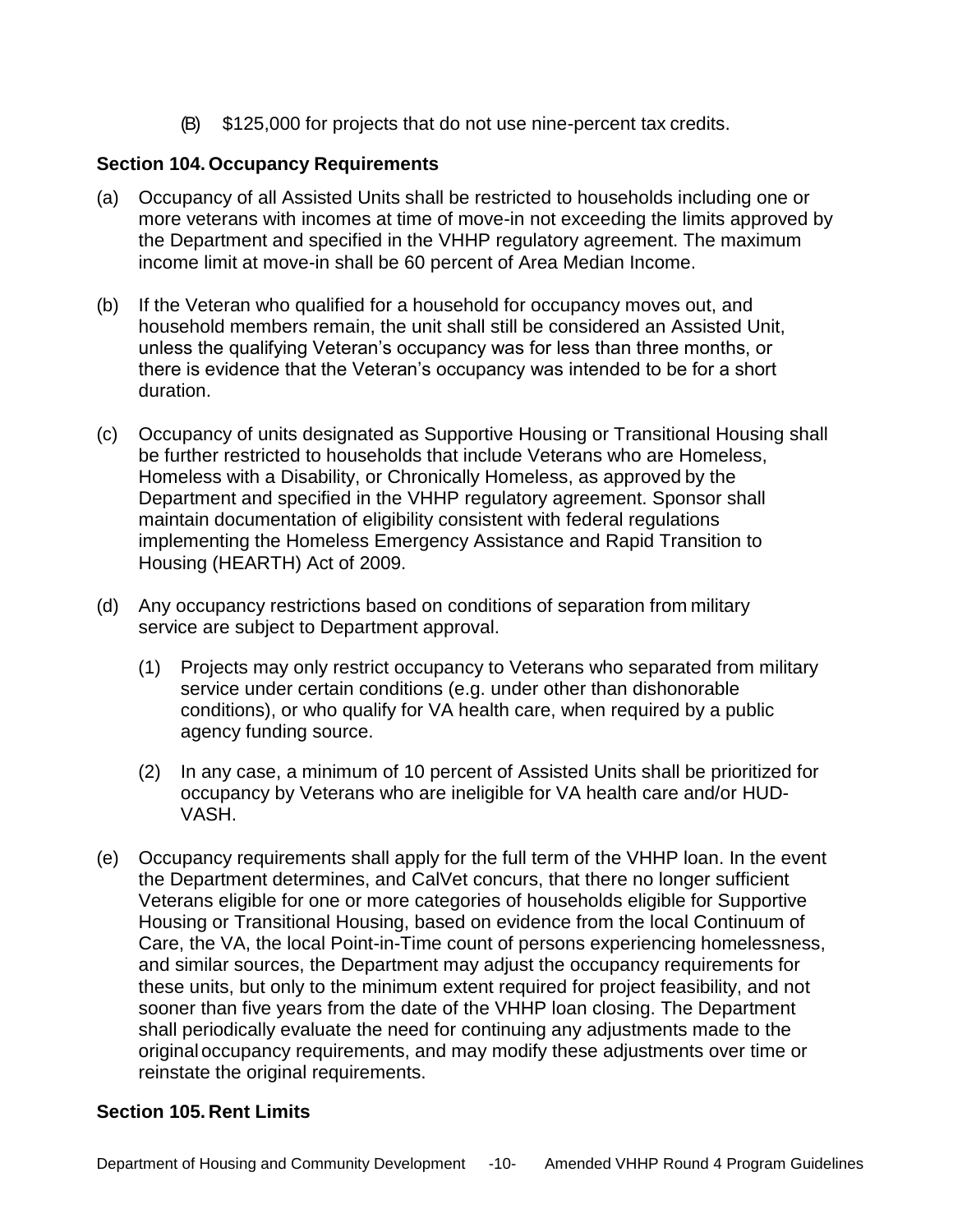Assisted Unit Rent limits shall be the same as specified in 25 CCR Section 7312, except that:

- (a) Rent limits for units restricted to Extremely Low Income Households shall not exceed the TCAC 30 percent AMI Rent limit.
- (b) The minimum amount of the transition reserve for renewable project-based rental assistance described in subdivision 25 CCR 7312(f) shall be the amount sufficient to prevent Rent increases for one year following the loss of the rental assistance, instead of two years. The minimum amount of the transition reserve for nonrenewable project-based rental assistance or operating subsidies shall be the amount sufficient to prevent rent increases for two years following the loss of the rental assistance. Transition reserves may be capitalized or funded from annual project cash flow.

#### <span id="page-10-0"></span>**Section 106. Underwriting Standards**

- (a) In analyzing feasibility for Affordable Rental Housing Developments, the following assumptions and criteria shall be used:
	- (1) Residential vacancy rates shall be assumed to be five percent, unless a different figure is required by another funding source (including TCAC), or supported by compelling market evidence.
	- (2) Commercial vacancy rates shall be in accordance with 25 CCR Section 8310(b).
	- (3) All operating expenses, including property management fees, shall be within the normal market range for the area, as determined based on comparison with similar affordable housing projects.
	- (4) Supportive services coordination costs paid out of operating income as a project operating expense shall not exceed the limits specified in Section 108(c).
	- (5) Asset and partnership management fees paid to the Sponsor prior to Sponsor distributions shall not exceed the limits specified in Section 107(c).
	- (6) First year debt service coverage ratio limitations and exceptions to those limitations shall be in accordance with 25 CCR Section 8310(e) and 8310(e)(2)(A) through (D), except as modified below:
		- (A) In applying the requirements of subsection  $8310(e)(1)$  and  $8310(e)(2)$ , the annual program loan payment of 0.42 percent of the VHHP loan amount will be considered debt service.
	- (7) The project must demonstrate a positive cash flow in accordance with 25 CCR Section 8310(i).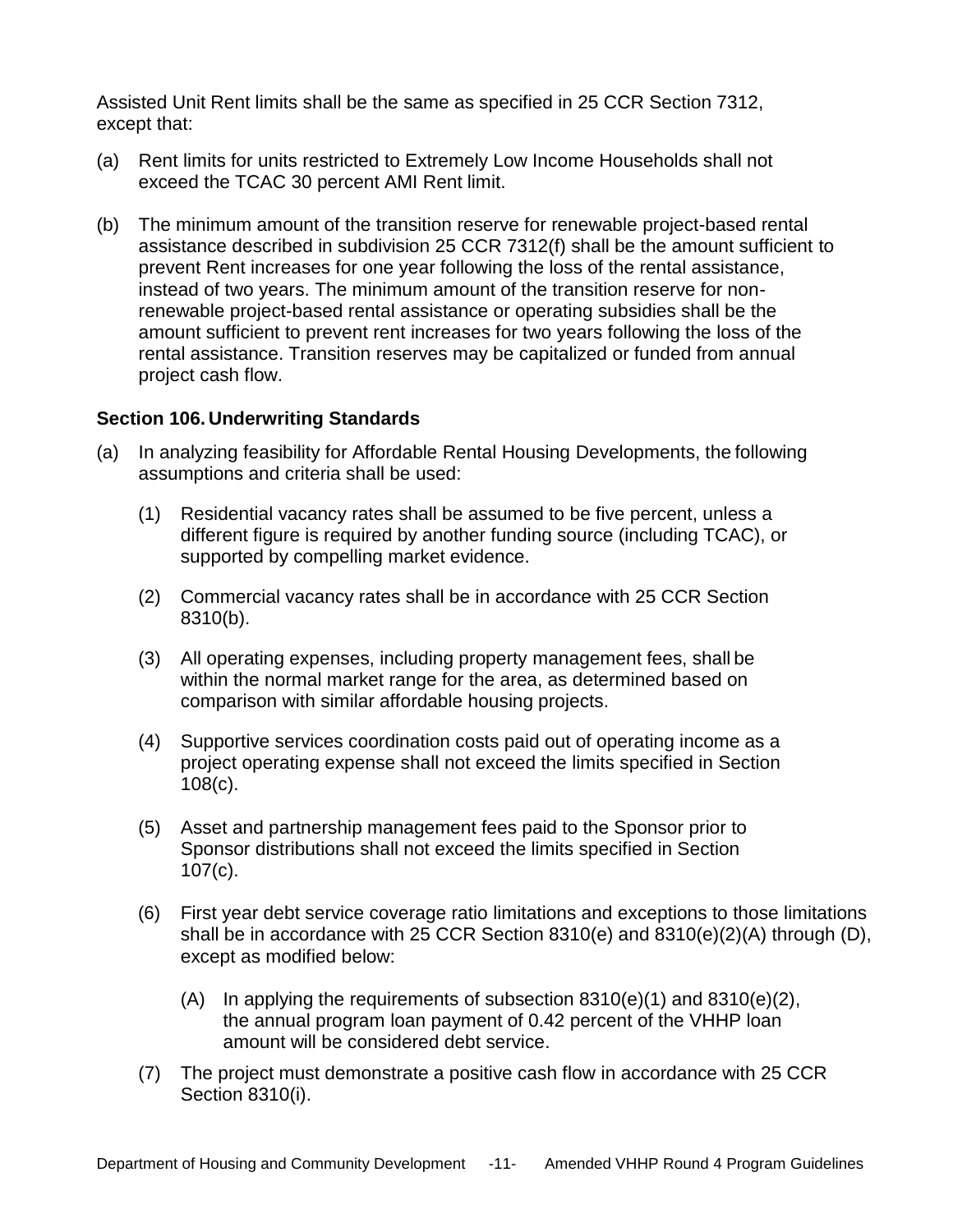- (8) Balloon payments are not allowed unless the project meets the exceptions as listed under 25 CCR Section 8310(f) and 8310(g).
- (9) Variable interest rate debt shall be underwritten in accordance with 25 CCR Section 8310(h).
- (10) Reference 25 CCR Section 8313(a) for VHHP compatibility provisions.
- (b) In analyzing the feasibility of Transitional Housing, factors to be considered shall include:
	- (1) The experience of the Sponsor and its partners with similar projects, and the current financial viability of these projects.
	- (2) The experience of the Sponsor and its partners with obtaining government contracts to cover operations and services costs for similar projects, and with the specific government funding sources identified for the proposed project.
	- (3) The likelihood the identified sources of funds to cover operating costs and services, and particularly government contracts, will continue to be available for the proposed project over time.
	- (4) The financial condition of the Sponsor as measured by indicators such as amounts and trends in organizational net income, net assets, unrestricted net assets, and current ratio.
	- (5) The reliability of project operating projections, including the adequacy of projected operating expenses, as compared to other similar projects, and whether they show at least breakeven operation over time.

## <span id="page-11-0"></span>**Section 107. Fee Limits**

- (a) For projects utilizing low income housing tax credits, Net Developer Fee shall not exceed the amount that may be included in the basis under TCAC's rules for nine percent low-income housing tax credits, plus any amount allowed by TCAC for nonresidential space.
- (b) For projects not utilizing low-income housing tax credits, Net Developer Fee shall not exceed the amount allowed under 25 CCR Section 8312.
- (c) Asset management, partnership management and similar fees paid to the Sponsor or an affiliate on a priority basis shall be in accordance with 25 CCR Section 8314.
- (d) The Department may modify the requirements of subsection (a) to conform to the requirements of other funding sources, if the VHHP loan does not exceed the lesser of \$1,500,000 or 15 percent of total project development costs.

#### <span id="page-11-1"></span>**Section 108. Use of Operating Cash Flow**

(a) Regarding allowable uses of operating cash flow, the Department shall follow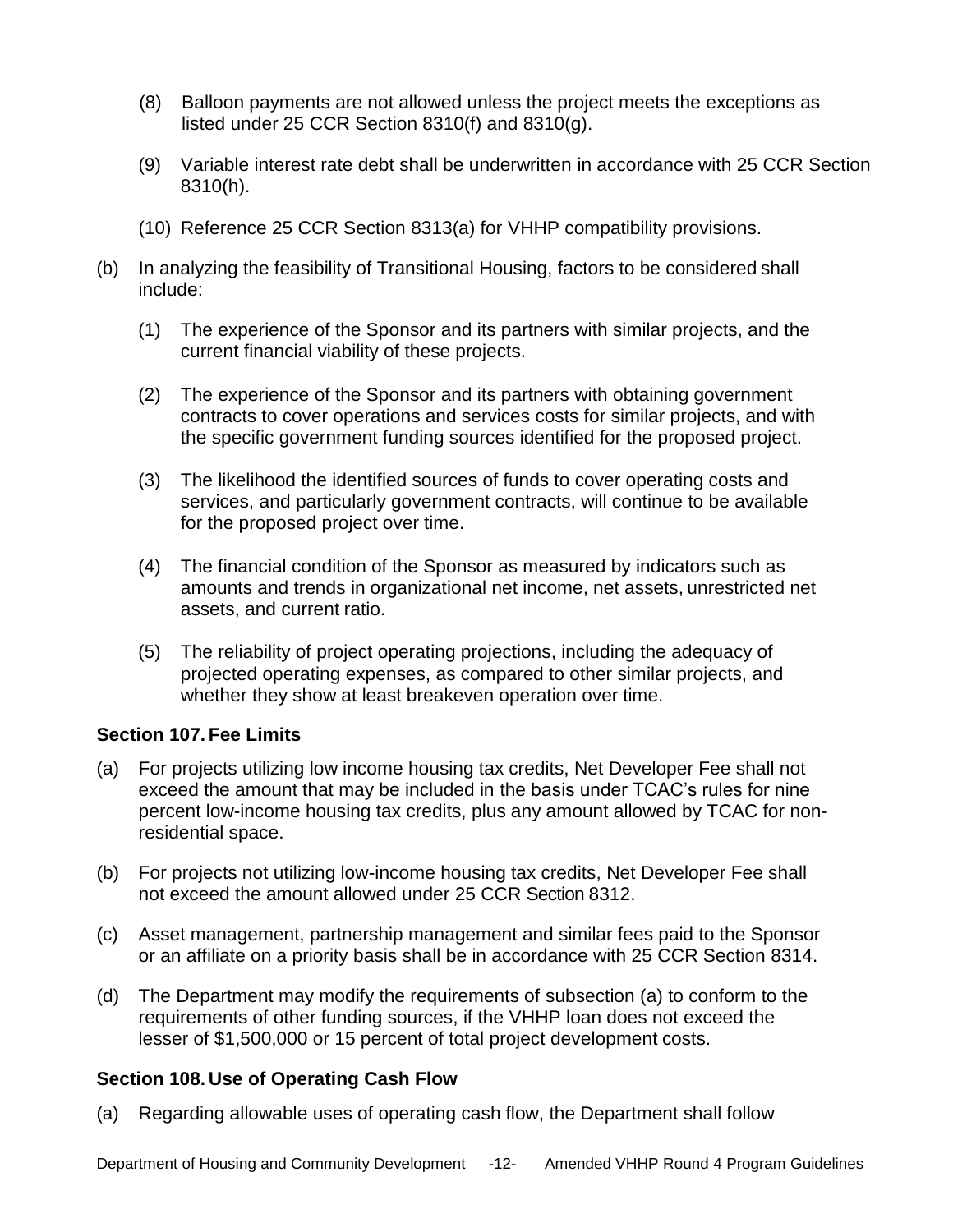underwriting requirements commencing with 25 CCR Section 8314 (a) through (c) (Use of Operating Cash Flow).

- (b) Where there is a difference between the provisions of the UMRs and these Guidelines, the provisions of these Guidelines shall prevail.
- (c) For 2018, supportive service coordination and case management costs paid as a project operating expense shall not exceed the following amounts:
	- (1) \$4,245 per unit per year for Supportive Housing units restricted to Veterans who are Chronically Homeless, and units restricted to persons who are Chronically Homeless by another public agency program.
	- (2) \$3,184 per unit per year for Supportive Housing units restricted to Veterans who are Homeless with a Disability, and other units restricted to persons who are Homeless with a Disability.
	- (3) \$1,380 per unit per year for units restricted to Extremely Low Income households, but not to Veterans who are Chronically Homeless or Homeless with a Disability.
	- (4) \$796 per unit per year for other units.

These maximum amounts shall be increased each year after 2018 at the rate of two percent per year.

#### <span id="page-12-0"></span>**Section 109. Miscellaneous Requirements.**

- (a) Entities certified by the California Department of General Services as Disabled Veteran Business Enterprises (DVBEs) shall receive an amount at least equal to five percent of total construction costs for work performed or supplies provided for each project.
	- (1) As part of the application for VHHP funds, applicants shall submit a utilization plan describing how the five percent minimum requirement will be satisfied, including:
		- (A) Identification of a plan administrator responsible for implementing the plan and ensuring achievement of the five percent minimum requirement; and
		- (B) Description of all known methods to be used to ensure DVBE participation, including advertising, solicitations and preferences.

Applicants and their DVBE Plan Administrator must contact CalVet for assistance in locating DVBEs.

(2) Prior to the commencement of construction, the Sponsor shall submit a report to the Department and CalVet on DVBE plan implementation. This report will include: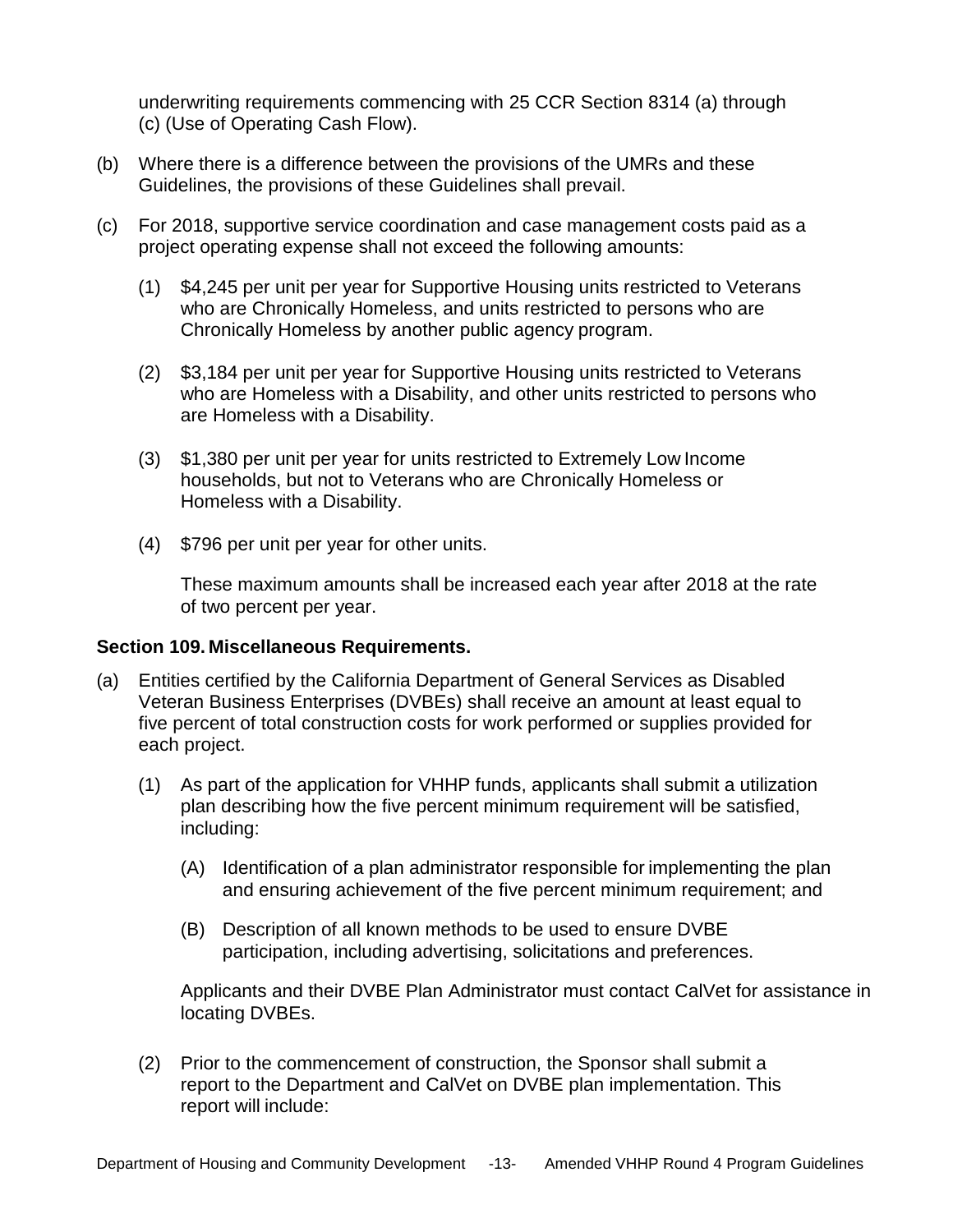- (A) The total amount budgeted for construction costs;
- (B) The names and addresses of DVBE contractors, subcontractors and suppliers that have received or are scheduled to receive payment, together with the amount paid or scheduled to be paid to each; and
- (C) If the report does not show achievement of the five percent minimum requirement, documentation that the Sponsor has requested assistance with recruiting DVBEs from CalVet, and documentation of all of its attempts and methods used to ensure DVBE participation.
- (D) If the Sponsor fails to achieve the five percent minimum requirement, the Department may award negative points for subsequent applications pursuant to Section 111(a)(3)(B) of these Guidelines. To avoid the assessment of the negative point penalty, the Sponsor must be granted a waiver from CalVet.
- (3) Upon completion of construction, and prior to the VHHP loan closing, the Sponsor shall submit a report similar to the one described in the preceding subsection, detailing actual payments to DVBEs. If the five percent requirement has not been met, the Sponsor must provide documentation of its requests for assistance with recruiting DVBEs from CalVet, and all of its attempts and methods used to ensure DVBE participation.
- (b) Sponsors shall make good faith efforts to hire Veterans for development, construction, and related jobs associated with the Project.
	- (1) As part of the application for VHHP funds, applicants shall submit a plan describing how this requirement will be satisfied. The plan may include registering with Helmets to Hardhats, working with local Homeless Veteran Reintegration Programs, entering into First Source Hiring Agreements with local America's Job Centers of California Agencies (formerly One Stop Centers), and/or subcontracting with DVBEs and other entities that hire Veterans.
	- (2) Upon completion of construction, and prior to the VHHP loan closing, the Sponsor shall submit a report on plan implementation, including the number of Veterans hired.
- (c) Labor Code Section 1720 et seq. requires payment of prevailing wages for certain developments paid for in whole or in part from any public funding source, and exempts other developments from this requirement. All funds provided under VHHP are public funds within the meaning of these Labor Code sections. VHHP funding of a portion of a project shall not necessarily, in and of itself, be considered public funding of the entire project. Each applicant shall be responsible for determining on a case-by-case basis the extent of applicability of state prevailing wage law to its individual project.
- (d) The unit standards set forth in Section 25 CCR 8304 shall apply.
- (e) Projects must meet the accessibility requirements specified in the TCAC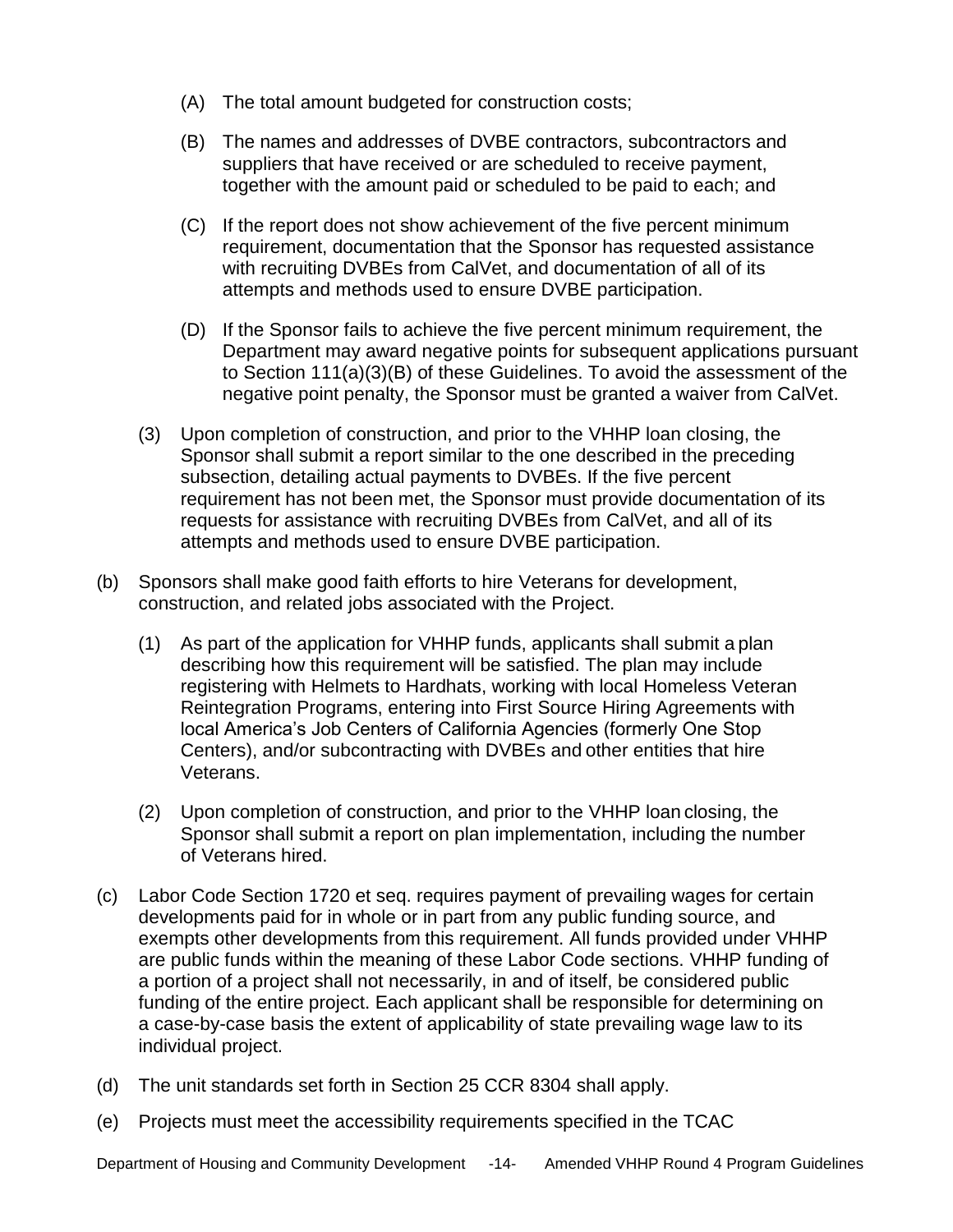regulations, as may be amended and renumbered from time to time, including those of Section 10325(f)(7)(K) and, for senior projects, those of Section 10325(g)(2)(B) and (C). Exemption requests, as provided for in the TCAC regulations, must be approved by the Department. Projects must also provide a preference for accessible units to persons with disabilities requiring the features of the accessible units in accordance with Section 10337(b)(2) of the TCAC regulations.

(f) Sponsors must establish and maintain a contingent operating reserve meeting the requirements of 25 CCR Section 8303, and a replacement reserve meeting the requirements of 25 CCR Section 8309.

## <span id="page-14-0"></span>**Section 110. Application Process**

- (a) The Department shall offer funds through a competitive application process, as detailed in a NOFA.
- (b) Applications shall be on forms made available by the Department.
- (c) Applications shall be evaluated for compliance with the threshold and eligibility requirements of these guidelines and the statutes applicable to VHHP and scored based on the application selection criteria listed in Section 111 of these Guidelines. The applications with the highest number of points shall be selected for funding, provided that they meet all threshold and eligibility requirements and achieve specified minimum scores.
- (d) Each project must achieve the minimum overall application (total) score for the applicable project type, as well as minimum scores in the Supportive Service Plan and Readiness to Proceed scoring categories, as follows:
	- (1) Overall application:
		- (A) 110 for projects with Supportive Housing;
		- (B) 90 for projects with Transitional Housing but not Supportive Housing; and
		- (C) 75 for all other projects.
	- (2) Supportive Services Plan (Section 111(c) of these Guidelines):
		- (A) 15 for projects that include Supportive Housing or Transitional Housing; and
		- (B) 7 for projects that do not include Supportive Housing or Transitional Housing.
	- (3) Readiness to Proceed (Section 111(f) of these Guidelines): 13
	- (4) Leverage of Rental or Operating Subsidies: 4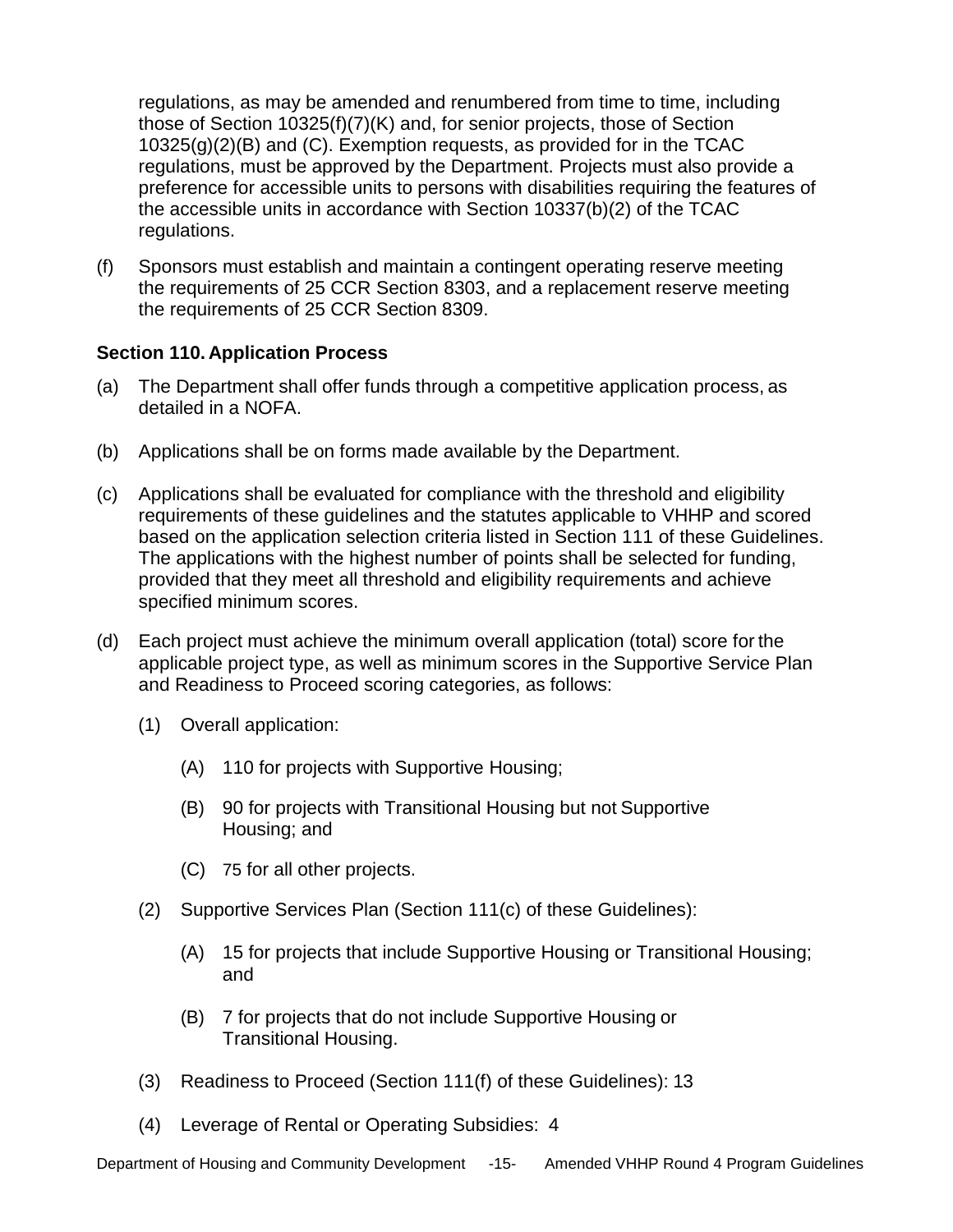- (e) Applications selected for funding shall be approved subject to conditions specified by the Department.
- (f) The Department may adjust this procedure as follows:
	- (1) It may elect to not evaluate compliance with some or all eligibility requirements for applications that are not within a fundable range, as indicated by a preliminary point scoring.
	- (2) It may adjust awards to meet the following geographic distribution objectives, to the extent there are applications from the identified regions that meet all VHHP eligibility requirements and score above the minimum required score:
		- (A) Awarding not less than 15 percent of the total amount awarded to projects located in Alameda, Contra Costa, Marin, San Francisco, San Mateo, Santa Clara, Santa Cruz or Sonoma Counties.
		- (B) Awarding not less than 28 percent of the total amount awarded to projects located in Los Angeles County.
		- (C) Awarding not less than eight percent of the total amount awarded to projects located in Orange, Riverside or San Bernardino Counties.
		- (D) Awarding not less than six percent of the total amount awarded to projects located in San Diego County.
		- (E) Awarding not less than 18 percent of the total amount awarded to projects located outside any of the counties named in (A) through (D) above.
	- (3) Funds remaining after satisfying the geographic distribution objectives set forth in the previous Subsection shall be awarded without regard to project location.

## <span id="page-15-0"></span>**Section 111. Application Selection Criteria**

The criteria detailed below and summarized in the following table shall be used to rate applications. In the event of tied point scores, the following tie breakers shall be used to determine which project is selected for funding, in the order listed:

- 1. The percentage of Assisted Units restricted as Supportive Housing for Chronically Homeless Veterans;
- 2. The Readiness to Proceed point score, pursuant to subsection 111(f) of these Guidelines;
- 3. The percentage of Assisted Units with two or more bedrooms that have an occupancy preference for households with children;
- 4. The Supportive Services Plan point score, pursuant to subsection 111(e) of these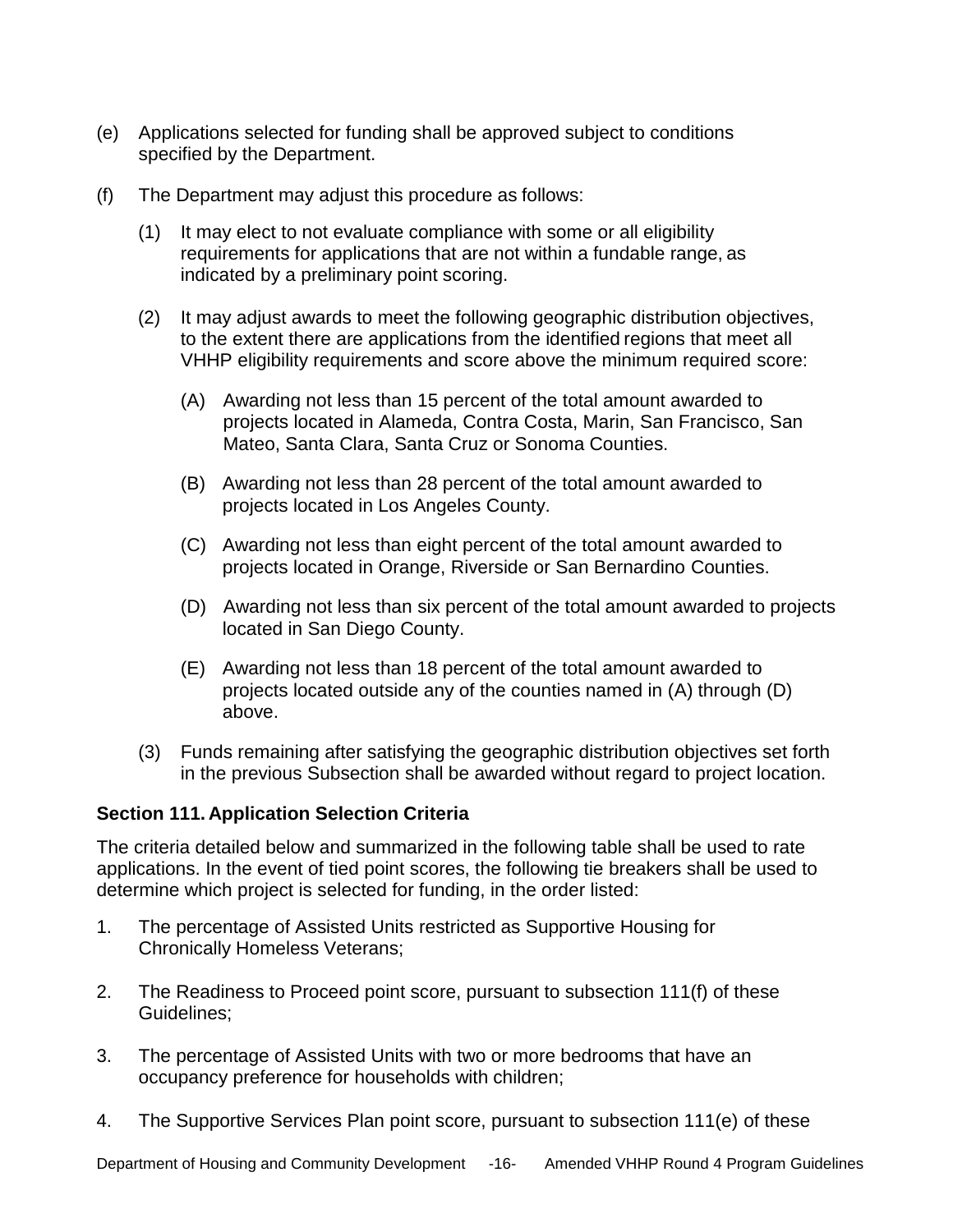Guidelines; and

5. The ratio of permanent development funding attributable to Assisted Units from sources other than state subsidy programs to the amount of requested or committed state subsidy. In computing this ratio, tax credit equity and CalHFA senior debt financing shall not be considered state subsidy, while the VHHP loan and other similar grant and below-market loan programs shall be considered state subsidy.

|                                                          | With Supportive or<br><b>Transitional Housing</b> |                | <b>Without Supportive or</b><br><b>Transitional Housing</b> |                                                            |
|----------------------------------------------------------|---------------------------------------------------|----------------|-------------------------------------------------------------|------------------------------------------------------------|
| <b>Scoring Categories</b>                                |                                                   |                |                                                             | <b>Maximum Applicable Points Maximum Applicable Points</b> |
| Development Team Experience                              |                                                   |                |                                                             |                                                            |
| <b>Developer Experience</b>                              | 5                                                 |                | 5                                                           |                                                            |
| <b>Sponsor Ownership</b>                                 | 5                                                 |                | 5                                                           |                                                            |
| <b>Property Management</b>                               | 5                                                 |                | 5                                                           |                                                            |
| <b>Lead Service Provider</b>                             | 18                                                |                | $\Omega$                                                    |                                                            |
| <b>Total Development Team</b><br>Experience              |                                                   | 33             |                                                             | 15                                                         |
| <b>Performance Issues</b>                                | $-30$                                             |                | $-30$                                                       |                                                            |
| <b>Supportive Housing Units</b>                          |                                                   | 25             |                                                             |                                                            |
| <b>Supportive Services Plan</b>                          |                                                   | 22             |                                                             | 10                                                         |
| Leverage of Development \$                               |                                                   | 15             |                                                             | 15                                                         |
| Leverage of Rent/Op Subsidies                            |                                                   | 20             |                                                             | 20                                                         |
| <b>Readiness to Proceed</b>                              |                                                   | 25             |                                                             | 25                                                         |
| <b>Local Need</b>                                        |                                                   | 5              |                                                             | 5                                                          |
| Location Efficiency and Access to<br><b>Destinations</b> |                                                   | $\overline{5}$ |                                                             | $\overline{5}$                                             |
| <b>TOTAL APPLICABLE POINTS:</b>                          |                                                   | 150            |                                                             | 95                                                         |

(a) Development Team Experience (33 points maximum for projects with Supportive Housing or Transitional Housing: 15 points maximum for other projects).

Unless specifically noted, rental housing developments and transitional housing projects counted under this subsection (a) must have at least ten units, unless the application is for a project with fewer than 15 units, and be subject to an agreement with a public agency restricting rent and occupancy.

- (1) Developer Experience (five points maximum)
	- (A) Applications will be scored based on the number of rental housing developments and transitional housing projects completed by the project developer over the past ten years.
	- (B) One point will be awarded for each completed development, up to a maximum of five points.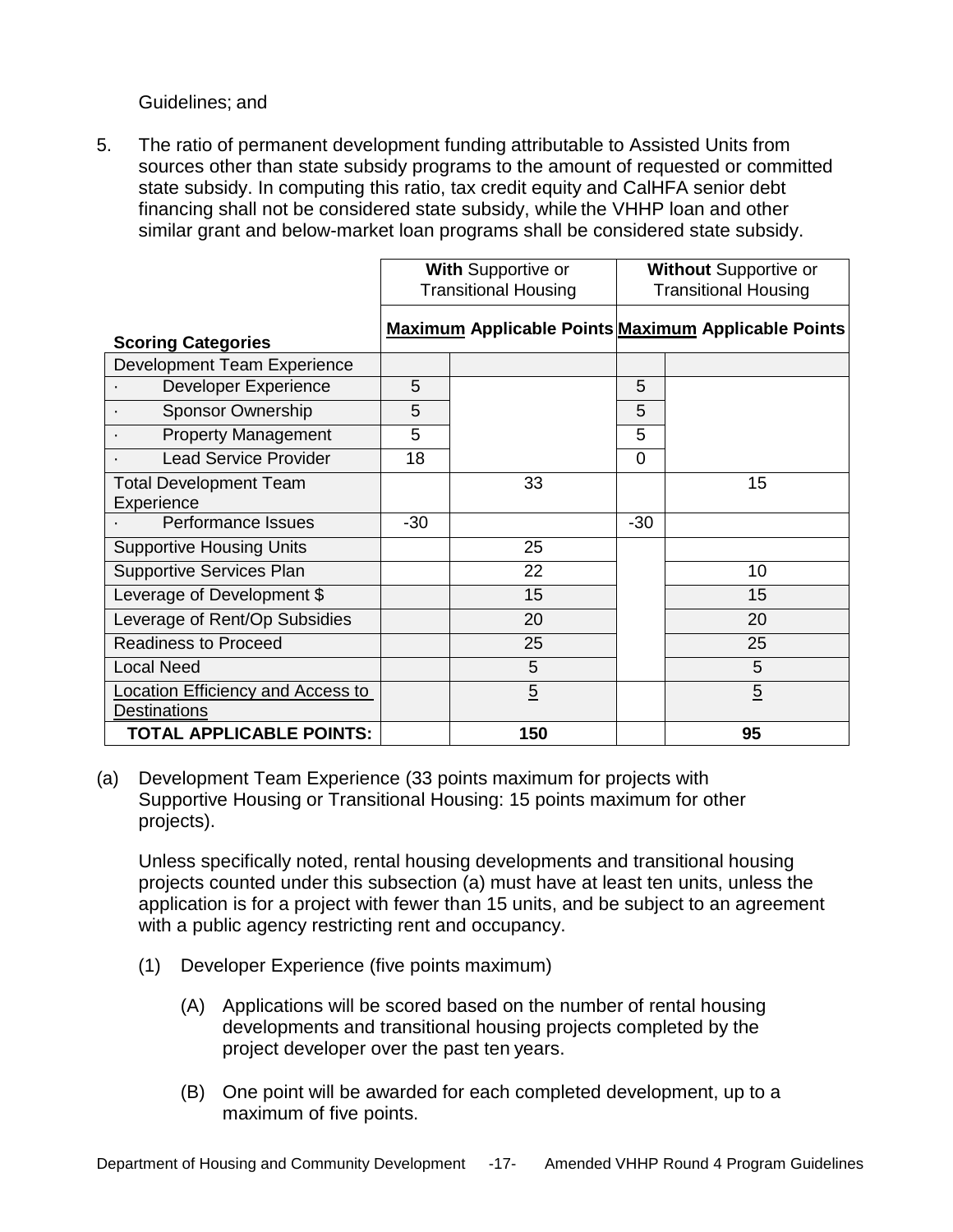- (2) Sponsor Ownership and Operations Experience (Five points maximum)
	- (A) Applications will be scored based on the experience of the Sponsor in owning or operating (under a long-term master lease or similar arrangement) rental housing developments or transitional housing as follows:
		- $(1)$ If the project includes Supportive Housing or Transitional Housing, points will be awarded for developments that have been in operation for at least two years with units restricted to the homeless (defined in a manner substantially similar to the VHHP's definition) and that include substantial supportive services.
		- $(2)$ If the project does not include Supportive Housing or Transitional Housing, points will be awarded for developments that have been in operation for at least two years.
	- (B) Two points will be awarded for each project, up to a maximum of five points.
	- (C) The Sponsor's experience includes the experience of its affiliated entities or principals (including management-level staff), but not the experience of board members. If there are multiple entities that comprise the ownership entity of the proposed project, the score will be based on the experience of the entity with a controlling interest in the ownership entity and a substantial and continued role in the project's operations, as evidenced in the ownership entity's legal documents. Any future dissolution of the ownership entity or withdrawal of the entity on which the score was based shall require prior Department approval.
- (3) Developer / Sponsor / Lead Service Provider Performance Issues (Negative 30 points maximum)

Five points will be deducted for each occurrence or event in the following categories for any project with a loan from the Department, with a maximum deduction of ten points per category and a maximum total deduction of 30 points:

- (A) Removal or withdrawal under threat of removal as general partner;
- (B) Failure to achieve the required five required percent minimum DVBE contracting;
- (C) Failure to submit, when due, compliance documentation required under VHHP, to include the DVBE pre-construction report pursuant to Section 109(a) of these Guidelines;
- (D) Use of reserve funds for Department-assisted projects in a manner contrary to VHHP requirements, or failure to deposit reserve funds as required by the Department;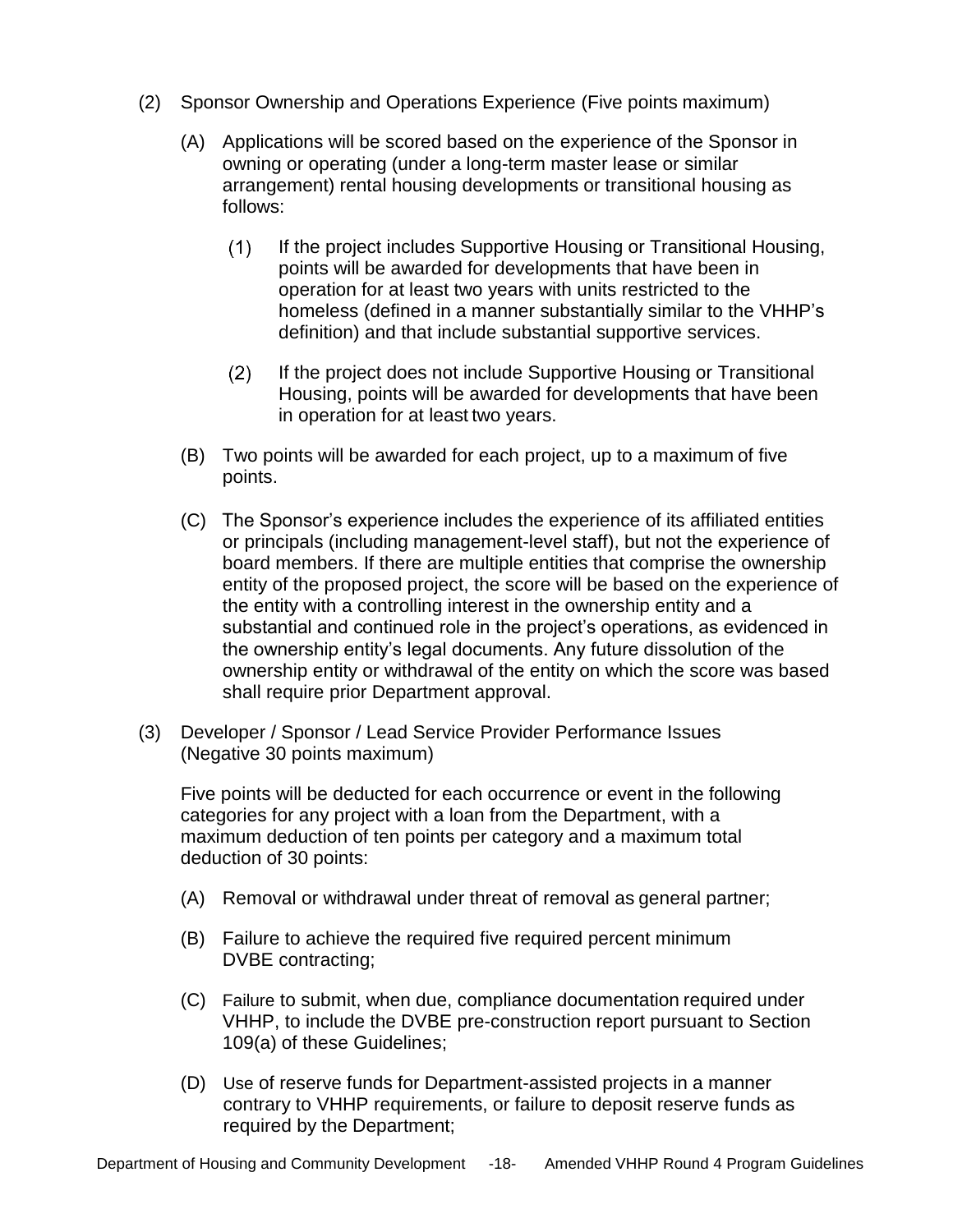- (E) Failure to provide promised supportive services to a Special Needs Population or other tenants of a publicly funded project;
- (F) Other significant violations of the requirements of Department programs or of the programs of other public agencies, such as the failure to adequately maintain a project or the books and records thereof.

Events occurring in connection with projects under the control of the developer or the Sponsor shall be used as the basis for point deductions. Such events shall have had a detrimental effect on the project or the Department's ability to monitor the project, as determined by the Department. Events shall not result in the deduction of points if they have been fully resolved as determined by, or to the satisfaction of, the Department as of the application due date.

(4) Property Manager Experience (Five points maximum)

Applications will be scored based on the number of housing developments managed by the designated property management agent at the time of application. One-half point will be awarded for each development, up to a maximum of five points.

- (A) If the project includes Supportive Housing or Transitional Housing, points will be awarded for developments that have been in operation for at least two years with units restricted to the homeless (defined in a manner substantially similar to VHHP's definition) and that include substantial supportive services.
- (B) If the project does not include Supportive Housing or Transitional Housing, points will be awarded for developments that have been in operation for at least two years.
- (5) Lead Service Provider Experience (18 points maximum; applies only to projects with Supportive Housing or Transitional Housing)

For projects including Supportive Housing or Transitional Housing, points will be awarded for experience in the last ten years providing comprehensive case management (individualized services planning and the provision of connections to mental health, substance abuse, employment, health, housing retention, and similar services) to homeless populations (defined in a manner substantially similar to VHHP's definition) in supportive or transitional housing, and for demonstrated expertise working with homeless Veterans.

Experience must be documented through contracts with public agencies, housing owners or foundations for services in housing projects with at least ten units subject to agreements with public agencies restricting rent or occupancy to homeless persons or households, or in publicly funded tenant-based housing assistance programs serving at least ten homeless Veterans or veteran households.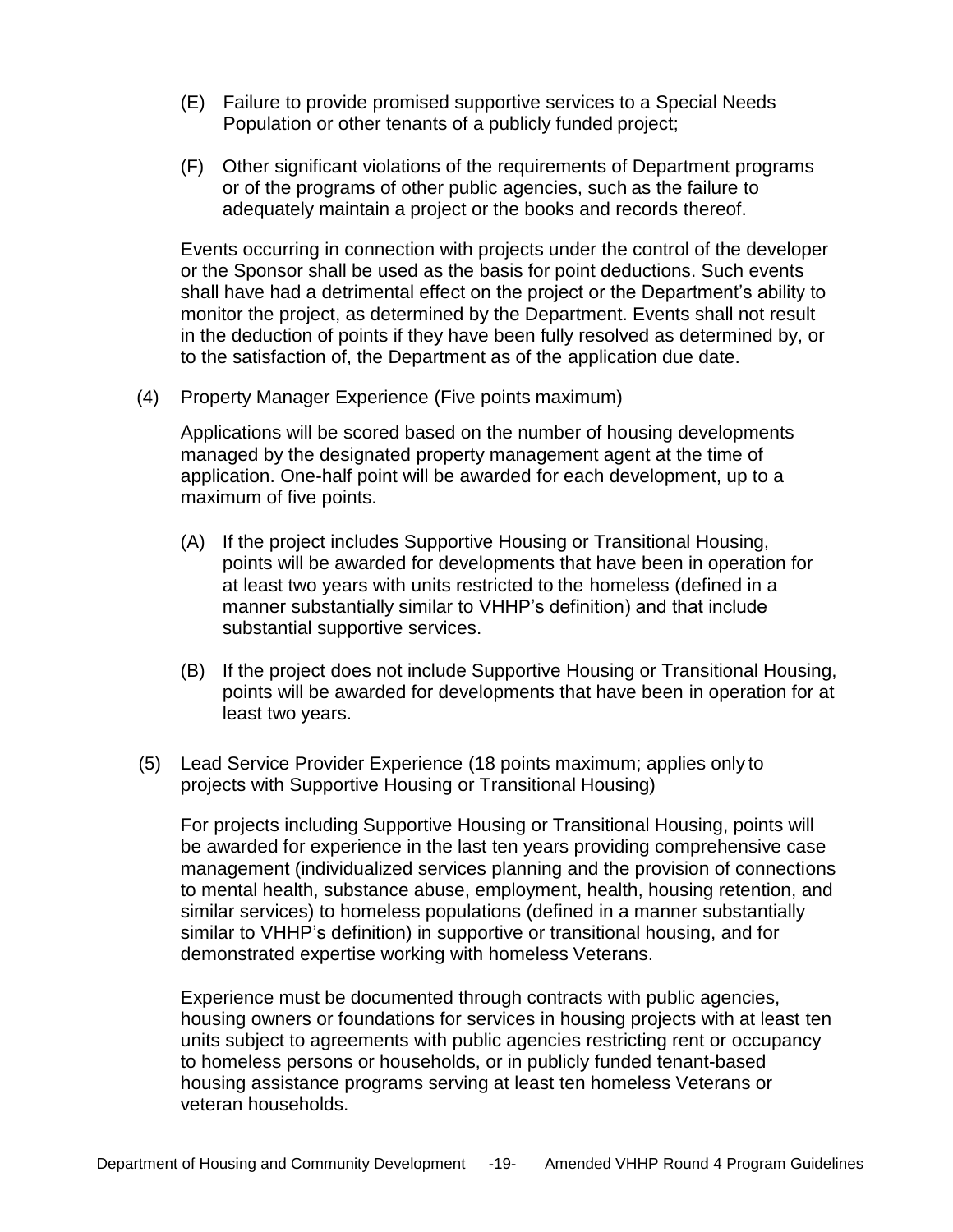Points will be awarded for the following:

- $(A)$  Meeting the two year threshold experience (per Section 102 $(d)(1)$  of these Guidelines) in permanent supportive housing instead of transitional housing (two points)
- (B) Years of experience in permanent supportive housing or transitional housing (four points maximum)

three years to four years (two points)

Over four years but less than five years (three

points)

five years or more (four points)

(C) Number of projects or contracts in permanent supportive or transitional housing (four points maximum)

Two projects (two points)

Three projects (three points)

Four projects or more (four points)

(D) Years of experience serving homeless Veterans in permanent supportive or transitional housing (six points maximum)

Two years to three years (two points)

More than three years but less than four years (four

points)

Four years or more (six points)

Points will be awarded for any of the following:

- $(1)$ Experience providing comprehensive case management, where Veterans were at least 20 percent of the Lead Service Provider's clients during the years for which points are sought in any of the following:
	- (a) Permanent supportive or transitional housing restricted to homeless Veterans;
	- (b) A tenant-based federally-funded housing assistance program specifically for homeless Veterans, such as SSVF or HUD-VASH; or
	- (c) Permanent supportive or transitional housing not restricted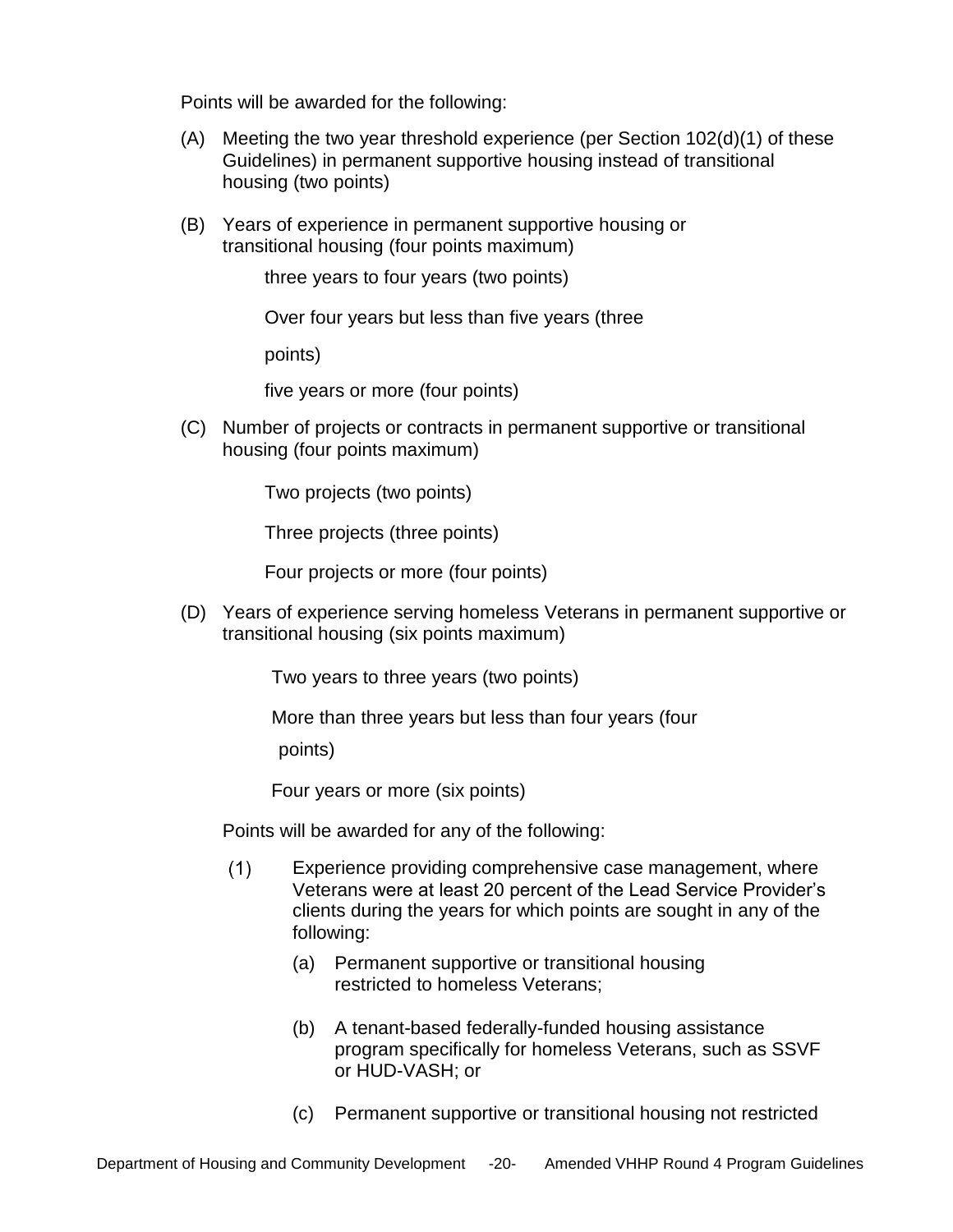to Veterans, with documented experience providing veteran-specific services to homeless Veterans, and staff with expertise in this area.

To receive points under subsection (b) or (c), the provider must have current staff expertise and organizational experience with all of the following:

- (1) Serving Veterans with traumatic brain injury and post traumatic stress disorder;
- (2) Connecting Veterans to VA services and veteranspecific community services;
- (3) Assisting Veterans to obtain veteran benefits and/or upgrade discharges;
- (4) Veteran peer support programs; and
- (5) Veteran outreach.

Staff expertise and experience must be documented through resumes, job descriptions, contracts, staff training descriptions, materials used in peer support programs, letters from veteran service organizations, evidence of active participation in veteran organizations, meetings and convening's, and similar items.

- (2) Experience of a partner agency meeting the requirements of Subsection (1) if the following conditions are satisfied:
	- (a) An executed agreement between the two agencies must be submitted with the application for VHHP assistance; and
	- (b) The agreement must have a term of at least five years, and detail the veteran cultural competency services to be provided by the partner agency. These services must include:
		- (1) Technical assistance with program development;
		- (2) Training and mentoring of lead service provider leadership and staff for the proposed Project;
		- (3) Assistance with hiring project staff;
		- (4) Assistance with developing veteran-specific community linkages;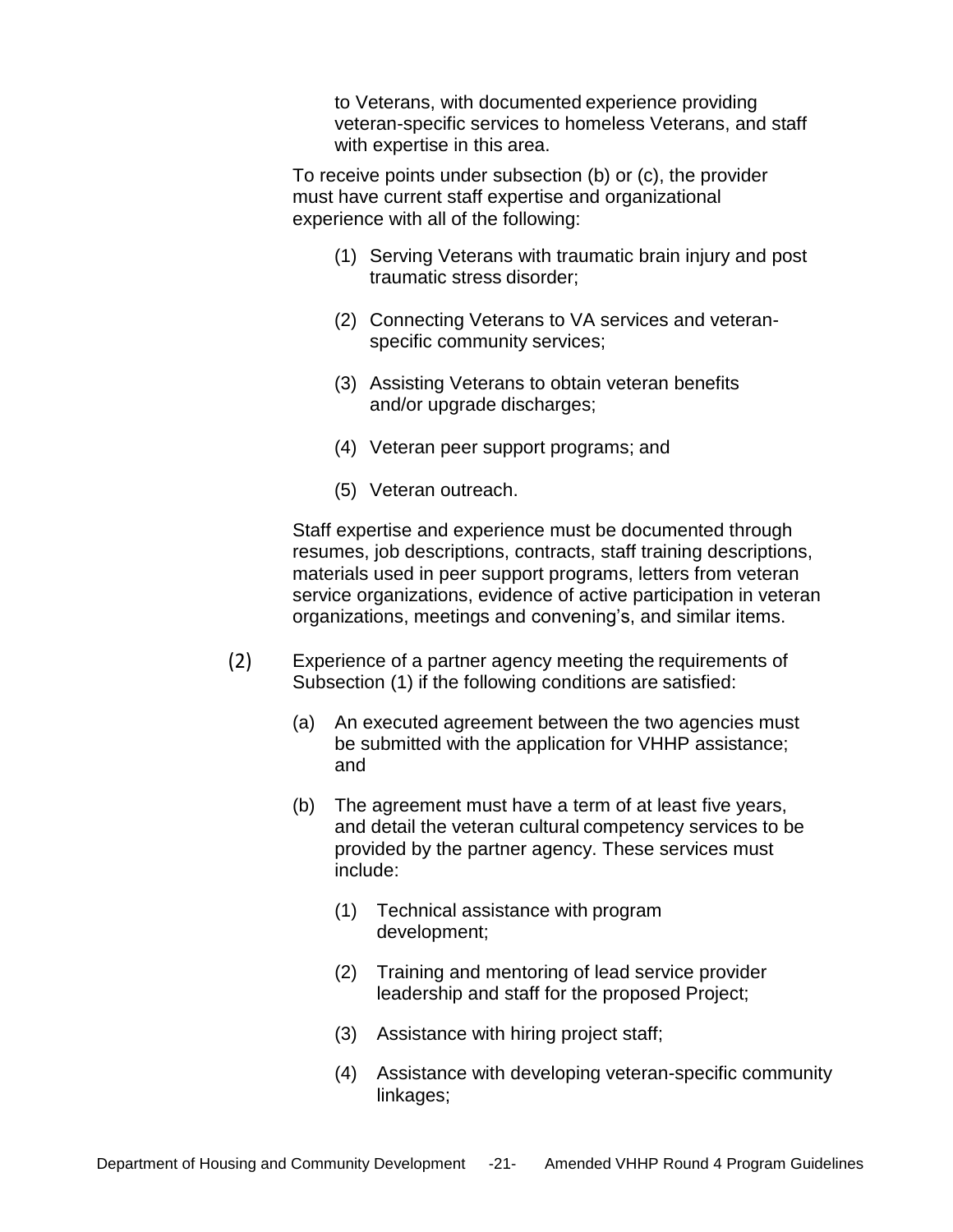- (5) Other technical assistance as needed; and
- (6) An agreement to provide services to Veterans residing in the project that are referred by the Lead Service Provider.
- (E) Documented success in meeting or exceeding specified outcome measures for housing stability under a government contract for at least two years as a Lead Service Provider in permanent supportive or transitional housing serving persons experiencing homelessness (two points maximum)
- (b) Supportive Housing (25 points maximum)
	- (1) Applications will be scored based on the percentage of Assisted Units restricted as Supportive Housing, and the specific population targeted, in accordance with the table in subsection (4) below.
	- (2) To receive any points in this category, a minimum of 25 percent of Assisted Units must be restricted as Supportive Housing.
	- (3) Scores will be computed by adding the points indicated for each percentage and target population.

For example, a project targeting 20 percent of Assisted Units to the Chronically Homeless and 25 percent to Homeless with a Disability would receive 25 points, 14 for the units targeting the Chronically Homeless plus 11 for the units targeting the Homeless with a Disability.

| Percentage<br>of Assisted<br>Units | Chronically<br><b>Homeless</b> | Homeless with<br>a Disability | <b>Other Homeless</b> |
|------------------------------------|--------------------------------|-------------------------------|-----------------------|
| 20%                                | 14                             |                               |                       |
| <b>25%</b>                         |                                |                               |                       |
| Total Points = $14 + 11 = 25$      |                                |                               |                       |

(4) The scoring table is as follows:

| Percentage   | Chronically     | Homeless with | <b>Other Homeless</b> |
|--------------|-----------------|---------------|-----------------------|
| of Assisted  | <b>Homeless</b> | a Disability  |                       |
| <b>Units</b> |                 |               |                       |
| 5%           |                 |               |                       |
| 10%          |                 |               | 3                     |
| 15%          |                 | 6             |                       |
| 20%          | 14              | 9             |                       |
| 25%          | 18              |               |                       |
| 30%          |                 | 13            |                       |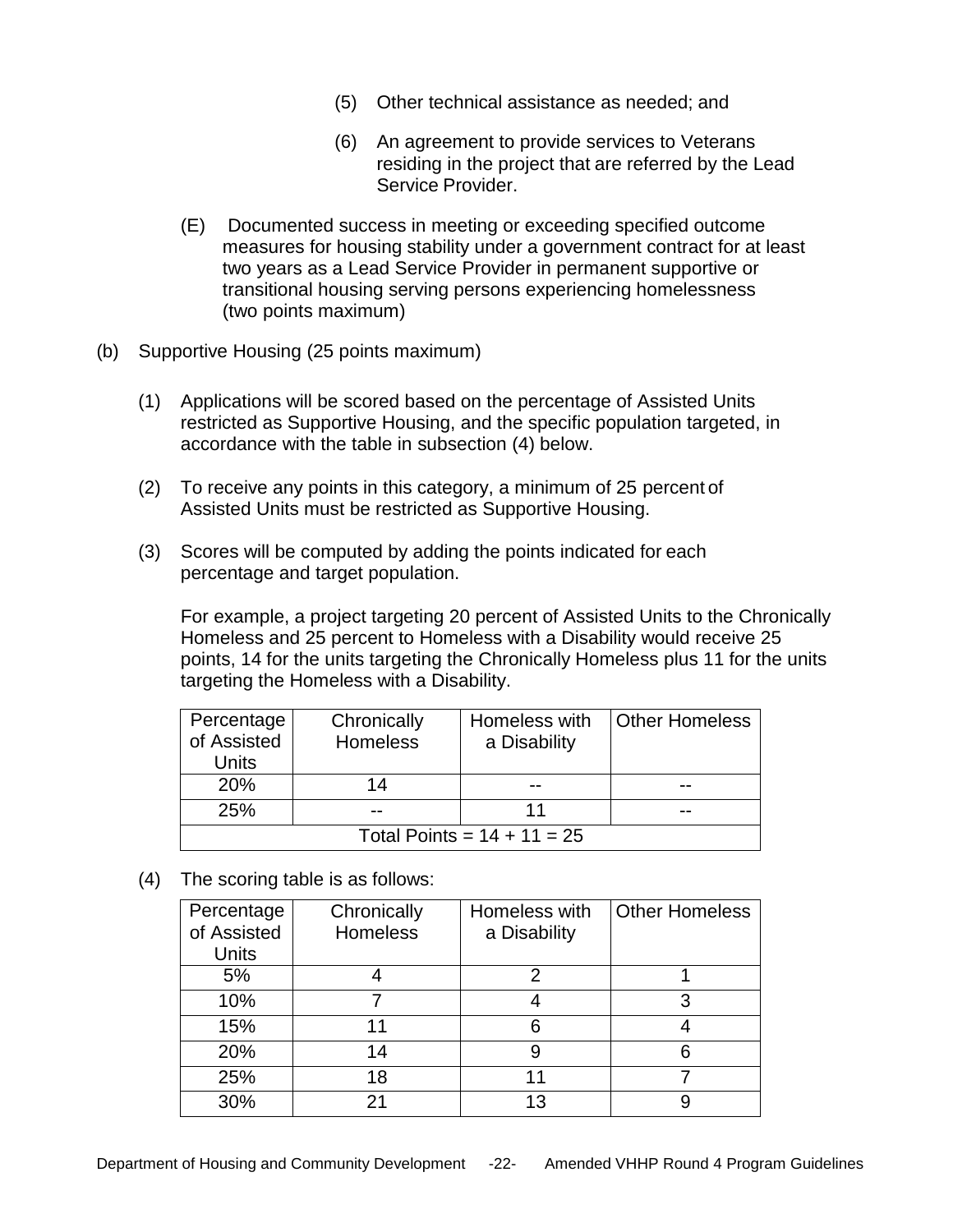| 35%    | 25 | 15 | 10 |
|--------|----|----|----|
| 40%    | 25 |    |    |
| 45%    | 25 | 19 | 13 |
| 50% or | 25 |    | 14 |
| more   |    |    |    |

- (c) Supportive Services Plan (22 points maximum for projects that include Supportive Housing or Transitional Housing, and 10 points maximum for other projects)
	- (1) Applications for projects that include Supportive Housing or Transitional Housing (which may also include other units) will be scored based on the following:
		- (A) Quality and Quantity of Services (14 points maximum).
			- $(1)$ The services provided are veteran centric and of appropriate quality and quantity for the target population. (two points)
			- (2) Staff experience, credentials, and job duties include appropriate requirements in veteran cultural competency. (two points)
			- (3) The service delivery model, tailored to Veterans, includes but is not limited to the use of the following practices (five points):
				- (a) SSI/SSDI Outreach, Access, and Recovery (SOAR);
				- (b) Critical Time Intervention;
				- (c) Trauma-Informed Care;
				- (d) Motivational Interviewing;
				- (e) Voluntary moving-on strategies;
				- (f) Peer Support;
				- (g) Case Conferencing; and
				- (h) Cultural Competency with Vulnerable Populations.
			- (4) The accessibility of VA and other services, whether they are onsite or in close proximity to the project, including the hours they are available, and the frequency, travel time and cost of transportation required to access them, including both public transportation and private transportation services (e.g. van owned by the provider), and how the service provider will assist in the expense of public transportation (e.g. provide tokens, negotiate discounts, provide their own shuttle service, etc.). (one point)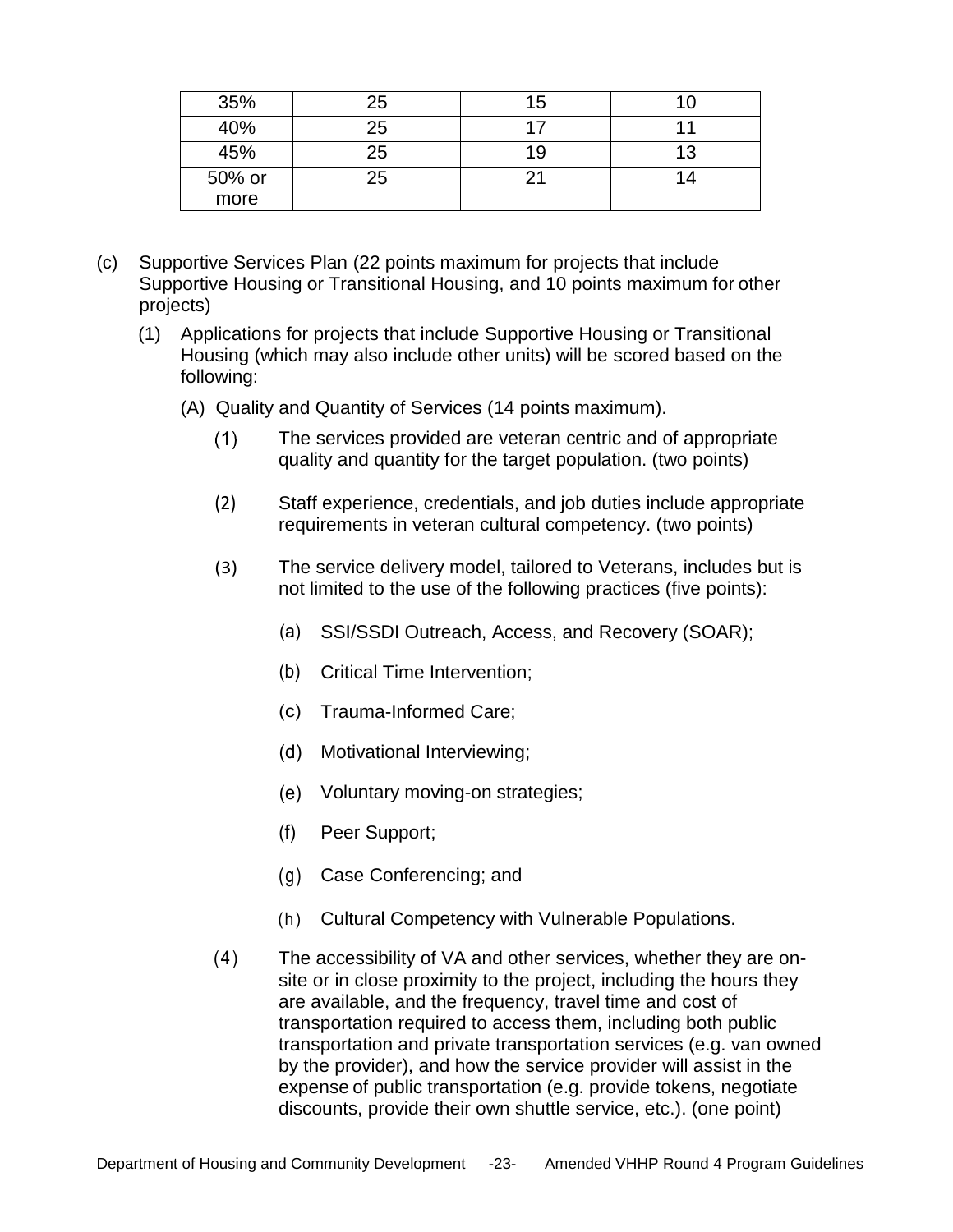- (5) Adherence to Housing First principles in provision of services, including provision of flexible services that facilitate permanent housing access and housing stability. (one point)
- (6) The degree to which the physical building space supports social interaction, the provision of services and ensures the safety of all residents, especially those more vulnerable, such as persons with a history of trauma, children, elderly, etc. (one point)
- (7) The levels of linkages with local systems for ending homelessness and serving Veterans, including: (two points)
	- (a) Participation, verified by the local Continuum of Care, in a local Coordinated Entry System (CES) that is fully established.
	- (b) The degree of coordination with VA Medical Centers, VA Homeless Program Coordinators, SSVF, Homeless Veterans' Reintegration Program and other VA programs.
	- (c) The degree of coordination on benefit education and advocacy, discharge upgrade advocacy and other advocacy efforts on behalf of veteran tenants with County Veteran Services Offices (CVSOs), legal services and others, and participation in local Continuum of Care, Veterans Stand Down, and other community ending homelessness efforts.
- (B) Resident Involvement (two points maximum)

Points will be awarded based on the quality of:

- (1) Strategies to engage residents in building community and operations; (0.5 point)
- (2) Strategies to engage residents in services planning and operations; (0.5 point)
- (3) Tenant satisfaction surveys, to inform and improve services, building operations and property management. (one point)
- (C) The adequacy of the services budget and the reliability over time of services funding (six points maximum)

Points will be awarded based on:

- (1) The adequacy and accuracy of budgeted income sources and uses and the consistency of these amounts with other sections of the services plan. (one point)
- (2) The completeness, accuracy, specificity and clarity of the budget document. (one point)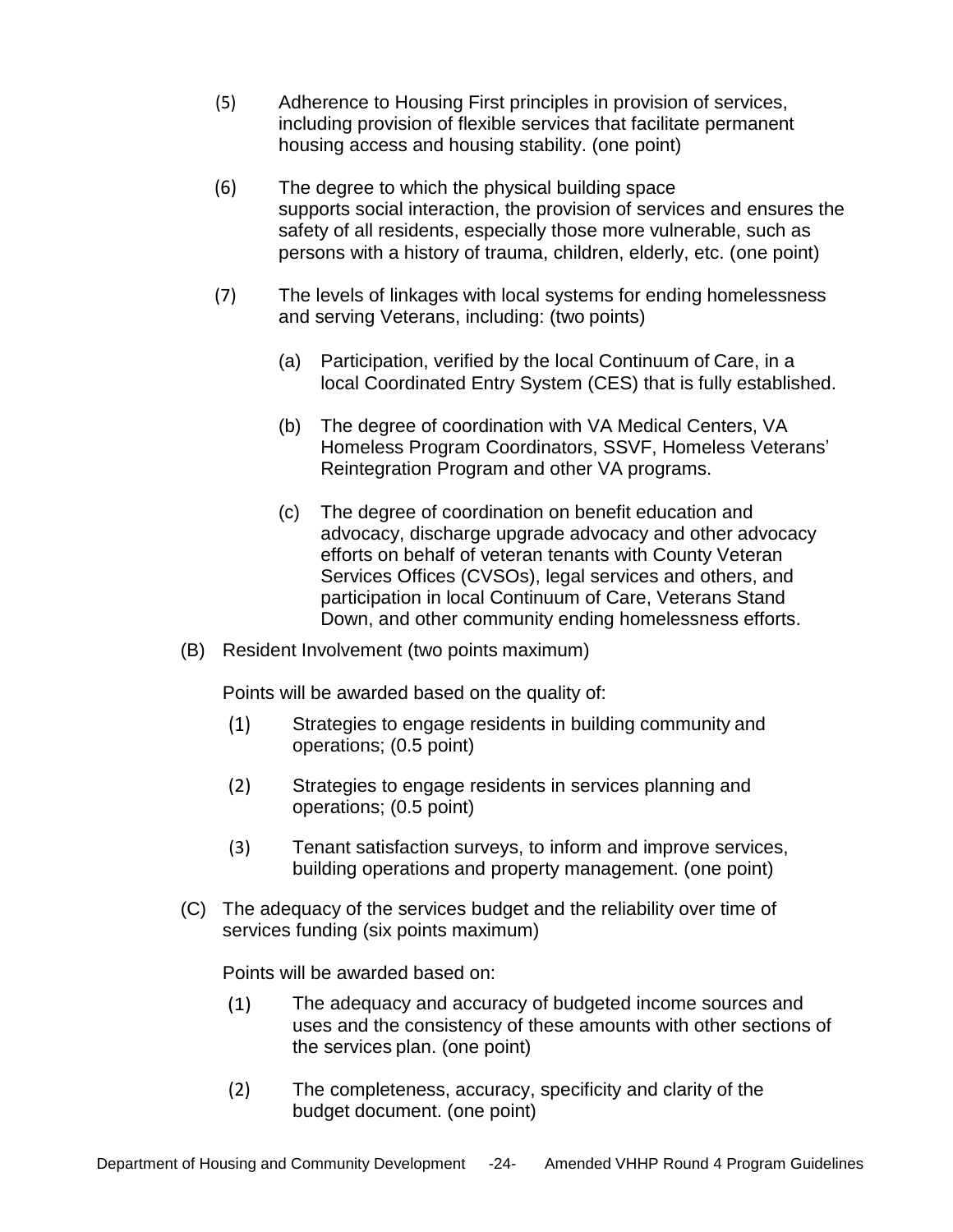- (3) The extent to which the major services funding sources have been accessed by the designated service providers or Sponsor in the past. (one point)
- (4) The track record of the Sponsor and providers in filling gaps in services funding left by the loss of major funding sources (two points).
- (5) The percentage of the total services budget that is committed at time of application. (one point)
- (2) Applications for projects not including Supportive Housing or Transitional Housing will be scored based on their resident services coordination plans, as follows:

The appropriateness of the service delivery model, the quality and quantity of services provided, and the degree to which they are specific to Veterans.

- (A) Quantity and Quality of Services (four points maximum)
	- (1) The services provided are veteran centric and of appropriate quality and quantity for the target population. (two points)
	- (2) Staff experience, credentials, and job duties include appropriate requirements in veteran cultural competency. (one point)
	- (3) The level of linkages with local systems for serving Veterans, including: (one point)
		- (a) The degree of coordination with VA Medical Centers and other VA programs.
		- (b) The degree of coordination on benefit education and advocacy, discharge upgrade advocacy and other advocacy efforts on behalf of veteran tenants with CVSO's, legal services and others.
- (B) Resident Involvement (two points maximum)

Points will be awarded based on the quality of:

- (1) Strategies to engage residents in building community and operations; (0.5 point)
- (2) Strategies to engage residents in services planning and delivery; (0.5 point)
- (3) Tenant satisfaction surveys, to inform and improve services,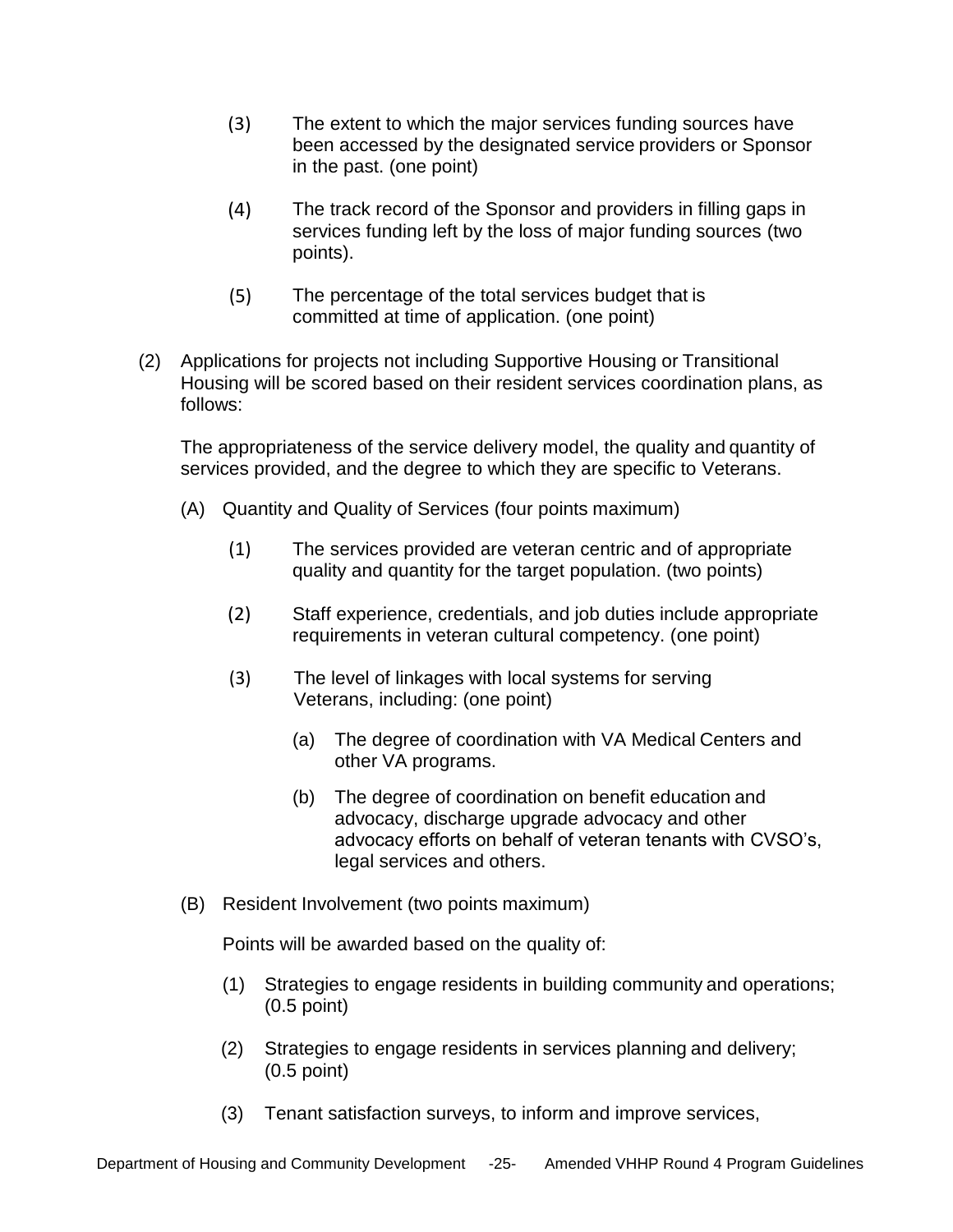building operations and property management. (one point)

(C) The adequacy of the resident services coordination budget and the reliability over time of identified services coordination funding (four points maximum)

Points will be awarded based on:

- (1) The adequacy of budgeted amounts and the consistency of these amounts with other sections of the services plan. (two points)
- (2) The completeness, accuracy and clarity of the budget document. (one point)
- (3) The percentage of the total services budget that is committed at time of application. (one point)
- (d) Leverage of Development Funding (15 points maximum)
	- (1) Applications will be scored based on the ratio of permanent development funding attributable to Assisted Units from sources other than VHHP to the requested VHHP loan amount, up to a maximum of 15 points. Deferred developer fee and funds deposited in a reserve to defray scheduled operating deficits will not be counted in this computation. Land donations will be counted, where the value is established by a current appraisal.
	- (2) For projects utilizing nine percent competitive low-income housing tax credits, 0.375 points will be awarded for each full five-percentage point increment above 50 percent. For example, an application proposing other funds equal to 100 percent of the VHHP funds, will receive 3.75 points. An application where other funds equal 250 percent of VHHP funds will receive 15 points.
	- (3) For projects not utilizing 9 percent competitive low-income housing tax credits, where at least 30 percent of Assisted Units will be restricted under VHHP to occupancy by the Chronically Homeless, 1.5 points will be awarded for each full five-percentage point increment above 50 percent. For example, an application proposing other funds equal to 67 percent of VHHP funds will receive 5 points. An application where other funds equal 100 percent of VHHP funds will receive 15 points.
	- (4) For other projects, 0.75 points will be awarded for each 5-percentage point increment above 50 percent. For example, an application proposing other funds equal to VHHP funds will receive 7.5 points, and an application where other funds equal 150 percent of VHHP funds will receive 15 points.
- (e) Leverage of Rental or Operating Subsidies (20 points maximum)
	- (1) Applications for projects including Supportive Housing or Transitional Housing will be scored based on the percentage of Assisted Units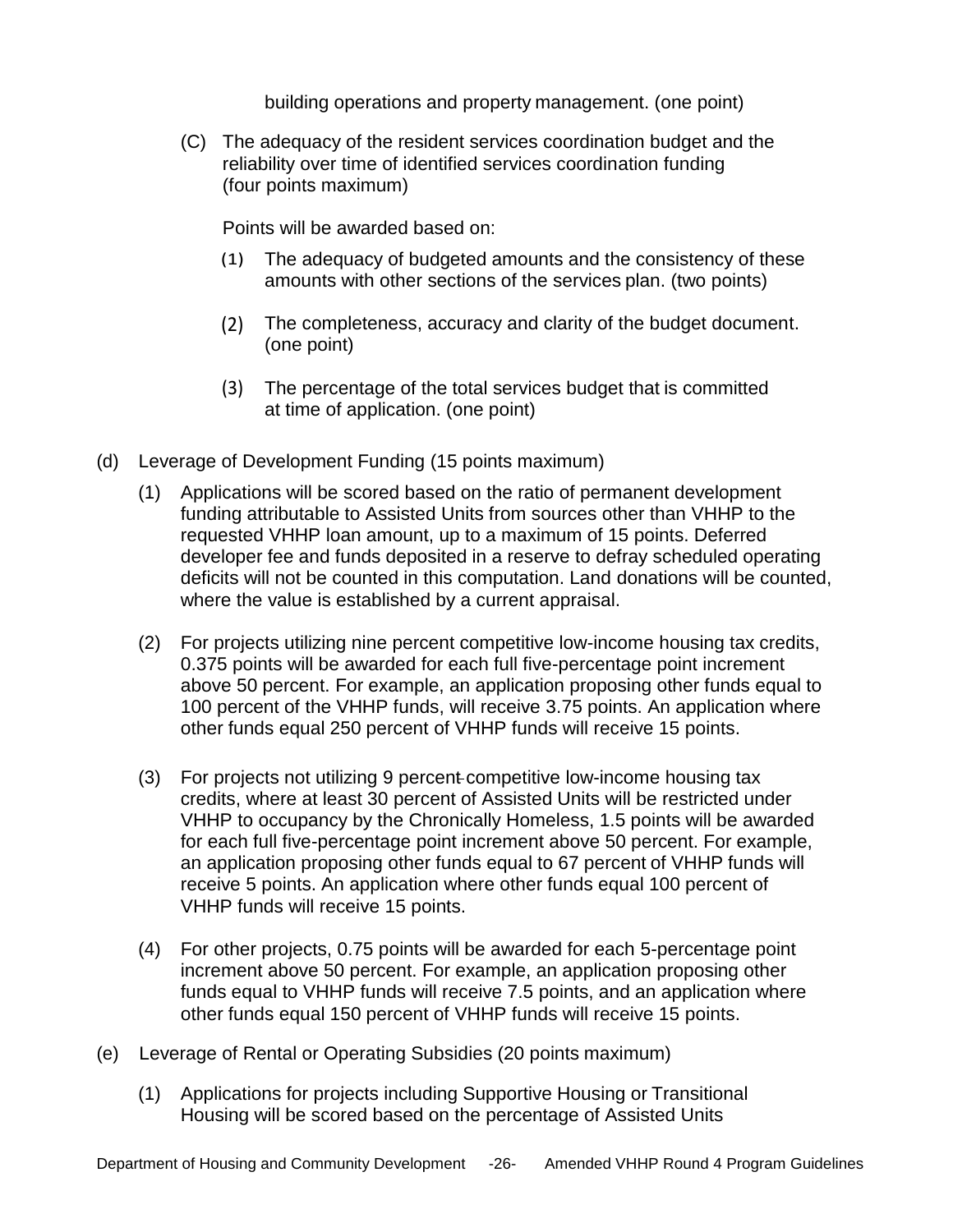qualifying as Supportive Housing or Transitional Housing that either:

- (A) Have committed project-based rental or operating subsidies substantially similar in terms to project-based housing choice vouchers, or for Transitional Housing, a documented long-term history of securing funding for the operation of similar projects sufficient, as determined by the Department, to indicate a high likelihood of receiving similar funding for the proposed project; or
- (B) Are restricted to rents not exceeding 30 percent of household income, with project feasibility determined based on the assumption that rents will be affordable to tenants of existing projects targeting homeless populations, as specified in the VHHP application.
- (2) Applications for other projects not including Supportive Housing or Transitional Housing will be scored based on the percentage of Assisted Units restricted to Extremely Low Income households (or under the Mental Health Services Act Housing (MHSA) Program or similar public agency special needs housing program) that either:
	- (A) have committed project-based rental or operating subsidies substantially similar in terms to project-based HCVs; or
	- (B) are restricted to rents not exceeding 30 percent of household income, with project feasibility determined based on the assumption that rent will not exceed 30 percent of Supplemental Security Income (SSI) payment amounts, as specified in the VHHP application.
- (3) Project-based housing choice vouchers will be deemed committed if they have been allocated to the project subject to HUD approval, or if the Department approves other evidence that they will reliably be available.
- (4) One point will be awarded for each 5 percentage point increment, up to a maximum of 20 points.
- (f) Readiness to Proceed (25 points maximum)

Points will be awarded as shown below to projects for each of the following circumstances as documented in the application. Any application demonstrating that a particular category is not applicable to project readiness for the subject project shall be awarded points in that category. A project must achieve a minimum of 13 points from this section to receive an award:

(1) (Three points) Obtained enforceable commitments for all construction financing, not including tax-exempt bonds, low-income housing tax credits, and funding to be provided by another Department program. Other Department funds must be awarded prior to the final rating and ranking of the VHHP application;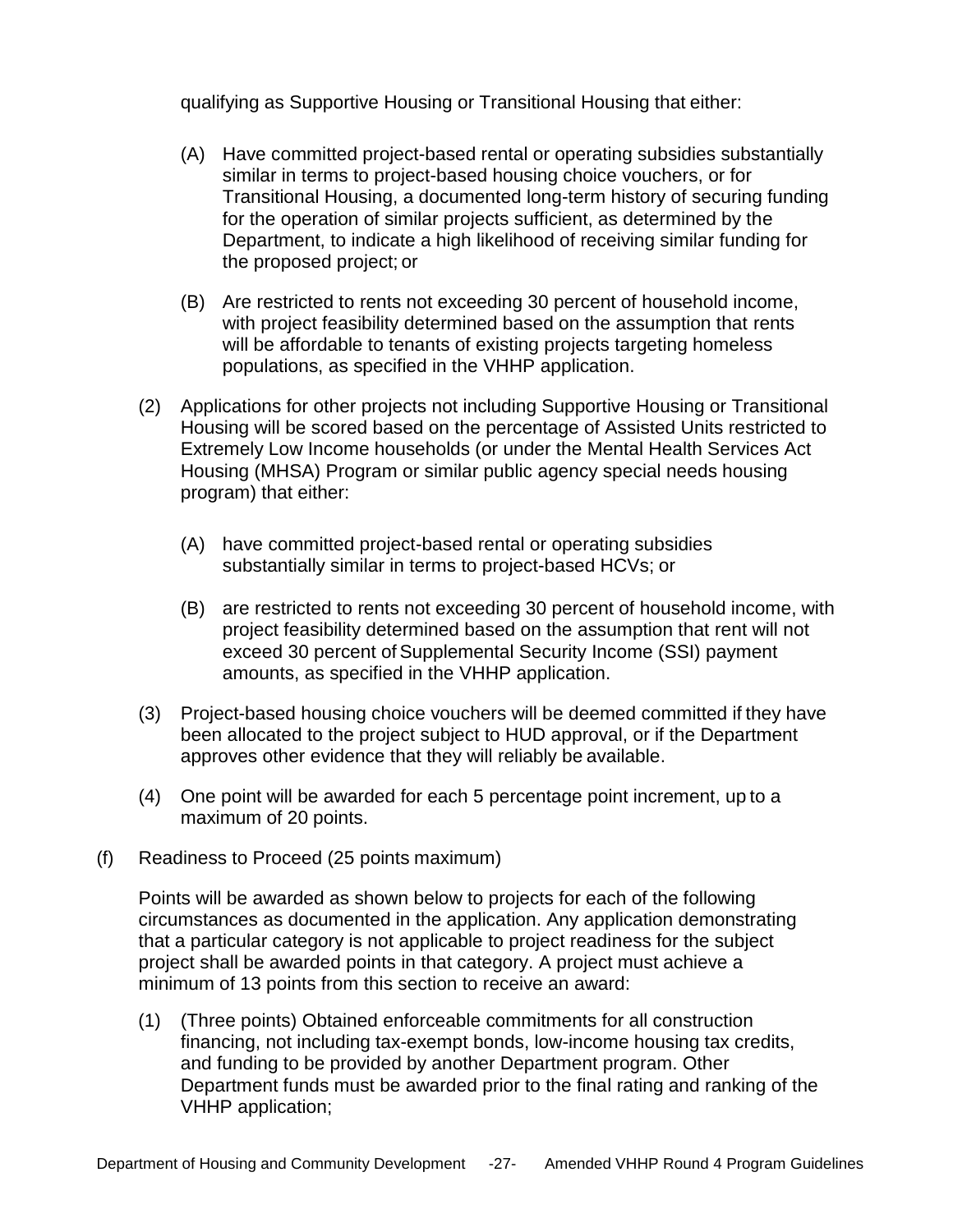- (2) (Five points) Completion of all necessary environmental clearances (California Environmental Quality Act and National Environmental Policy Act) and of a Phase I Environmental Site Assessment, which must be submitted as part of the application;
- (3) (Four points) Obtained all necessary and discretionary public land use approvals except building permits and other ministerial approvals;
- (4) (Five points) If either:
	- (A) The Sponsor has fee title ownership to the site or a long-term leasehold securing the site meeting the criteria for VHHP site control; or
	- (B) The Sponsor can demonstrate that the working drawings are at least 50 percent complete, as certified by the project architect;
- (5) (Three points) Obtained local design review approval to the extent such approval is required;
- (6) (Five points) Obtained commitments for all deferred-payment financing, grants and subsidies, in accordance with TCAC requirements and with the same exceptions as allowed by TCAC. Deferred payment financing, grant funds and subsidies from other Department programs must be awarded prior to the final rating and ranking of the VHHP application.
- (g) Confirmation of Local Need (Five points maximum)

2.5 points will be awarded to projects for each of the following:

- (1) A letter from the local Veteran's Administration office (Network Homeless Coordinator or similar official) describing the population to be served by the project, the type of housing to be provided (transitional, permanent supportive, or affordable), and why it will meet a high priority local need.
- (2) A letter from the local Continuum of Care addressing the same points described in the preceding subsection.
- (h) Location Efficiency and Access to Destinations (Five points maximum)

Location Efficiency and Access to Destinations refers to reasonable access and proximity to amenities, services and public transportation that allows Veterans to have choices in accessing resources for independent living. Points may be awarded cumulatively across the categories below up to a total of five points. Applicants must provide the walkability index for item (1) and a map demonstrating proximity for items (2) and (3) to be eligible for the respective points.

(1) Up to three points will be given for the Location Efficiency of the project site as determined by the US EPA Walkability Index using the address of the project site. If the project is a corridor and does not have a specific address, use the center most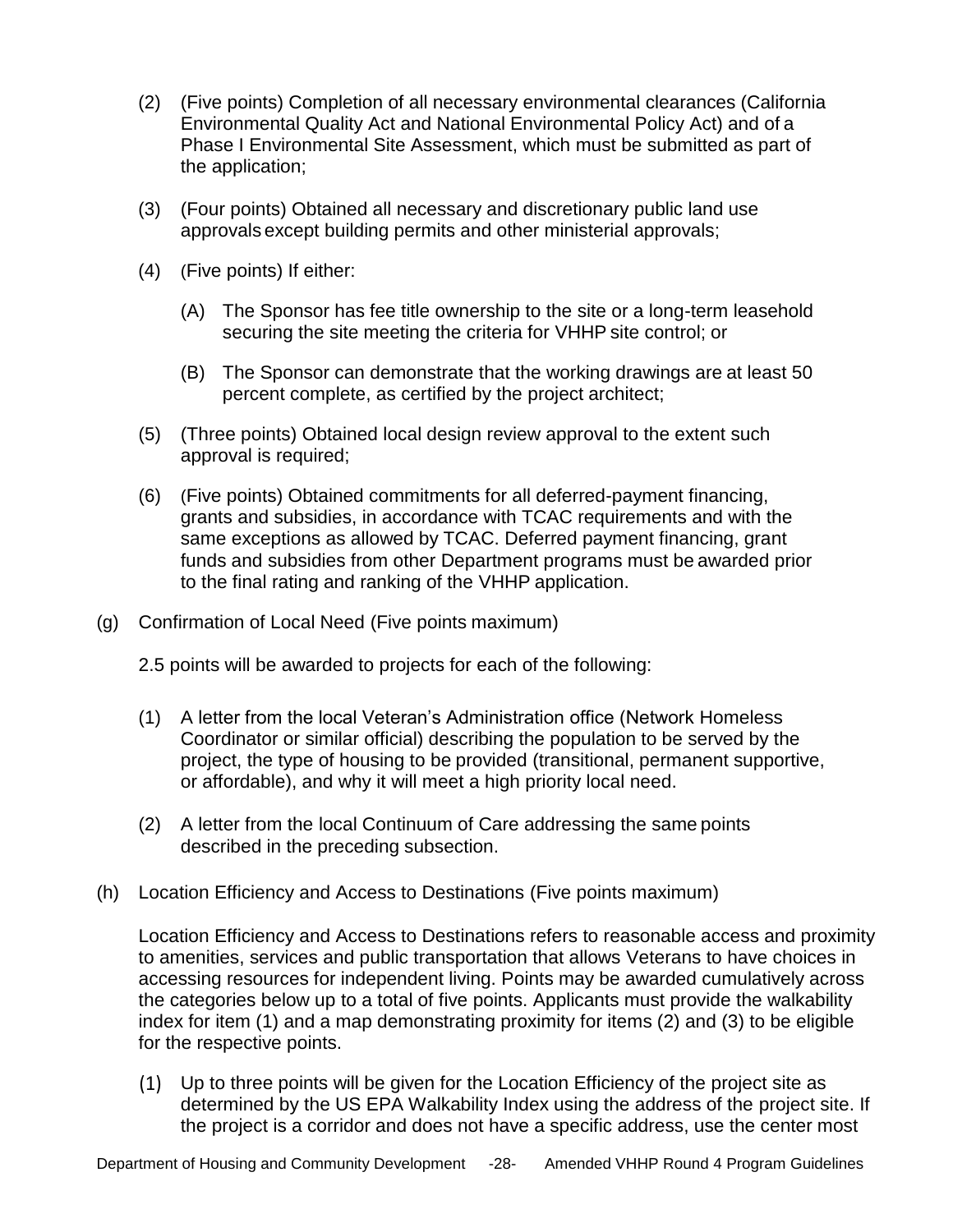point of the project for the calculation. The methodology for the Walkability Index can be found at [www.epa.gov/smartgrowth/smart-location-mapping#walkability](http://www.epa.gov/smartgrowth/smart-location-mapping#walkability)

Points will be given on the following scale:

- (A) (Three Points) Most Walkable (Dark Green; 15.25-20)
- (B) (Two Points) Above Average Walkable (Light Green; 10.51-15.25)
- (C) (One Point) Below Average Walkable (Yellow; 5.76-10.5)
- (D) (0 Points) Least Walkable (Orange; 1-5.75)
- (2) Two points will be given to projects located where there is a bus rapid transit station, light rail station, commuter rail station, ferry terminal, bus station, or public bus stop within 1/3 mile (1 mile for Rural Communities) from the site with service at least 30 minutes (or at least two departures during each peak period for a commuter rail station or ferry terminal) during the hours of 7 a.m. - 9 a.m. and 4 p.m. - 6 p.m., Monday through Friday.
- (3) Up to two points will be given for projects that provide a map highlighting the location of the existing and operational services within 1/2 mile of the project area (two miles for rural communities) as follows:
	- (A) (One point) Grocery store which meets the CalFresh Program requirements;
	- (B) (One point) Medical clinic that accepts Medi-Cal payments;
	- (C) (One point) Public elementary, middle or high school; and
	- (D) (One point) Licensed child care provider.

Applicants will be subject to the appeal process as detailed in the NOFA.

#### <span id="page-28-0"></span>**Section 112. Housing First Practices**

- (a) Projects shall employ Housing First practices that are documented in the application, property management plan and supportive services plan. Adherence to Housing First practices shall be subject to periodic compliance monitoring.
- (b) For Supportive Housing units, Housing First property management and service delivery practices shall be followed. Housing First practices include the following:
	- (1) Tenant selection practices that promote the acceptance of applicants regardless of their sobriety or use of substances, completion of treatment, or agreement to participate in services;
	- (2) Applicants are seldom rejected on the basis of poor credit or financial history, poor or lack of rental history, or minor criminal convictions;
	- (3) Applicants are assisted in making application for tenancy and reasonable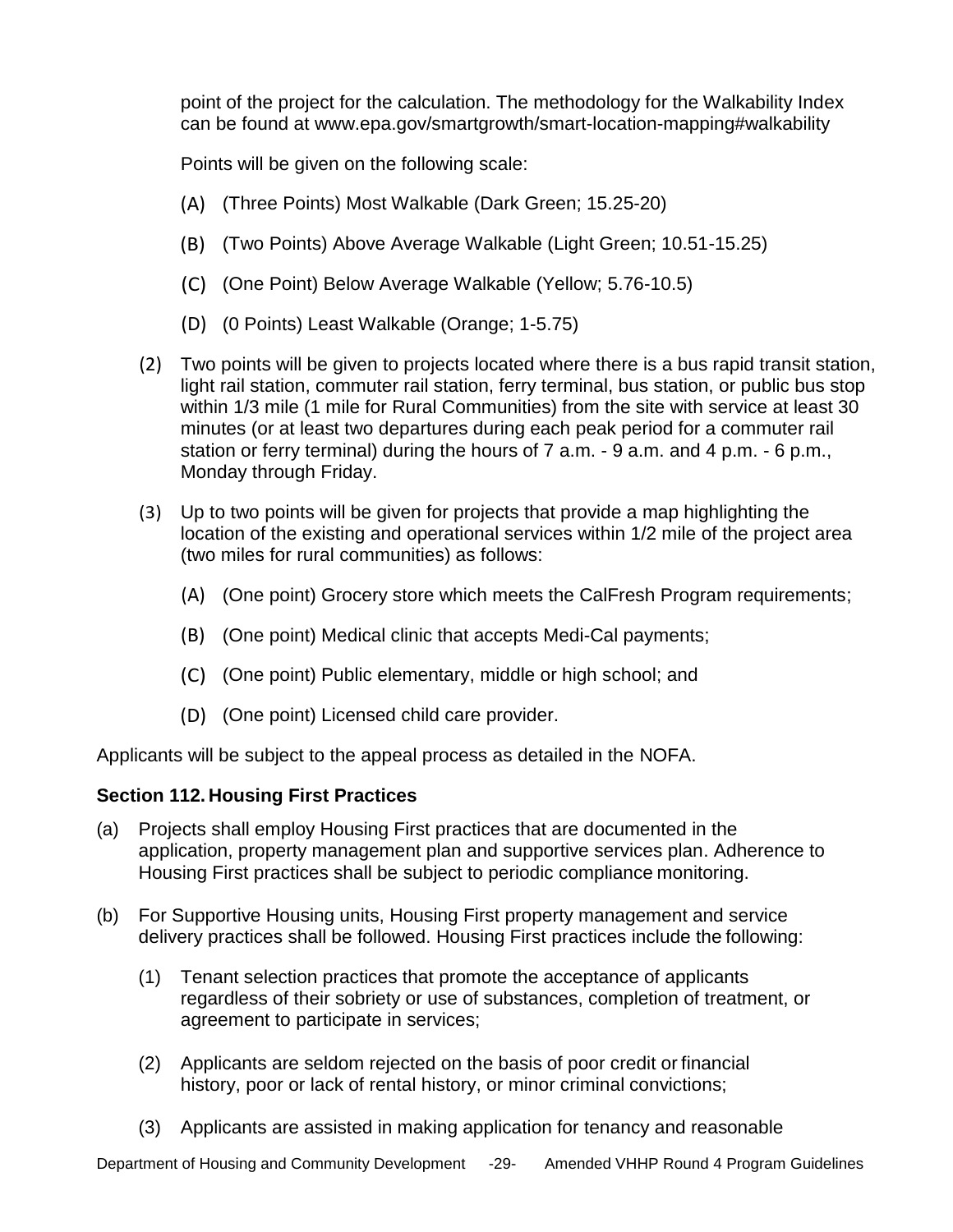accommodation requests;

- (4) Supportive services are flexible and voluntary and focus on housing stability, engagement, and problem-solving over therapeutic goals; and
- (5) The lack of policies or practices regimenting daily activities or limiting privacy, visitors, or the individual's ability to engage freely in community activities or to manage their own activities of daily living.
- (c) Management and services practices emphasize tenant retention and offer flexibility and services to prevent and resolve lease violations and evictions. Transitional Housing units shall follow Housing First property management and services practices described in subsection (b) above or implement modified Housing First practices that, at a minimum, incorporate:
	- (1) Tenant selection practices that promote the acceptance of applicants regardless of their sobriety or use of substances, completion of treatment, or agreement to participate in services;
	- (2) Applicants are seldom rejected on the basis of poor credit or financial history, poor or lack of rental history, or minor criminal convictions;
	- (3) Applicants are assisted in making application for tenancy and reasonable accommodation requests;
	- (4) Assistance shall be provided in obtaining permanent housing as rapidly as possible and without preconditions, such as participation in services length of stay, or successful completion of Transitional Housing program. Upon exit to permanent housing, follow up services shall be provided for no less than six months to ensure that tenants retain permanent housing; and
	- (5) Services are voluntary unless required by a public agency funding source.

#### <span id="page-29-0"></span>**Section 113. Tenant Selection**

- (a) Sponsors shall select tenants in accordance with the provisions of 25 CCR Section 8305.
	- (1) Reasonable selection criteria, as referred to in 25 CCR Section 8305(a)(1), shall include priority status under a local CES developed pursuant to 24 CFR 578.7(a)(8);
	- (2) Potential tenants shall not be rejected based on the type of their military service discharge, unless specifically required by a public agency funding source for the project.
- (b) For Supportive Housing, tenants shall be selected using the local CES.
	- (1) For units restricted to the Chronically Homeless or Homeless with a Disability, projects shall prioritize highly vulnerable households referred for permanent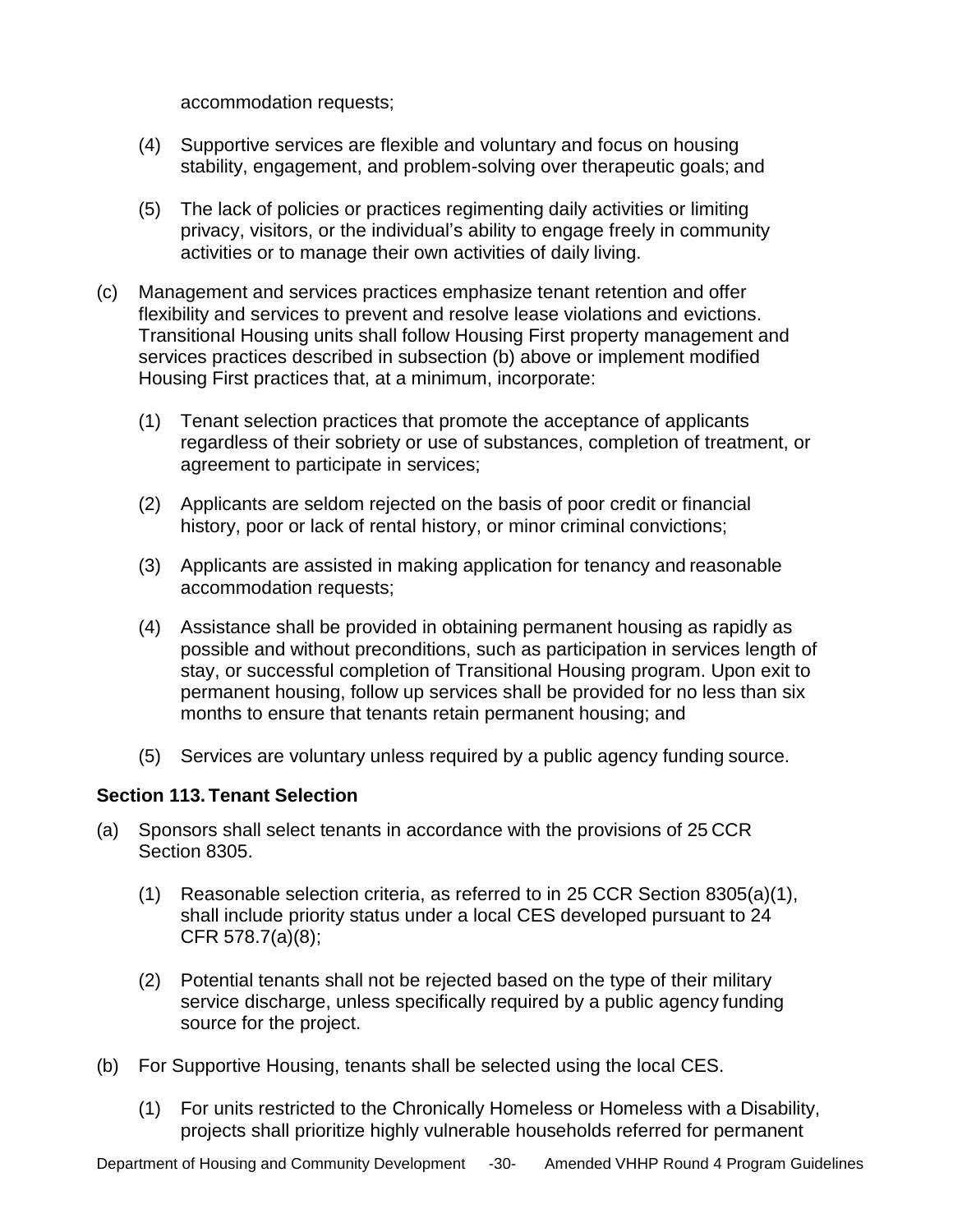supportive housing by the local CES.

- (2) Where the local coordinated access system is not yet operational, projects shall coordinate directly and accept referrals from VA programs for homeless Veterans, emergency shelters, safe havens, drop-in centers, and street outreach programs frequented by vulnerable persons experiencing homelessness.
- (c) For Transitional Housing, occupants shall be selected using the local CES.
	- (1) For units restricted to the Chronically Homeless or Homeless with a Disability, projects shall accept referrals and prioritize highly vulnerable households as referred by the local CES.
	- (2) Where the local CES is not yet operational, projects shall coordinate directly and accept referrals from VA programs for homeless Veterans, emergency shelters, safe havens, drop-in centers, and street outreach programs frequented by vulnerable people experiencing homelessness.
- (d) For projects without Supportive Housing or Transitional Housing, projects shall coordinate directly and accept referrals from SSVF and other programs that serve high need Veterans.

## <span id="page-30-0"></span>**Section 114. Rental Agreements and Grievance Procedures**

Rental or occupancy agreements for Assisted Units shall comply with 25 CCR Section 8307. Tenants shall not be required to maintain sobriety, be tested for substances, or participate in services or treatment, pursuant to the Housing First model in accordance with Section 112(c)(1) and 112(c)(5) of these Guidelines.

## <span id="page-30-1"></span>**Section 115.Supportive Services**

- (a) Projects limited to Supportive Housing and/or Transitional Housing must comply with requirements of subsection (b) below. Projects without Supportive Housing or Transitional Housing must comply with the requirements of subsection (c) below. Projects combining Supportive Housing and Transitional housing with other unit types must comply with both (b) and (c) below.
- (b) Projects including Supportive Housing and/or Transitional Housing must:
	- (1) Utilize a Lead Service Provider meeting the experience requirements described in Section 102(d)(1) of these Guidelines. If this Lead Service Provider is not the same as the Sponsor, there must be a formal agreement between the provider and the Sponsor or project owner.
	- (2) Provide services that are flexible and responsive to individual resident needs, culturally specific, and linguistically appropriate. Culturally specific includes the culture shared by Veterans.
		- (A) The Supportive Services Plan (Section 111(c) of these Guidelines) must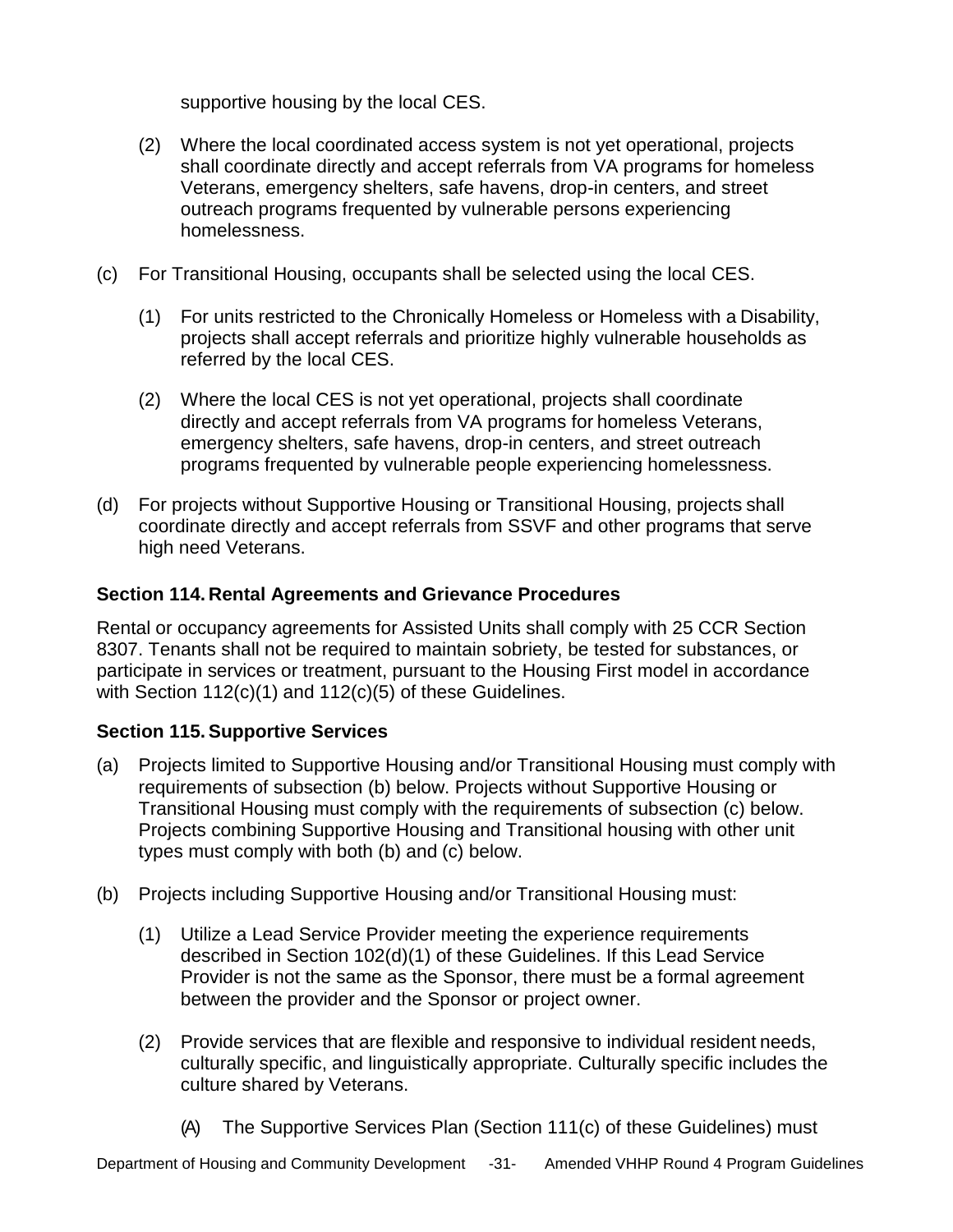be fully implemented and the supportive services available for use by tenant at the time of occupancy.

(3) Provide case management services on site with appropriate ratios of full-time Case Managers directly providing services to residents, as indicated below or as otherwise approved by the Department based on justification provided by the Sponsor.

| Population                  | Minimum Ratio |
|-----------------------------|---------------|
| <b>Chronically Homeless</b> | 1:20          |
| Homeless with Disability    | 1:25          |
| <b>Other Homeless</b>       | 1:40          |

For each project, at least one Case Manager directly providing services shall possess a master's degree in appropriate disciplines. Supervisory staff does not count for this purpose, or for the purpose of satisfying the minimum Case Manager to resident ratios set forth above.

- (4) Provide appropriate transportation so residents can access off-site services.
- (5) Provide training to services staff on the specific culture, needs and issues of Veterans, and on the resources available to address their needs.
- (6) Employ strategies to engage residents in services, building operations, and services planning and operations.
- (7) Have written policies and procedures covering:
	- (A) Retention of tenants regardless of their use of substances and steps to assist relapsing residents to ensure their ability to remain in housing.
	- (B) Payment of rent by residents during periods of hospitalization.
	- (C) Privacy and confidentiality of residents, while ensuring appropriate communication between property management and service providers to preserve tenancies. Communications between the resident and service provider must be kept confidential absent consent of the tenant to disclose information.
	- (D) Ensuring the safety and security of residents and staff (including, but not limited to, violations committed by residents, visitors and/or staff).
	- (E) Grievance procedures, including assistance provided to tenants in making a grievance.
	- (F) Initial and periodic staff training in all of the above, in appropriate responses to tenant crises, and in the operator's program philosophy,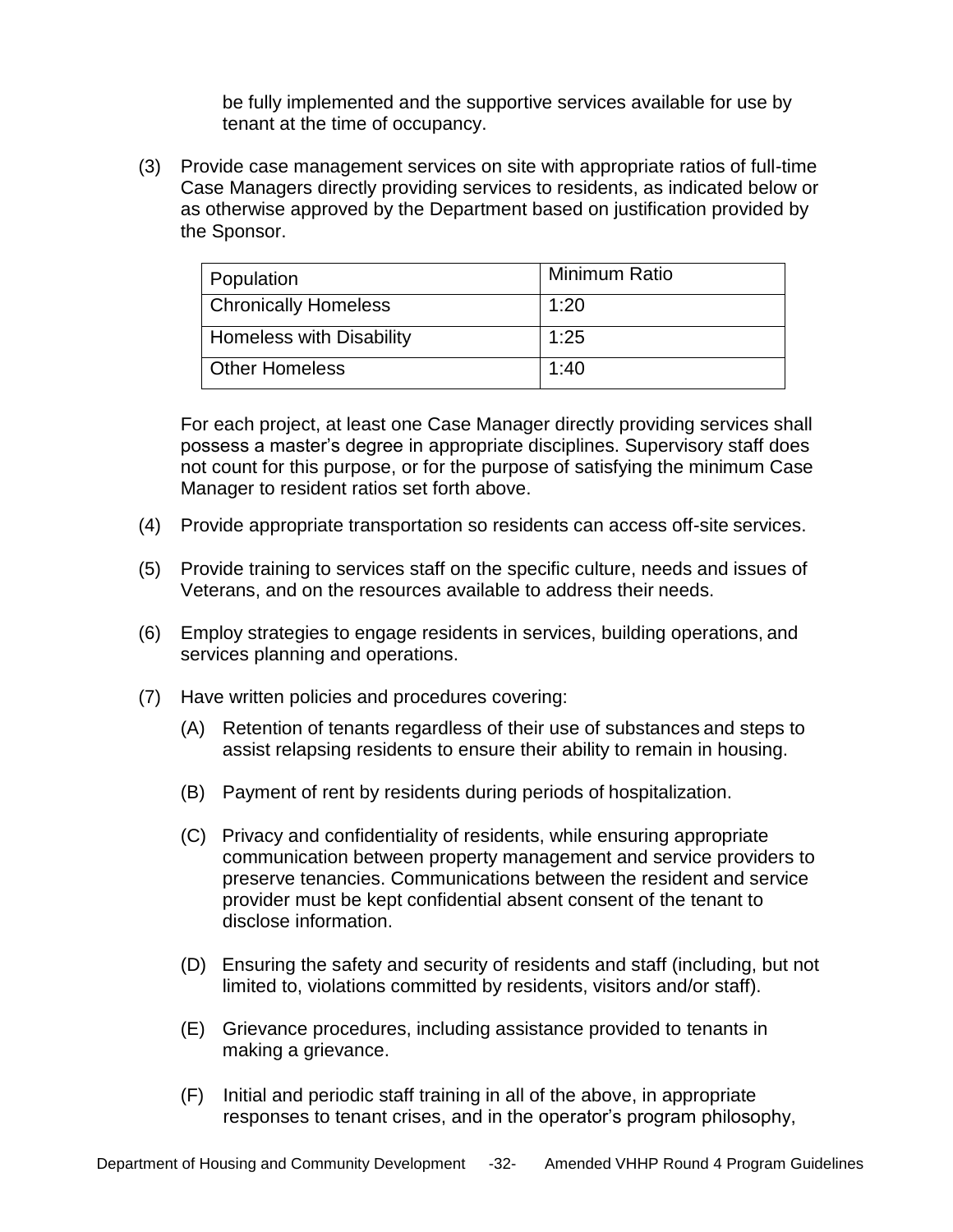values, and principles.

- (G) Coordination with property management for resolution of complaints from tenants or on behalf of tenants.
- (8) Provide the following minimum services, either directly or through commitment letters or formal agreements with other agencies. The letters and agreements documenting the availability of these services must be included in the application for VHHP funds:
	- (A) Intensive case management to engage with each Veteran and jointly develop an individual service plan.
	- (B) Benefits counseling and advocacy, including assistance in enrolling in Medi-Cal and obtaining other mainstream services, as well as VA system navigation, and assistance in obtaining discharge upgrade and Veterans benefits.
	- (C) Mental health care, such as assessment, crisis counseling, individual and group therapy, and support groups.
	- (D) Physical health care, including access to routine and preventative health and dental care.
	- (E) Substance use services, such as treatment, relapse prevention, and support groups.
	- (F) For transitional projects, permanent housing location and placement assessment services to move households to permanent housing as quickly as possible, and linkages to HUD-VASH and SSVF.
- (9) Provide the following enhanced services to residents, either directly or through commitment letters or formal agreements, unless the Department approves justification from the Sponsor as to why these services are not needed. The letters and agreements documenting the availability of these services must be provided before occupancy and release of VHHP funds, but are encouraged to be included with the application.
	- (A) Educational services, including assessment, GED, school enrollment, assistance accessing higher education and GI bill benefits and grants, and assistance in obtaining reasonable accommodations in the education process.
	- (B) Employment services, such as job skills training, job readiness, job placement, and job retention services.
	- (C) Linkage to potential out-placements should they become appropriate alternatives for current residents, either because they require a higher level of care (i.e., residential treatment facilities and hospitals) or because they no longer require permanent supportive housing (i.e.,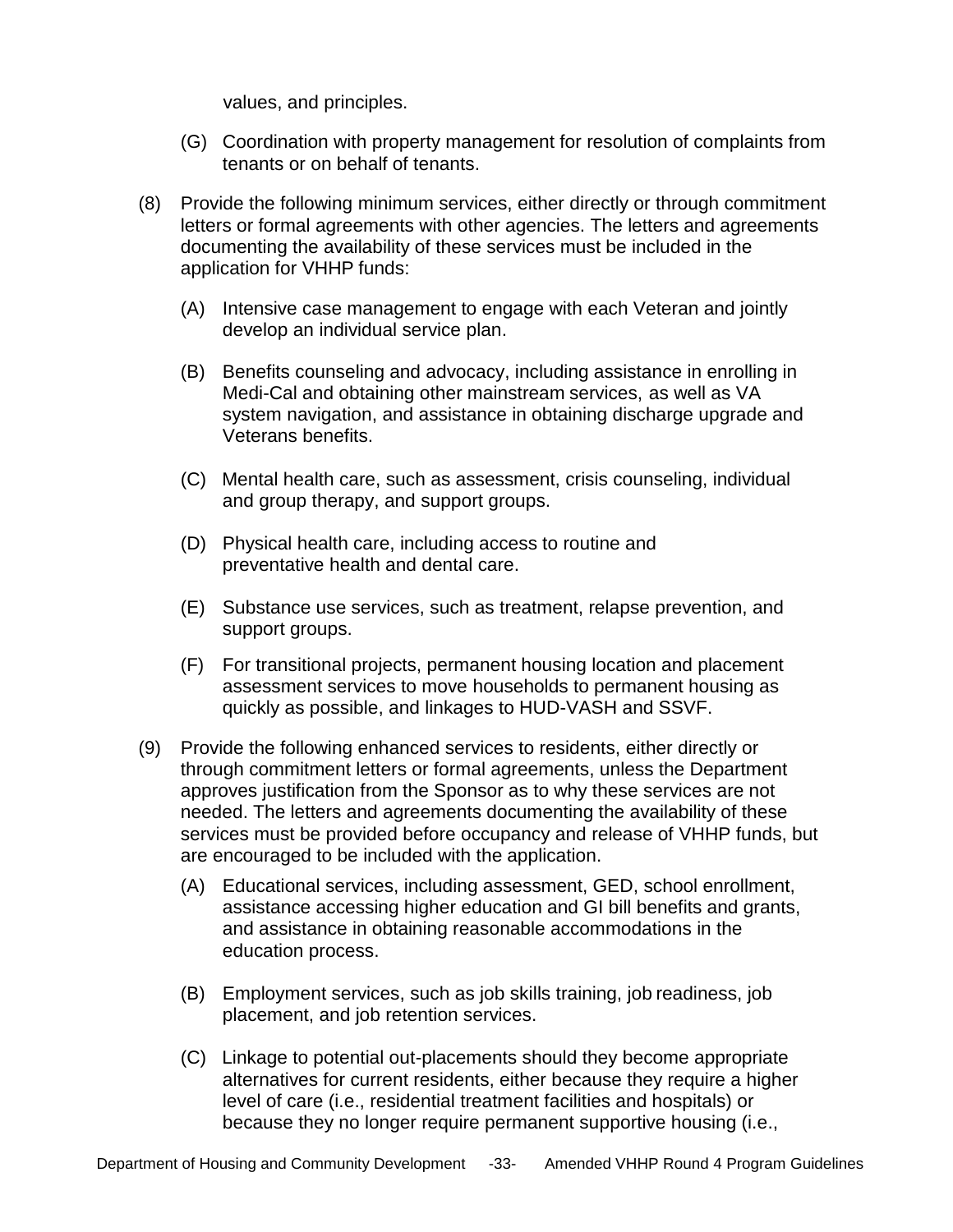other affordable housing or market rate housing).

- (D) Life skills training, such as financial literacy, household maintenance, interpersonal communications, grooming, nutrition, cooking, and laundry.
- (E) Representative payee.
- (F) Peer support and advocacy.
- (G) Legal assistance.
- (H) On-site medication management.
- (I) Attendant care.
- (J) Adult day care.
- (K) Parenting education, childcare, and family legal and counseling services including, but not limited to, family reunification.
- (L) Social and recreational activities.
- (M) Financial counseling.
- (N) Domestic violence support.
- (O) Food insecurity/meal support.
- (10) Prepare a Supportive Services Plan that is appropriate for the target population(s), and consistent with the Property Management Plan. The Supportive Services Plan shall be included in the application for VHHP funds, and may be subject to review and updating prior to VHHP loan funding. It shall include:
	- (A) A narrative description of target population needs, services provision (what, who, where provided, and supportive services model), staff training and education, resident engagement, and expected outcomes with supporting documents including:
		- $(1)$ Services Staffing Chart.
		- $(2)$ Services Delivery Chart listing each service, its provider, location, and type of commitment.
		- Description of service delivery model practices identified in  $(3)$ section  $111(c)(1)(A)(3)$  of these Guidelines.
		- $(4)$ Description of policies and procedures to ensure tenant safety and security.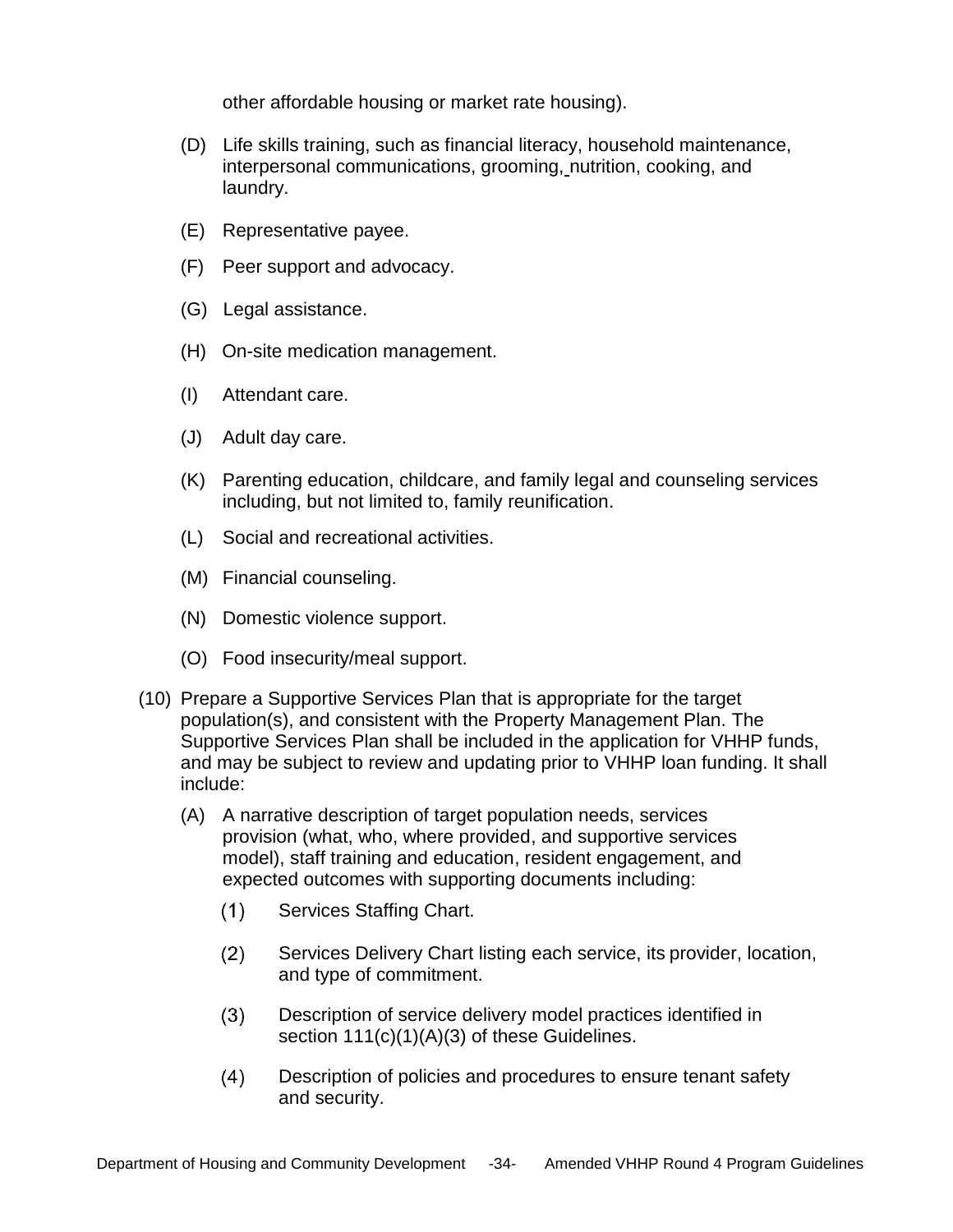- (B) Budget to show funding is adequate, including:
	- $(1)$ Line Item Budget.
	- $(2)$ Services Staffing Chart.
- (C) Documentation supporting the Line Item Budget, including the agreement with the Lead Service Provider and agreements or commitment letters from other service providers included in this budget, with details about the scope, value and duration of the services they will provide.
- (D) A description of Lead Service Provider responsibilities with regard to tenant selection, tenant retention and eviction prevention, reasonable accommodation procedures, and coordination with property management.
- (E) Identification of the parties responsible for Homeless Management Information System (HMIS) and other reporting including local CES, which must also be reflected in the required agreements and commitment letters.
- (c) Projects including Assisted Units other than Supportive Housing and Transitional Housing must provide resident service coordination services. At a minimum, these projects must:
	- (1) Utilize an organization to provide resident services coordination that has at least 24 months of experience in providing this service in publically assisted affordable housing. If this service is provided by a third party, there must be a formal agreement between the Sponsor or project owner and this third party.
	- (2) Provide services that are flexible and responsive to individual resident needs, culturally specific, and linguistically appropriate. Culturally specific includes the culture shared by Veterans.
	- (3) Provide services coordination on-site with at least one full-time services coordinator per 80 residents, unless otherwise approved by the Department based on justification provided by the Sponsor. The services coordinator must have a bachelor's degree or equivalent work experience.
	- (4) Provide peer support and advocacy services.
	- (5) Provide for appropriate transportation so residents can access off-site services.
	- (6) Provide training to services staff on the specific culture, needs and issues of Veterans, and on the resources available to address their needs.
	- (7) Employ strategies to engage residents in services, building operations, and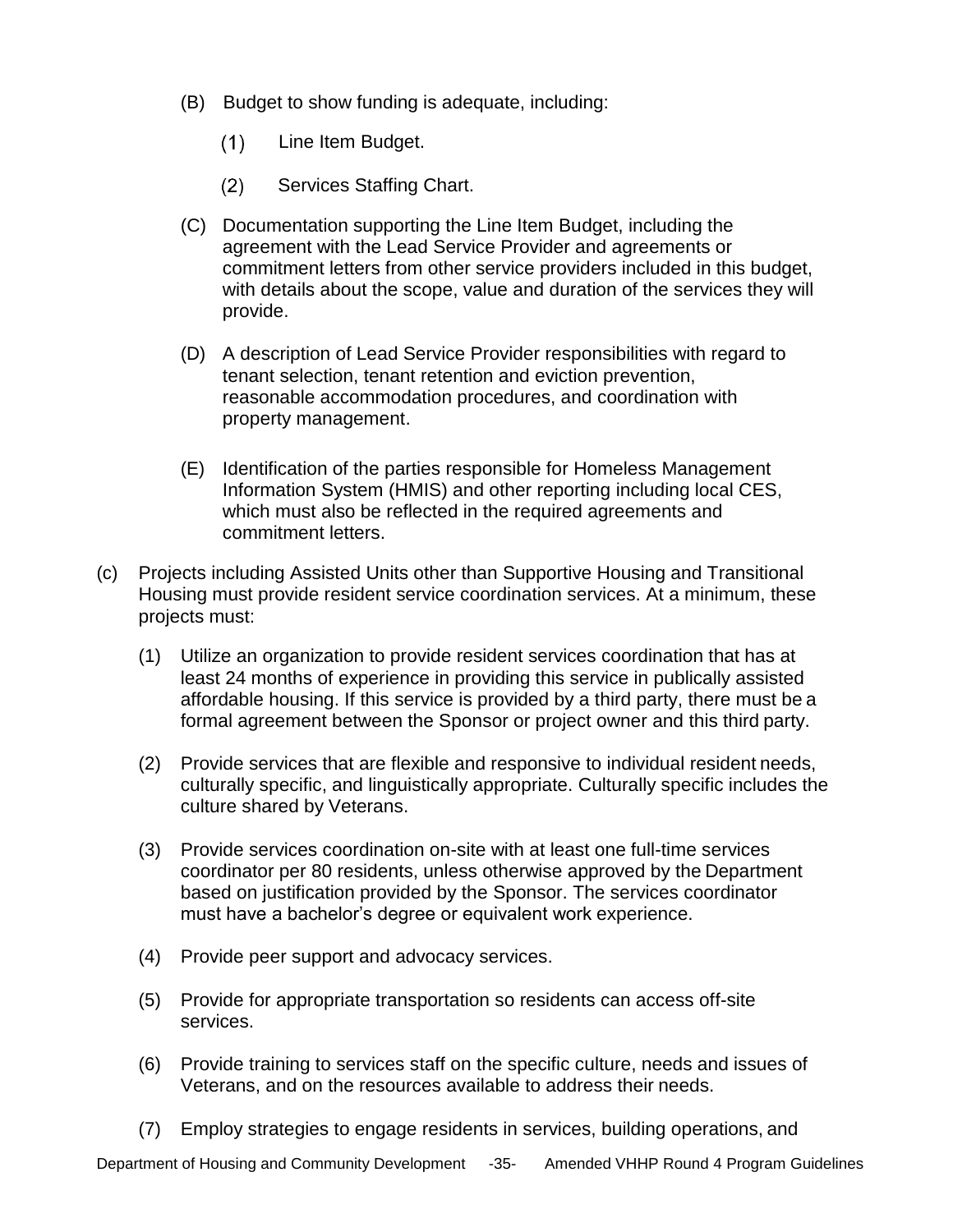services planning and operations.

- (8) Have written policies and procedures covering:
	- (A) Drug and/or alcohol use on-site and off, including steps to deal with relapsing residents to ensure their ability to remain in housing.
	- (B) Payment of rent by residents during periods of hospitalization.
	- (C) Privacy and confidentiality of residents, while ensuring appropriate communication between property management and service providers to preserve tenancies.
	- (D) The safety and security of residents and staff (including, but not limited to, violations committed by residents, visitors and/or staff).
	- (E) Grievance procedures, including assistance provided to tenants in making a grievance.
	- (F) Initial and periodic staff training in all of the above, in the appropriate response to tenant crises, and in the operator's program philosophy, values and principles.
	- (G) Coordination with property management for resolution of complaints from tenants or on behalf of tenants.
- (9) Prepare a resident services coordination plan that is appropriate for affordable housing residents and consistent with the property management plan. Projects with mixed tenant populations must address the services needs of all tenants, including any differences in service delivery or staffing ratios between the different populations. The Supportive Services Plan must include:
	- (A) A narrative description of affordable housing population need, services provision (what, who, where provided), staffing, resident engagement, and outcomes with supporting documents including:
		- $(1)$ Services Staffing Chart.
		- $(2)$ Services Delivery Chart listing each service, its provider, location, and type of commitment.
		- $(3)$ Budget to show funding is adequate, including:
			- (a) Line Item Budget.
			- (b) Services Staffing Chart.
	- (B) Documentation supporting the Line Item Budget, including the agreement with the resident services coordinator agency and agreements or commitment letters from other service providers impacting this budget, with details about the scope, value and duration of the services they will provide.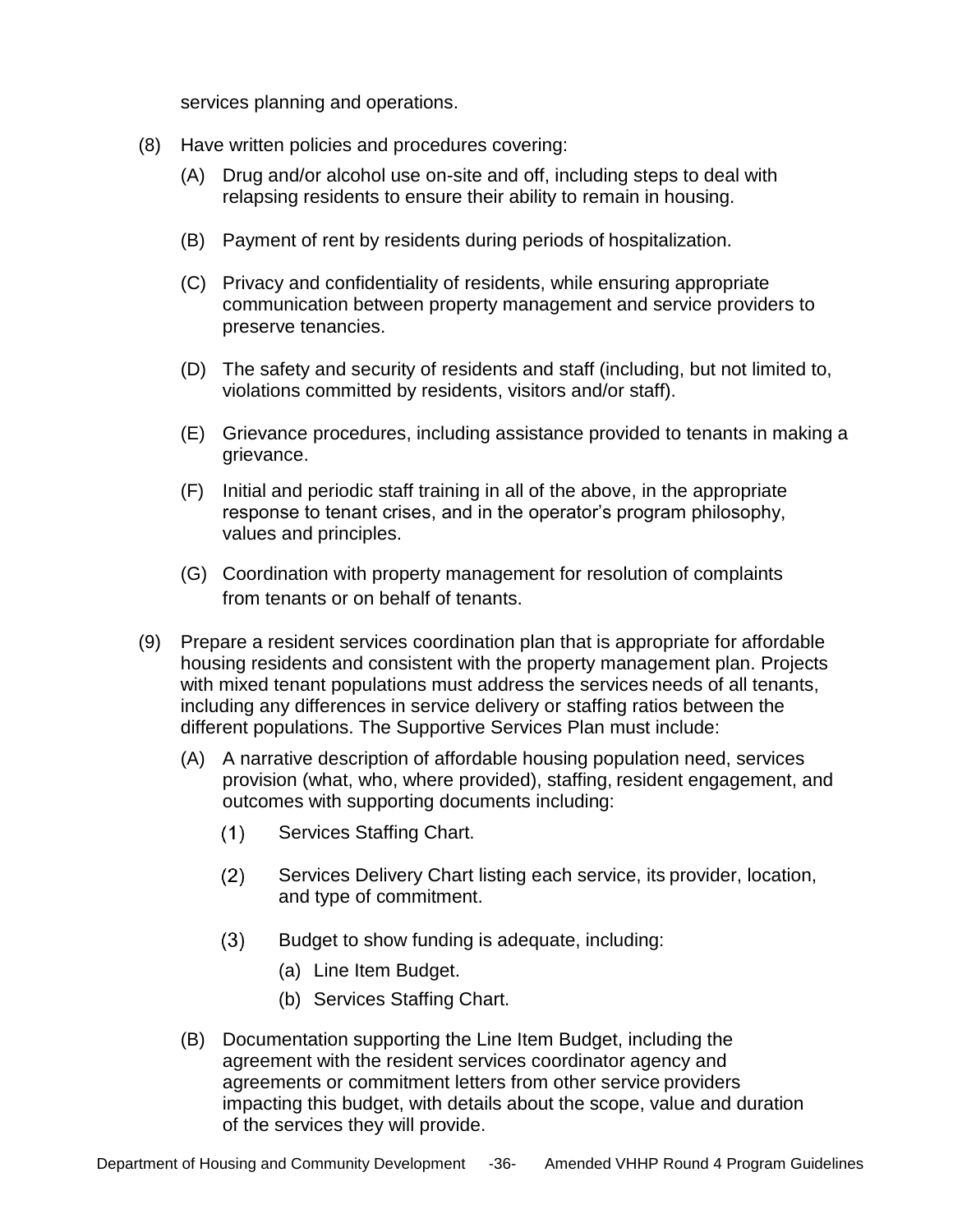(C) A description of Resident Service Coordinator responsibilities with regard to tenant selection, tenant retention, eviction prevention, reasonable accommodation procedures, and coordination with Property Management, all consistent with the property management plan.

### <span id="page-36-0"></span>**Section 116.Vulnerable Populations Best Practices**

The following best practices should be incorporated in the construction of projects that receive funding from VHHP as much as possible. These best practices work to further the safety and physical and mental well-being of residents within a project.

Veterans experiencing low income or homelessness are already vulnerable and within this population there are those still more vulnerable than others, such as children, elderly, and/or persons with a history of trauma (e.g. military sexual trauma, domestic violence).

- (a) General best practices for all developments:
	- (1) Safety features:
		- (A) Site selection and development of the project should consider the safety concerns of the prospective veteran tenants.
		- (B) Building entrance and exit points should only allow admittance to residents or guests that residents admit.
		- (C) Common areas within the project should be oriented so as to have:
			- $(1)$ Two ways to enter or exit the area;
			- $(2)$ Visibility to the area from outside of it, i.e. windows in walls or doors; and
			- $(3)$ A centralized location, to the extent possible.
		- (D) Safety lighting that reduces or eliminates blind or dark spaces where people can hide.
	- (2) Property Management:
		- (A) Policies to support an on-call staff member or 24-hour availability of staff from the property management company.
		- (B) Post in common areas and annually review with tenants the project's Grievance Policy. The Policy should include procedures for grievances with management staff or contractors and the process by which the tenant may elevate the complaint.
- (b) Most Vulnerable Population Best Practices this is for those populations that have a history of trauma or are more easily taken advantage of such as, children, elderly,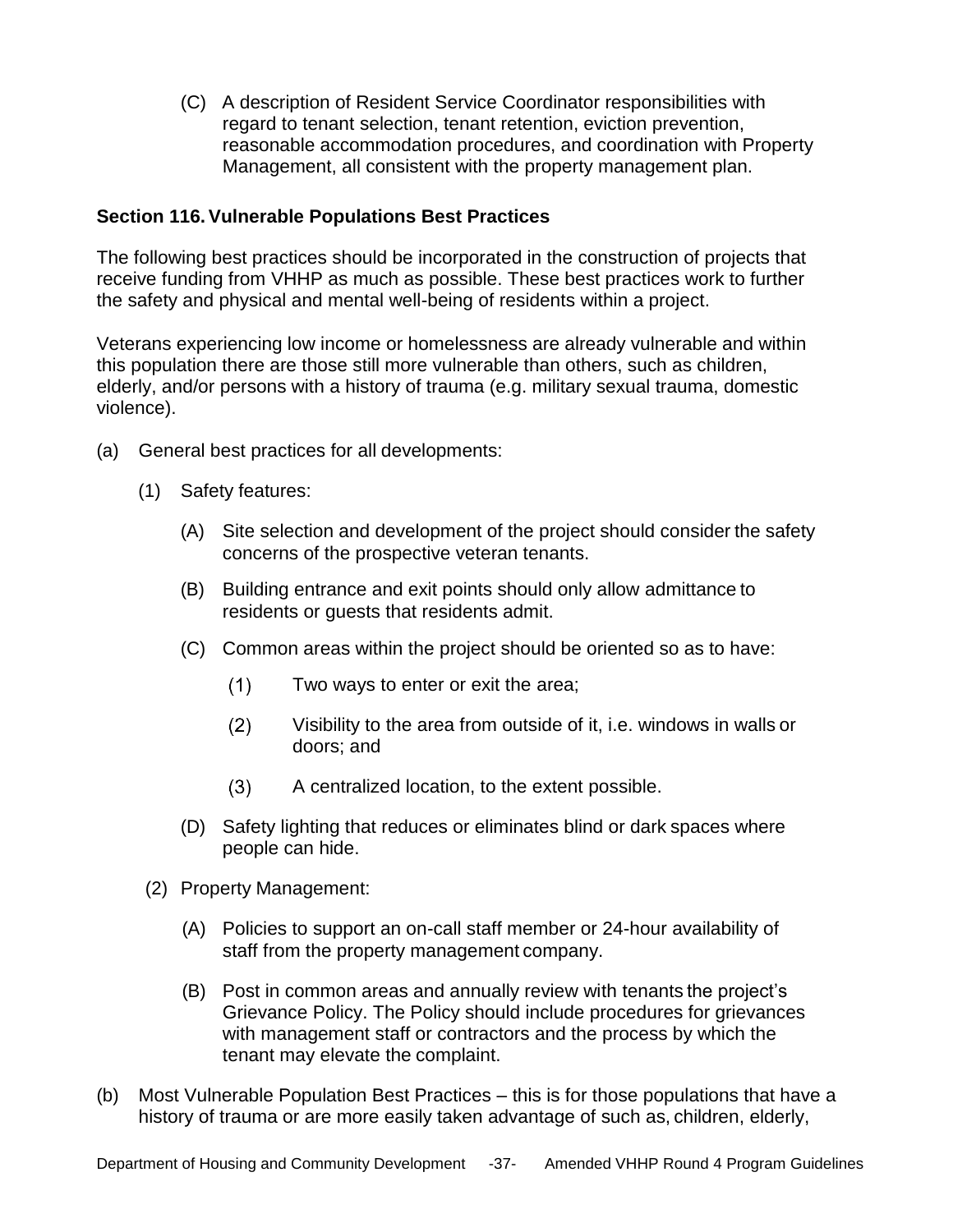and domestic violence and military sexual trauma survivors.

- (1) Safety Features incorporate all of the General Best Practices and include the following:
	- (A) The project is designed in such a way as to provide separate and secure floors, wings, or buildings for this tenant population. These separate and secure areas should restrict access to only the residents in the secured area.
	- (B) For mixed-gender projects that will also be serving women with a history of domestic violence or sexual trauma:
		- $(1)$ Designate at least 25 percent of the Assisted-Units will be for women with a history of domestic violence or sexual trauma and or women with children, thereby ensuring women are not a small minority of the tenancy.
		- $(2)$ Design projects to provide separate and secure floors, wings, or buildings for women with a history of domestic violence or sexual trauma and or women with children. These separate and secure areas should restrict access to only the residents in the secured area.
	- (C) Security cameras:
		- $(1)$ At entrances, exits and common areas (including hallways, elevators, and stair wells);
		- $(2)$ Written policy on the use of the cameras to specify who has access to see the videos, who monitors the surveillance, and under what conditions would the footage be released to the authorities; and
		- $(3)$ Camera recordings should be maintained for at least 30 days.
	- (D) Visitor policy that clearly defines the policies for visitors, to include the hours visitors are allowed on the property and physical spaces visitors may access. This policy is to be posted in public areas for resident awareness and reviewed with resident at the time the lease is signed.
- (2) Property Management:
	- (A) Policies to support an on-call staff member or 24-hour availability of staff from the property management company.
	- (B) Post in common areas and annually review with tenants the project's Grievance Policy. The Policy should include procedures for grievances with management staff or contractors and the process by which the tenant may elevate the complaint.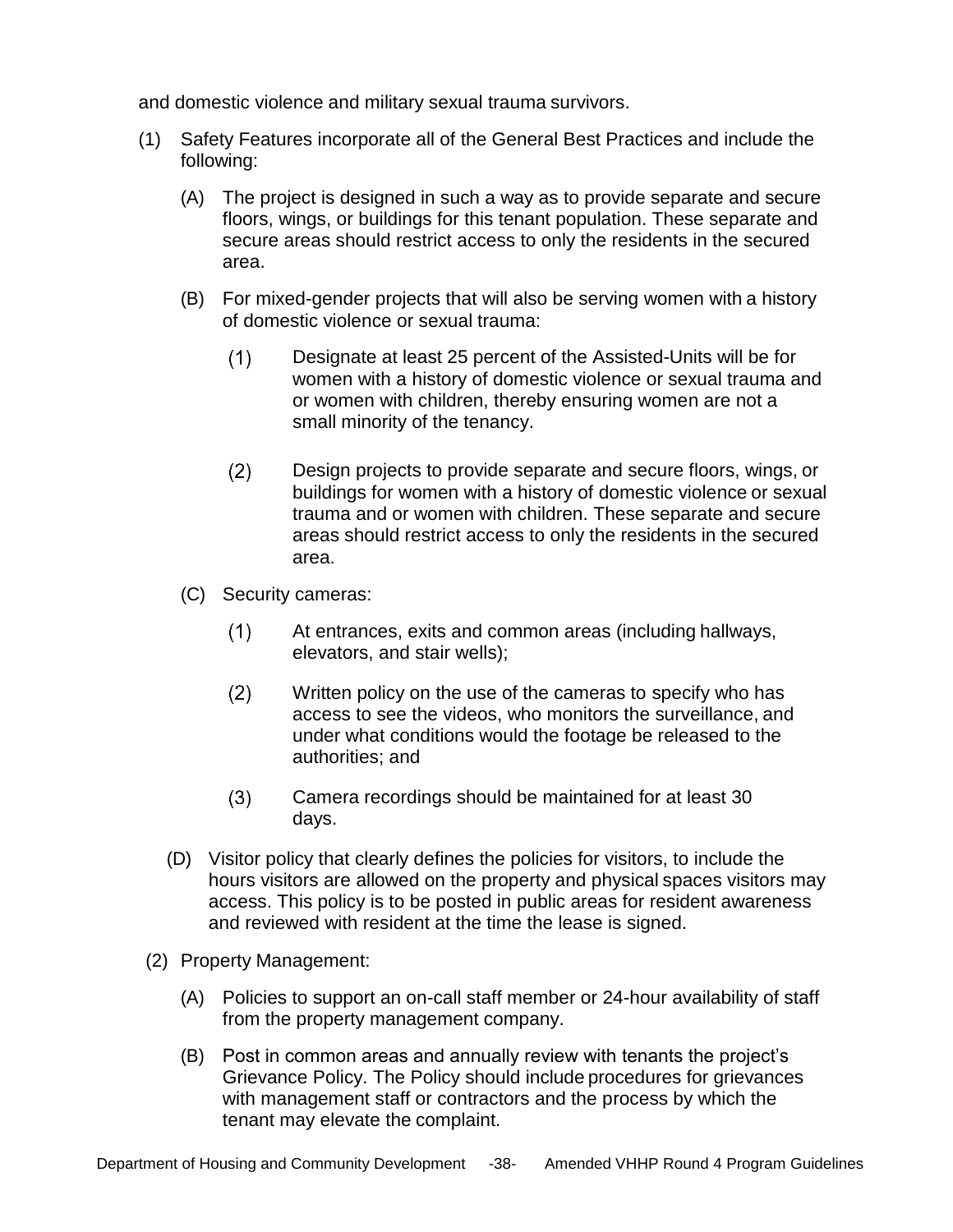(C) The project should have 24-hour security and, for projects serving female Veterans, female security guards to the extent possible.

## <span id="page-38-0"></span>**Section 117. Reporting Requirements**

- (a) Not later than 90 days after the end of each project's fiscal year, the Sponsor shall submit an independent audit of the development prepared by a certified public accountant and in accordance with the Department's current audit requirements.
- (b) For Supportive Housing and Transitional Housing:
	- (1) Sponsors shall report client data on local Homeless Management Information Systems (HMIS), if the systems are available in the jurisdiction of the project, and must comply with local Continuum of Care HMIS requirements.
	- (2) Sponsors shall report annually on the sources of tenant referrals for the project, and submit both client data and performance outcome data to CalVet. Client data may include demographic characteristics of the veteran and their family, educational and employment status, and veteran-specific information such as disability ratings, type of discharge, branch and era of service, and VA health care eligibility. Performance outcome data may include information on housing stability, housing exit information, tenant satisfaction as measured in a survey, and changes in income, benefits and education.
- (c) For all Assisted Units, Sponsors will be required to submit annual compliance reports similar to reports annually submitted to the Department under the Multifamily Housing Program, with additional veteran-specific data.

## <span id="page-38-1"></span>**Section 118. Operating Budgets**

The Sponsor shall submit proposed operating budgets to the Department prior to occupancy and annually thereafter. These budgets shall be subject to Department approval, and comply with the requirements in 25 CCR Section 7326.

## <span id="page-38-2"></span>**Section 119. Legal Documents**

After a Sponsor is sent a letter providing notice of award pursuant to a NOFA, and prior to actual disbursement of funds pursuant to that award, the Department and Sponsor shall enter into a state "Standard Agreement," which shall constitute a conditional commitment of said funds. The Standard Agreement shall require the Sponsor to comply with the requirements and provisions of the Act, these Guidelines, and generally applicable state contracting rules and requirements. The Standard Agreement shall encumber state monies in an amount no more than as established in the NOFA, and said amount shall be consistent with the application and corresponding award letter. The Standard Agreement shall contain the terms necessary to ensure the Sponsor complies with all VHHP requirements, including but not limited to, the following:

(a) Requirements for the execution of a promissory note, operating reserve agreement, or other project-specific contracts as may be applicable;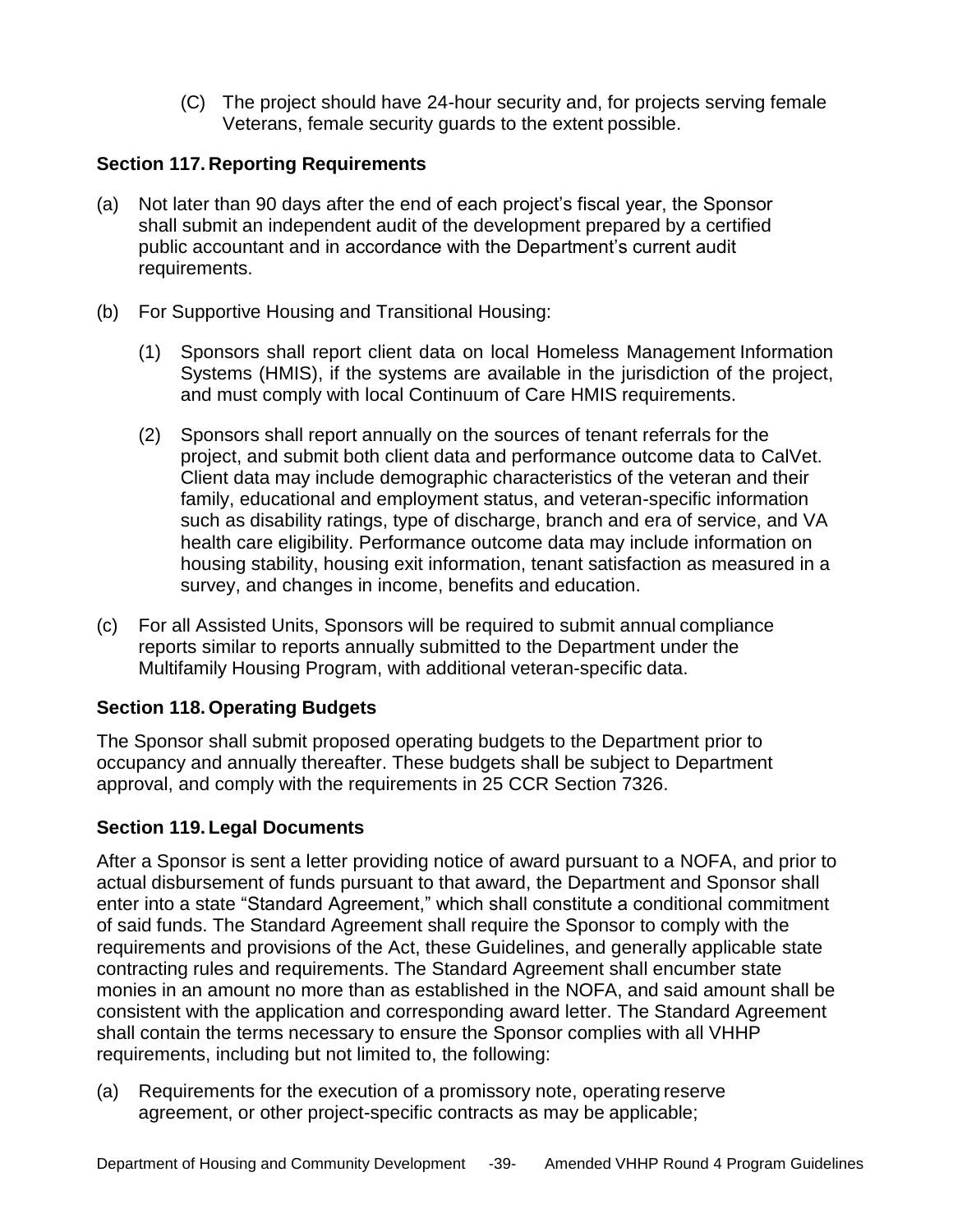- (b) Requirements, where appropriate, for the execution and recordation of covenants, regulatory agreements, or other instruments restricting the use and occupancy of and appurtenant to the project and the property thereunder (for the purposes of these guidelines all such documents are collectively herein referred to as the VHHP regulatory agreement);
- (c) Requirements for the execution of a Deed of Trust or other security instrument securing the debt owed by the borrow to the Department for the amount of the award. The Deed of Trust must be recorded against the fee estate underlying the property; leasehold security will not be accepted unless such security strictly meets the requirements set forth in 25 CCR Section 8316;
- (d) The Sponsor's responsibilities for timing and completion of the Affordable Rental Housing Development, as well as any and all reporting requirements;
- (e) Remedies available to the Department in the event of a violation, breach or default of the Standard Agreement; and
- (f) Any and all other provisions necessary to ensure compliance with the requirements of VHHP and applicable state and federal law.

## <span id="page-39-0"></span>**Section 120. Defaults and Loan Cancellations**

- (a) In the event of a breach or violation by the Sponsor of any of the provisions of the Regulatory Agreement, the promissory note, or the deed of trust, or any other agreement pertaining to the project, the Department may give written notice to the Sponsor to cure the breach or violation within a period of not less than 15 days. If the breach or violation is not cured to the satisfaction of the Department within the specified time period, the Department, at its option, may declare a default under the relevant document(s) and may seek legal remedies for the default including the following:
	- (1) The Department may accelerate all amounts, including outstanding principal and interest, due under the loan and demand immediate repayment thereof. Upon a failure to repay such accelerated amounts in full, the Department may proceed with a foreclosure in accordance with the provisions of the deed of trust and state law regarding foreclosures.
	- (2) The Department may seek, in a court of competent jurisdiction, an order for specific performance of the defaulted obligation or the appointment of a receiver to operate the Rental Housing Development in accordance with VHHP requirements.
	- (3) The Department may seek such other remedies as may be available under the relevant agreement or any law.
- (b) If the breach or violation involves charging tenants Rent or other charges in excess of those permitted under the Regulatory Agreement, the Department may demand the return of such excess Rents or other charges to the respective households. In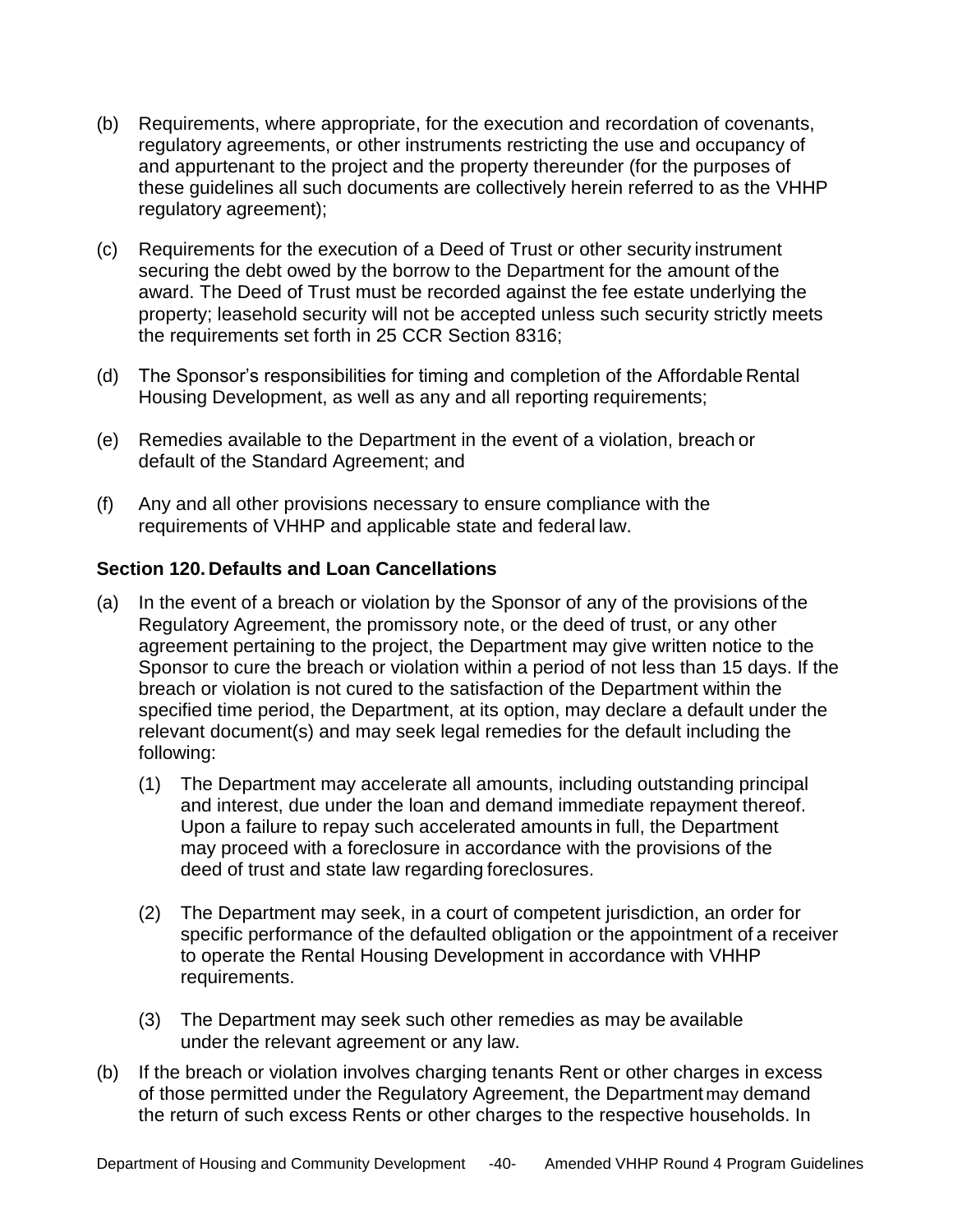any action to enforce the provisions of the Regulatory Agreement, the Department may seek, as an additional remedy, the repayment of such overcharges.

- (c) The Department may cancel Loan commitments under any of the following conditions:
	- (1) The objectives and requirements of VHHP cannot be met;
	- (2) Implementation of the project cannot proceed in a timely fashion in accordance with the approved plans and schedules;
	- (3) Special conditions have not been fulfilled within required time periods;
	- (4) There has been a material change, not approved by the Department, in the principals or management of the Sponsor or project, or
	- (5) If the Sponsor fails to apply for Tax Credit funding, which they relied on for project feasibility in their application, within 18 months of the VHHP award date.

The Department, in writing and upon demonstration by the Sponsor of good cause, may extend the date for compliance with any of the conditions in this Subsection.

- (d) Upon receipt of a notice from the Department of intent to cancel the loan, the Sponsor shall have the right to appeal to the Director.
- (e) The Department may use any funds available to it to cure or avoid a Sponsor's default on the terms of any loan or other obligation that jeopardizes the fiscal integrity of a project or the Department's security in the project. Such defaults may include defaults or impending defaults in payments on mortgages, failures to pay taxes, or failures to maintain insurance or required reserves. The payment or advance of funds by the Department pursuant to this Subsection shall be solely within the discretion of the Department and no Sponsor shall be entitled to or have any right to payment of these funds. All funds advanced pursuant to this Subsection shall be part of the VHHP loan and, upon demand, due and payable to the Department. Where it becomes necessary to use state funds to assist a project to avoid threatened defaults or foreclosures, the Department shall take those actions necessary, including, but not limited to, foreclosure or forced sale of the project property, to prevent further, similar occurrences and ensure compliance with the terms of the applicable agreements.

## <span id="page-40-0"></span>**Section 121. Transitional Housing Funds**

The following provisions apply only if funding by the Legislature is set aside for transitional housing projects:

- (a) Eligible projects are limited to Transitional Housing and emergency shelter facilities that provide services for Homeless Veterans.
- (b) Eligible borrowers are limited to nonprofit corporations and counties or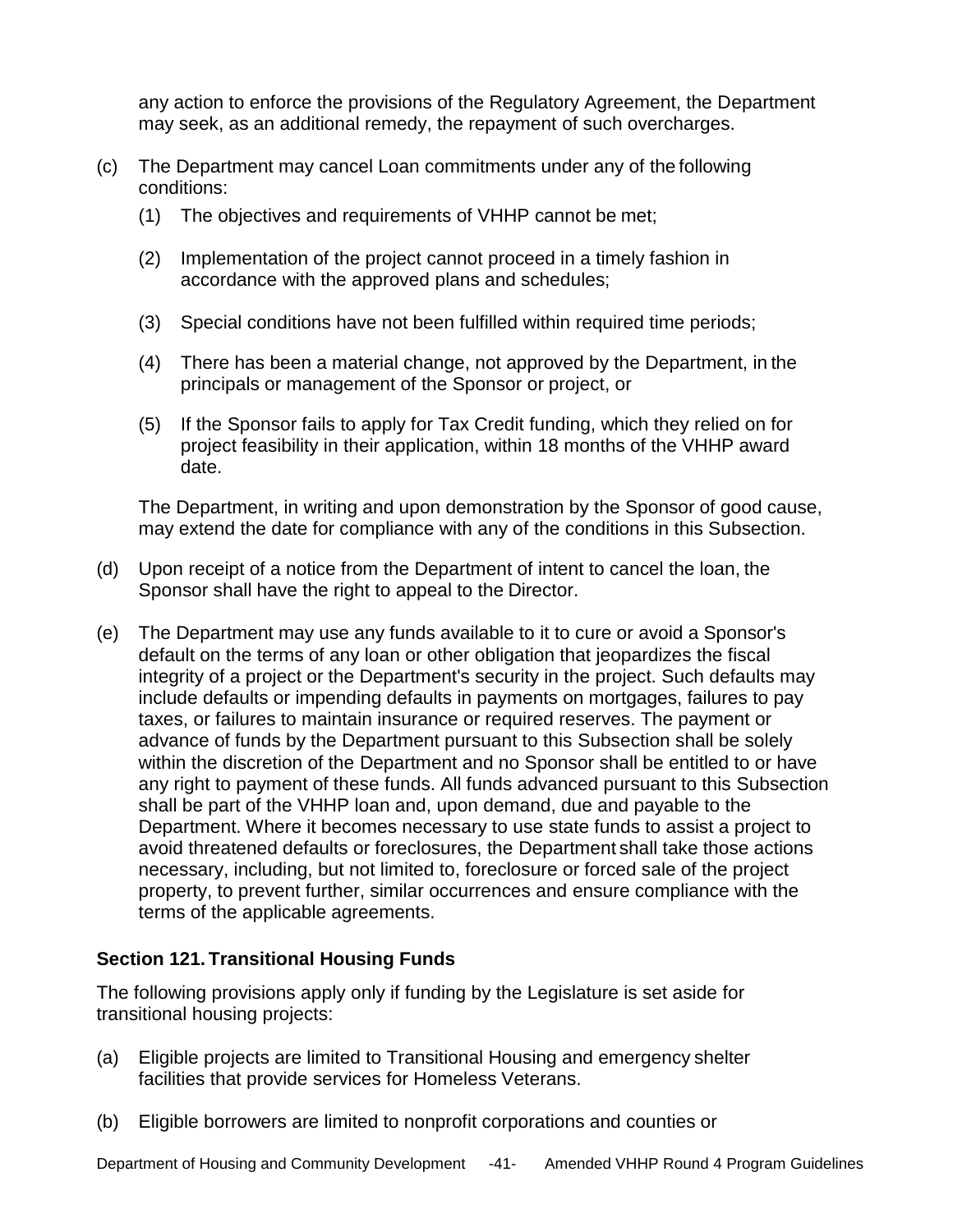combinations of these entities.

- (c) VHHP funds may be used for either the construction of new facilities or the rehabilitation of existing ones.
- (d) In addition to the application selection criteria specified in Section 111 of these Guidelines, applications will be eligible to receive up to 20 points based on the extent to which they:
	- (1) Demonstrate high need for the specific population targeted, as indicated by large numbers of Veterans turned away from similar nearby shelters or transitional housing facilitates, local surveys of homeless Veterans, and other quantified data;
	- (2) Focus on long-terms solutions, including reliable funding for mental health and addictions services; and
	- (3) Are sponsored by organizations that demonstrate proven long-term effectiveness, as measured by indicators of housing stability and recovery.
- (e) For emergency shelter projects, the following provisions of these guidelines shall apply as modified below:
	- (1) Section 101(b): "Assisted Unit" means a bed in an emergency shelter facility restricted to occupancy by Veterans.
	- (2) Section 103(e): VHHP loans shall be limited to \$50,000 per bed.
	- (3) Section 105: Sponsors shall not charge rent or other program fees or occupancy charges.
	- (4) Section 111: Application selection criteria will be applied as if the project was Transitional Housing.
- (f) For emergency shelter projects, the following sections of these guidelines shall not apply: 102(a), 102(b), 102(c), 102(d), 104(b), 104(c), 106, 107, 108, 112, and 114.
- (g) For emergency shelter projects, the following additional requirements shall apply:
	- (1) The owner of the project, and the borrower of the Department's loan, shall:
		- (A) Be either a nonprofit corporation or a county, and
		- (B) Have a consistent record (average of the last three years) in other shelters they operate of at least 35 percent of admitted clients exiting to permanent housing, and less than 23 percent moving into permanent housing having returned to homelessness within one year.
	- (2) The project shall not require, as a condition of client housing, participation by clients in any religious or philosophical ritual, service, meeting, or rite.